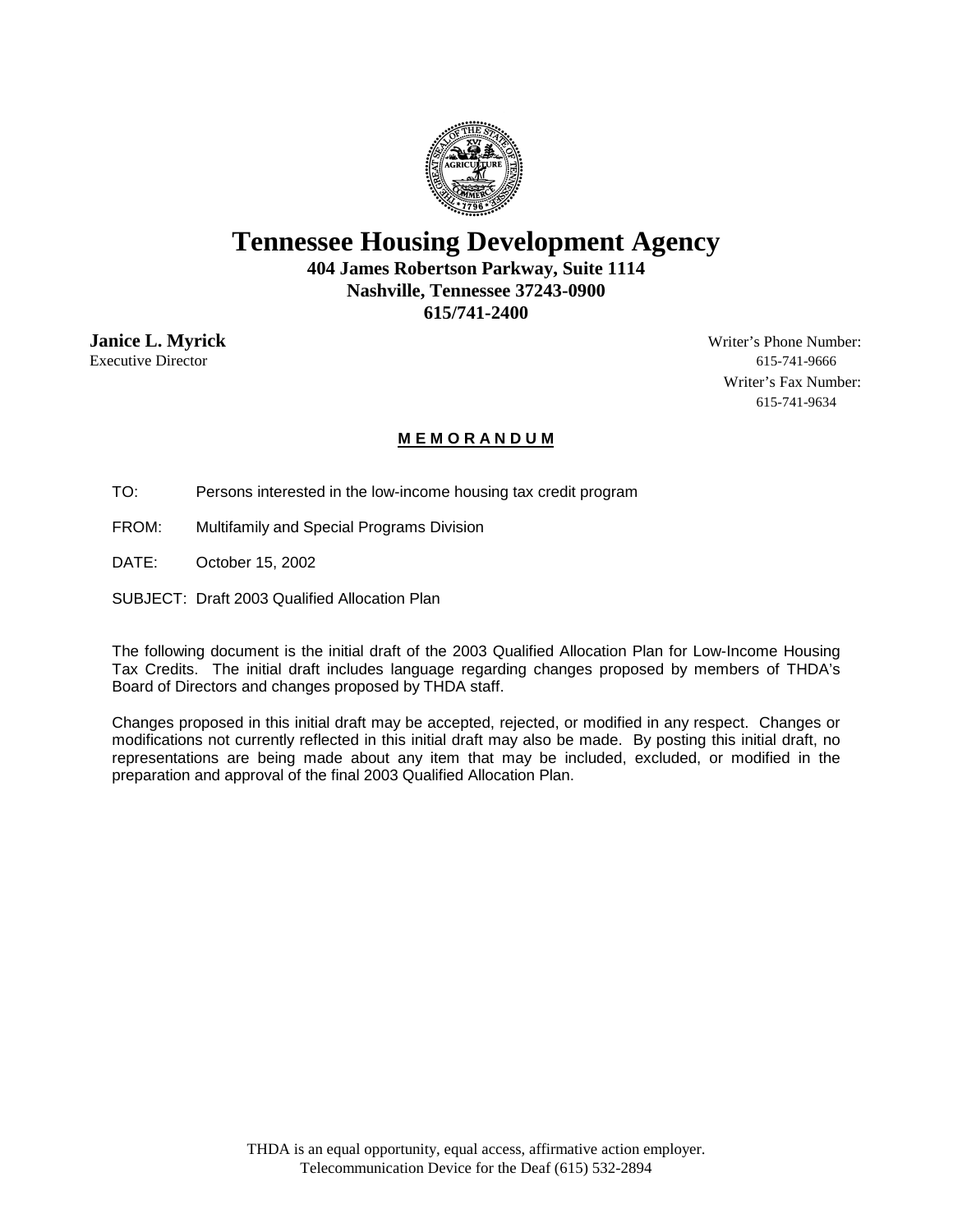## **TENNESSEE HOUSING DEVELOPMENT AGENCY**

## **Low-Income Housing Tax Credit**

# **DRAFT 2003 QAP**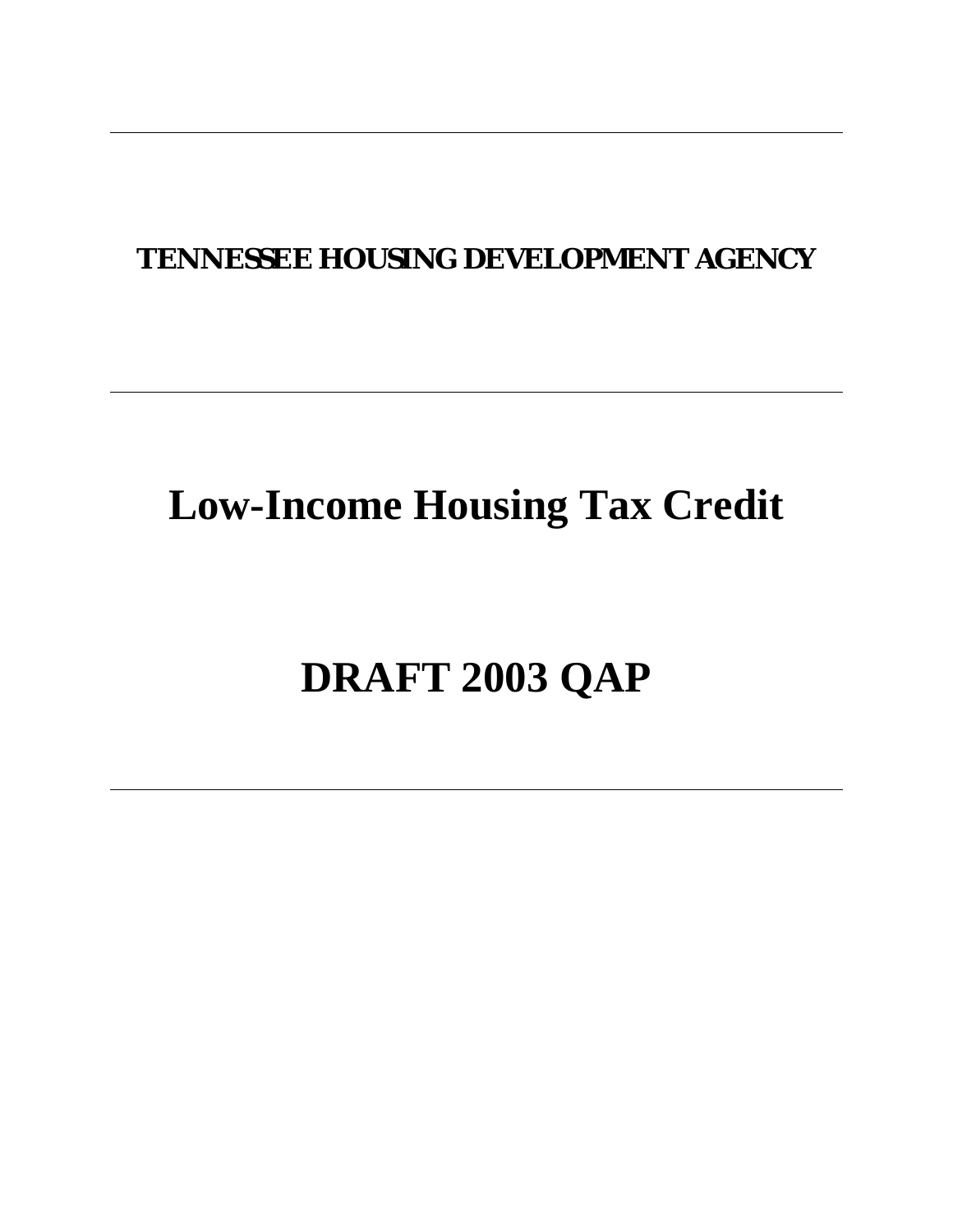### **TENNESSEE HOUSING DEVELOPMENT AGENCY LOW-INCOME HOUSING TAX CREDIT DRAFT QUALIFIED ALLOCATION PLAN 2003**

#### **Part I: Introduction**

The Tennessee Housing Development Agency ("THDA") administers the Low-Income Housing Tax Credit program in Tennessee. The Low-Income Housing Tax Credit program was created by the Tax Reform Act of 1986 under Section 42 of the Internal Revenue Code of 1986, as amended ("Section 42"), to encourage the construction and rehabilitation of rental housing for low-income individuals and families. Under Section 42(m), THDA is required to develop a Qualified Allocation Plan ("QAP") to define the process by which it will allocate an annual amount of Low-Income Housing Tax Credits ("Tax Credits") in Tennessee.

This document is the QAP required by Section 42. This QAP incorporates all requirements of Section 42 unless more stringent requirements, as permitted under Section 42, are included. A public hearing was held to solicit comments. "**Exhibits**" are documents which accompany this QAP and which provide additional information. "**Attachments**" are forms or documents which must be submitted as part of the Initial Application. Exhibits, the Initial Application Form, and Attachments are all considered part of the QAP. The QAP has been approved by the THDA Board of Directors and adopted by the Governor of Tennessee.

#### **Part II: Goals and Objectives**

The goal of this QAP is to use the Tax Credits allocated to Tennessee for 2003 to the fullest extent possible to create, maintain, and preserve affordable rental housing for low-income households. Tax Credits are not intended to provide the primary or principal source of financing for a development, but are intended to provide financial incentives sufficient to fill "gaps" which would otherwise exist in developing affordable rental housing for low income households. Specific objectives of this QAP are to:

- 1. Make rental units affordable to households with as low an income as possible and for the longest time period possible;
- 2. Encourage the construction or rehabilitation of rental units in the areas of Tennessee with the greatest need for affordable housing;
- 3. Encourage development of appropriate housing units for persons with special needs, including the elderly and persons who are homeless or have disabilities;
- 4. Discourage allocation of Tax Credits to developments for which Tax Credits are not necessary to create, improve, or preserve rental housing for low-income persons;
- 5. Allocate only the minimum amount of Tax Credits necessary to make a development financially feasible and to ensure its viability as a qualified low-income development throughout the credit period;
- 6. Encourage Non-Profit entities to develop rental housing for low-income households;
- 7. Encourage energy efficient construction and rehabilitation;
- 8. Encourage fair distribution of Tax Credits among counties and developers or related parties;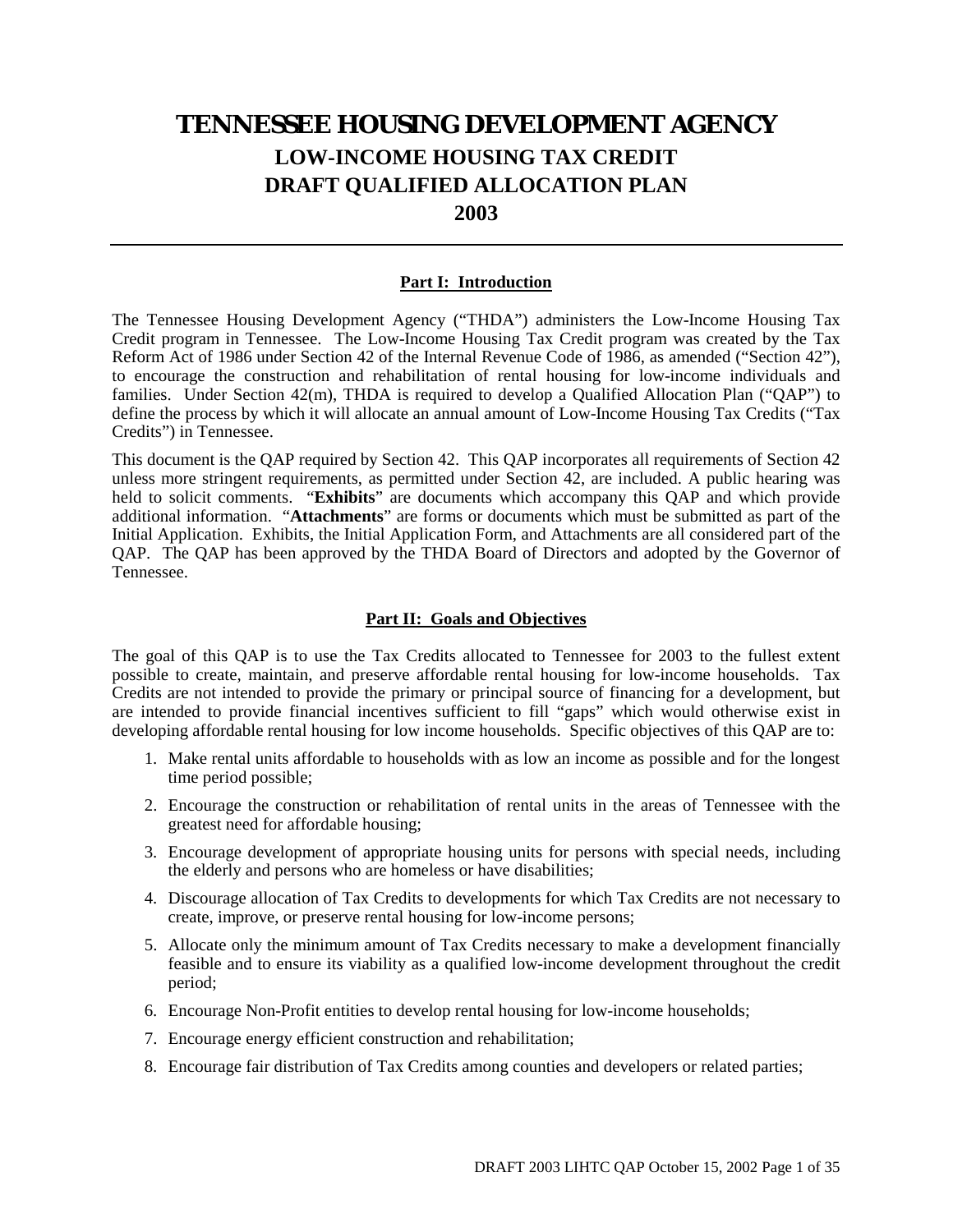- 9. Improve distribution among developments of varying sizes to ensure that developments with a smaller number of housing units receive fair consideration; and
- 10. Allocate Tax Credits fairly.

#### **Part III: Tax Credits Available**

#### **A. Total Tax Credits**

The total amount of Tax Credits available for allocation in Tennessee for 2003 is the total of the following:

- 1. \$1.75, plus the cost of living adjustment specified in Section  $42(h)(2)(H)$  x Tennessee's population;
- 2. Any unallocated credits from previous year;
- 3. Any returned credit from previous years; and
- 4. Any amount allocated to Tennessee by the IRS from the National Pool.

For purposes of calculating the initial Non-Profit Set-Aside and any of the other Set-Asides, the amount against which the percentages will be applied will be the sum of items 1, 2, and 3 above.

#### **B. Set-Asides**

Each development will be identified as qualifying for an allocation of Tax Credits in one or more of the "Set-Aside" categories described below, if all of the eligibility requirements specified in Part VII-A-2 are met for the relevant Set-Aside. For example, a development may qualify for the Non-Profit Set-Aside, the Small Development Set-Aside, and the Rural Set-Aside. Many other combinations are also possible. The method by which these Set-Asides will be applied is described in Part VIII-E of this QAP.

- 1. Non-Profit Set-Aside
	- a. Qualified Non-Profits (see Part VII-A-2-a of this QAP) will be considered for an allocation of Tax Credits from the Non-Profit Set-Aside.
	- b. Ten percent (10%) of the total amount of Tax Credits available for allocation in Tennessee is reserved for qualified Non-Profit applicants as required by Section 42(h)(5).
	- c. **THDA reserves the right to make additional allocations of Tax Credits from any available Set-Aside to qualified Non-Profit applicants to meet the requirements of Section 42(h)(5).**
- 2. Public Housing Authority Set-Aside
	- a. Up to ten percent (10%) of the sum of Part III-A-1, -2 and -3 will be available for developments submitted by Public Housing Authorities and which qualify for this Set-Aside (see Part VII-A-2-b).
	- b. Any amount of Tax Credits allocated to Public Housing Authority developments will be deducted from the amount of Tax Credits set-aside for developments in the appropriate related category (Non-Profit, Small Developments, Urban, or Rural) as applicable.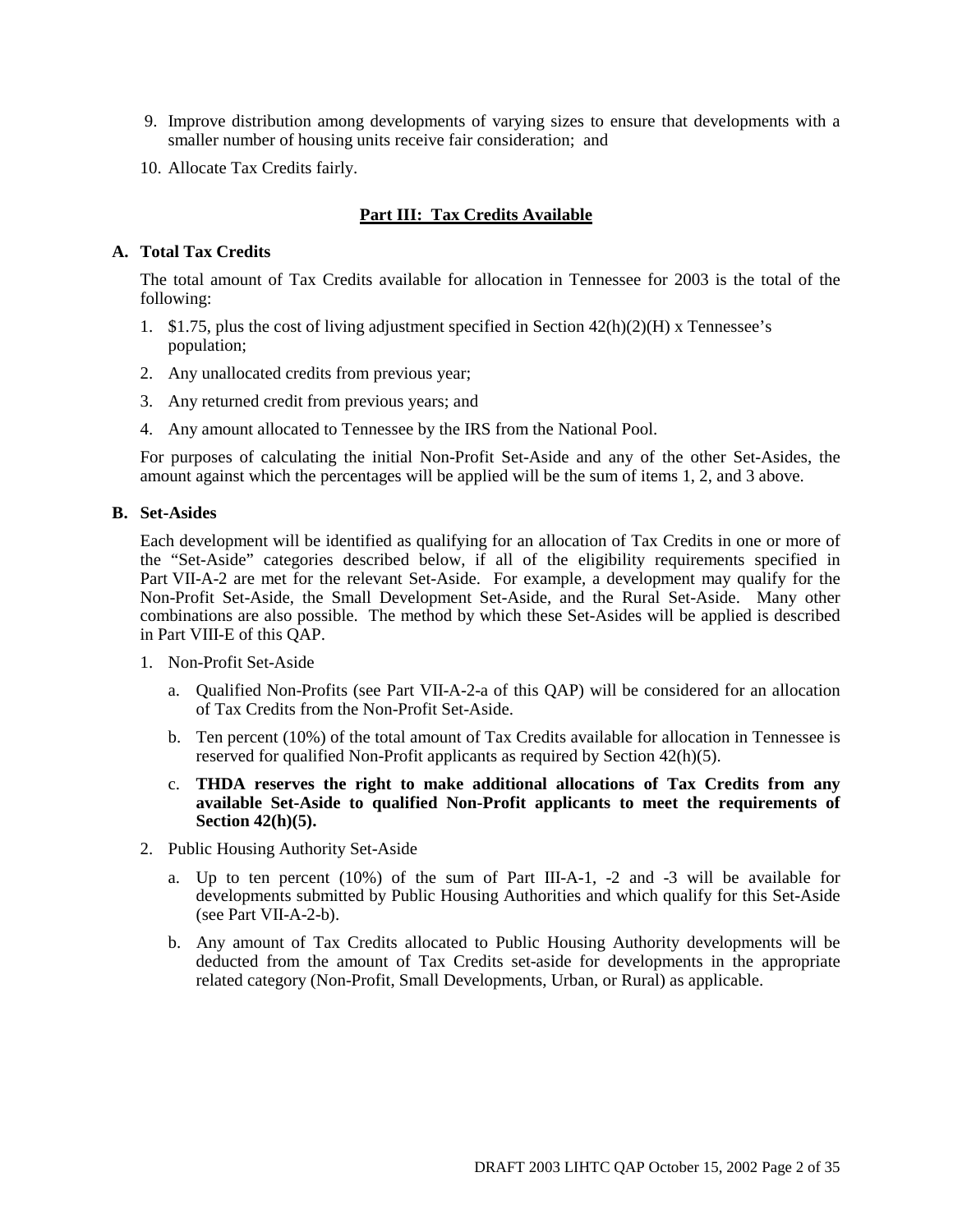c. Only Initial Applications for the Public Housing Set-Aside that meet all the eligibility requirements specified in this QAP will be accepted. If these Initial Applications meet all the requirements of this QAP, the amount of the Public Housing Set-Aside will be allocated on a competitive basis according to final scores assigned to each such Initial Application in descending order.

Tax Credits allocated to a development under this Part III-B-2 will not be counted against the limits by county or by developer specified in Part IV-A and -C.

- 3. Small Developments Set-Aside
	- a. Up to ten percent (10%) of the sum of Part III-A-1, -2 and -3 will be set-aside for developments with 32 or fewer units on a single site (see Part VII-A-2-c).
	- b. Any amount of Tax Credits allocated to developments in the Small Developments Set-Aside will be deducted from the amount of Tax Credits set-aside for developments in the appropriate related category (Non-Profit, or Urban or Rural, as applicable).
- 4. Urban and Rural Set-Asides
	- a. Urban Set-Aside: sixty-eight percent (68%) of the sum of Part III A-1, -2 and -3 above after the Non-Profit Set-Aside is deducted is available for allocation to developments in the Urban Set-Aside (see Part VII-A-2-d);
	- b. Rural Set-Aside: thirty-two percent (32%) of the sum of Part III A-1, -2 and -3 above after the Non-Profit Set-Aside is deducted is available for allocation to developments located in the Rural Set-Aside (see Part VII-A-2-e).
- **C. THDA reserves the right to revise the amount of Tax Credits available for each Set-Aside based on requirements imposed by Congress or the IRS, and consistent with the intent of the various Set-Asides.**

#### **Part IV: Limits on Amount of Tax Credits Available**

#### **A. By County**

The maximum amount of Tax Credits that may be allocated to developments in any one **urban** county shall not exceed two million one hundred thousand dollars (**\$2,100,000**). The maximum amount of Tax Credits that may be allocated to developments in any one **rural** county shall not exceed one million dollars (**\$1,000,000**). **Exhibit 1** to this QAP identifies urban and rural counties.

#### **B. By Development**

The maximum amount of Tax Credits that may be allocated to a single development shall not exceed seven hundred thousand dollars (**\$700,000**). THDA reserves the right, in its sole discretion, to determine whether Initial Applications received reflect a single development or multiple developments for the purpose of applying this limitation. In making this determination, THDA will consider the physical location of developments; the relationships among owners, developers, management agents, and other development participants; the structure of financing; and any other information which might clarify whether Initial Applications reflect a single development or multiple developments.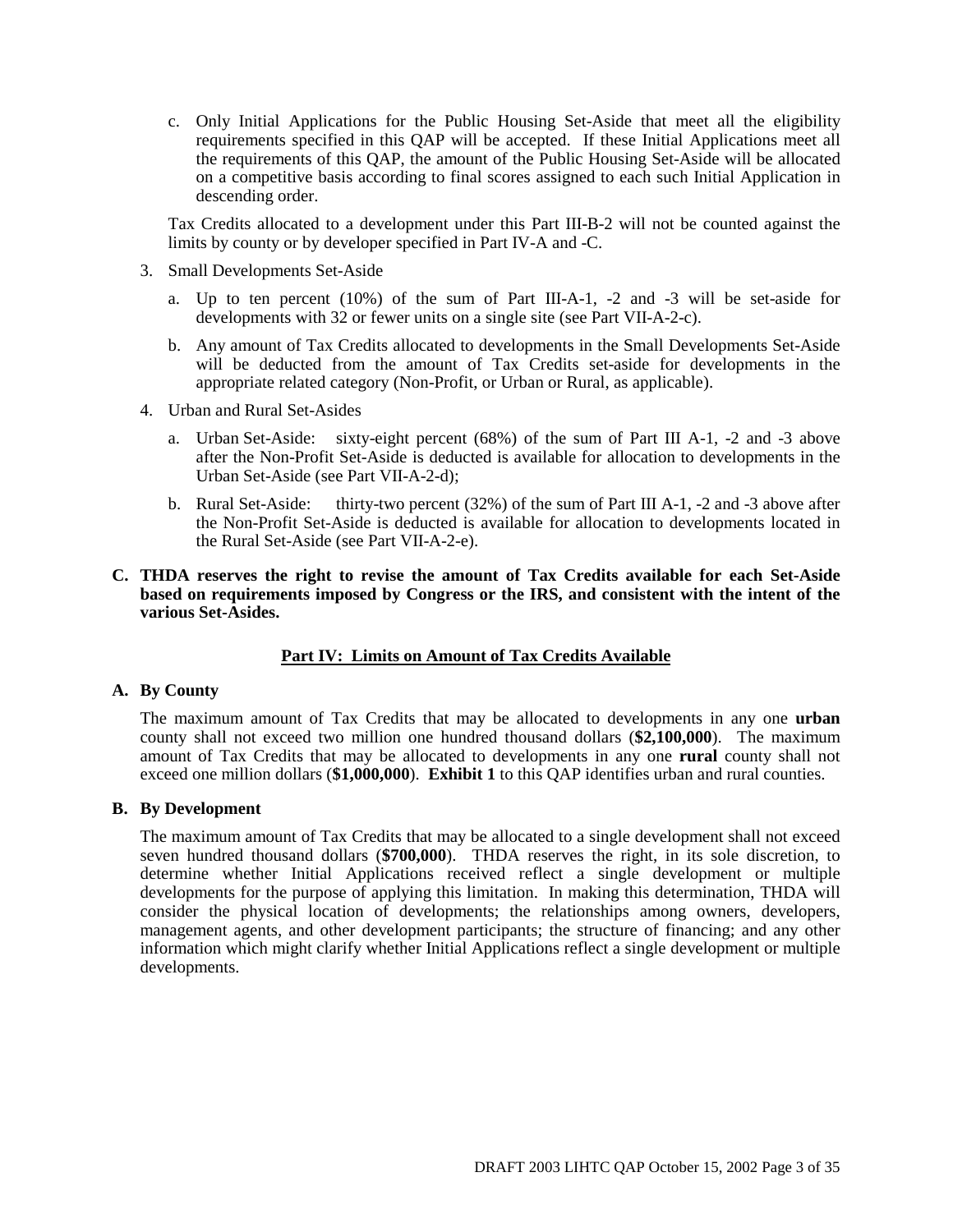#### **C. By Developer or Related Parties**

- 1. The maximum amount of Tax Credits that may be allocated to a single applicant, developer, owner, or related parties shall not exceed one million four hundred thousand dollars (**\$1,400,000**)**.** THDA reserves the right, in its sole discretion, to determine whether related parties are involved for the purpose of applying this limitation.
- 2. An applicant, developer, owner, or related party may not submit more than one Initial Application or be involved in more than one development per county with respect to 2003 Tax Credits. THDA reserves the right, in its sole discretion, to determine whether related parties are involved for the purpose of applying this limitation.
- 3. The following list includes, without limitation, related parties, however, THDA reserves the right to determine, in its sole discretion, that other related parties are involved for the purpose of applying this limitation:
	- a. Any person or entity who has a right to (i) replace the developer, (ii) act as co-developer, (iii) replace any individuals or entities who comprise a developer or co-developer, or (iv) otherwise direct the activities of the developer will be considered a developer for purposes of applying this limit.
	- b. Any person or entity who has a right to (i) replace the general partner of the owner or applicant, (ii) act as co-general partner of the owner or applicant, (iii) replace any individuals or entities who comprise a general partner or co-general partner of the owner or applicant, or (iv) otherwise direct the activities of the general partner of the owner or applicant will be considered an owner or applicant, as the case may be, for purposes of applying this limit.
	- c. Any person or entity who has a right to (i) replace the controlling stockholder of the owner or applicant, (ii) act as controlling stockholder of owner or applicant, (iii) replace any individuals or entities who comprise a controlling stockholder of the owner or applicant, or (iv) otherwise direct the activities of the controlling stockholder of the owner or applicant will be considered an owner or applicant, as the case may be, for purposes of applying this limit.
	- d. Any person or entity who has a right to (i) replace the managing member of the owner or applicant, (ii) act as co-managing member of the owner or applicant, (iii) replace any individuals or entities who comprise a managing member or co-managing member of the owner or applicant, or (iv) otherwise direct the activities of the managing member of the owner or applicant will be considered an owner or applicant, as the case may be, for purposes of applying this limit.
	- e. This limit will also apply to any person or entity who is related to any person or entity specified above.

#### **D. By Unit**

1. Per Unit Maximum (4% Tax Credit)

| Number of Units | Maximum Tax Credits per Unit |
|-----------------|------------------------------|
| $1 - 32$        | \$3,425                      |
| $33 - 72$       | \$3,200                      |
| 73 or more      | \$3,065                      |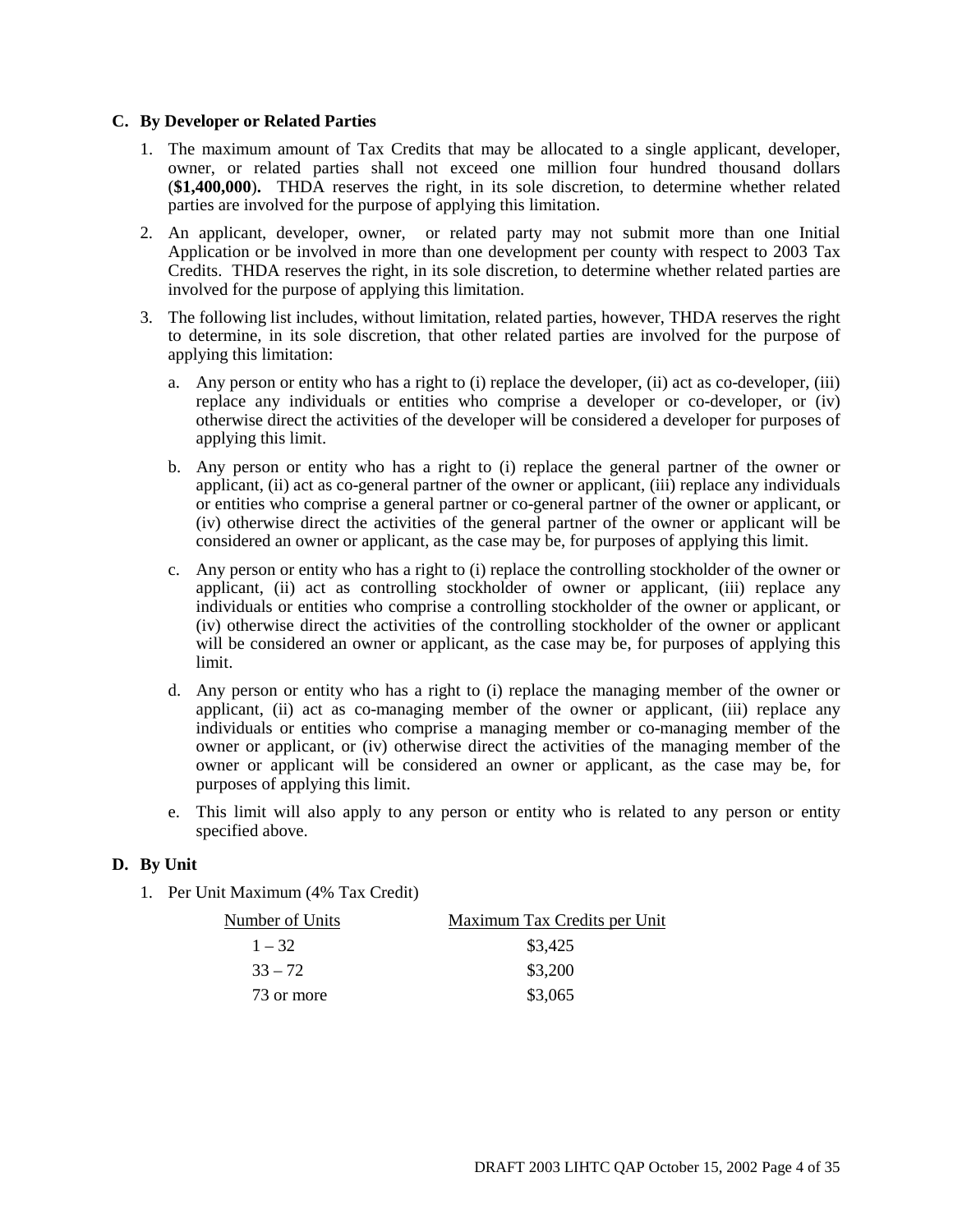2. Per Unit Maximum (9% Tax Credit)

| Number of Units | Maximum Tax Credits per Unit |
|-----------------|------------------------------|
| $1 - 32$        | \$7,000                      |
| $33 - 72$       | \$6,500                      |
| 73 or more      | \$6,200                      |

3. No development is guaranteed the amount of Tax Credits reflected in 1 and 2 above. THDA will evaluate Initial Applications in accordance with the requirements of this QAP and Section 42 to determine the actual amount of Tax Credits appropriate for a particular development, which amount may be less than, but never more than, the amounts reflected in 1 and 2 above.

#### **E. For Financial Feasibility**

**Section 42(m)(2) requires that THDA not allocate more Tax Credits than necessary for the financial feasibility of a development and its viability as a qualified low-income housing development.** THDA reserves the right, in its sole discretion, to reject Initial Applications for Tax Credits when THDA determines that the proposed development is not financially feasible or does not need Tax Credits. THDA also reserves the right, in its sole discretion, to reserve or allocate an amount of Tax Credits less than the amount requested in an Initial Application, in a Carryover Application or in a Placed in Service Application. THDA's determination under Section 42(m)(2) shall not be construed to be a representation or warranty by THDA as to the financial feasibility, viability, or lack thereof, of any development.

Tax Credits allocated pursuant to this QAP are not intended to provide the primary or principal source of financing for a development, but are intended to provide financial incentives sufficient to fill "gaps" which would otherwise exist in developing affordable rental housing for low and very-low income households. The maximum obtainable rents supported by the market study will be expected to support reasonable operating expenses and maximum mortgage debt service prior to Tax Credits filling any financial "gaps". When rents for Tax Credit units in an Initial Application, a Carryover Application or a Placed in Service Application are below the maximum rents supported by the required market study, such rents, reflected as a percentage of maximum rents permitted under Section 42, must be maintained throughout the Compliance Period.

#### **Part V: Limits On Developer and Consultant Fees, and Contractor Profit, Overhead, and General Requirements**

#### **A. Limit on Developer Fees and Consultant Fees**

- 1. The combined total of developer and consultant fees (Attachment 15: Development Costs; #10, columns B  $\&$  C) which may be included in the determination of the amount of Tax Credits for a particular development cannot exceed five percent (5%) of that portion of THDA determined eligible basis attributable to acquisition (before the addition of the developer and consultant fees), and cannot exceed fifteen percent (15%) of that portion of THDA determined eligible basis attributable to new construction or to rehabilitation (before the addition of the developer and consultant fees). Construction Advisory or Construction Supervision fees listed separately from the maximum allowed Contractor Fees will be considered as a Consultant and will be included in Consultant Fees.
- 2. No points will be awarded under Part VII-B-4 if the Initial Application reflects a combined total of developer and consultant fees in excess of two percent (2%) of the THDA determined eligible basis attributable to the acquisition cost of the development.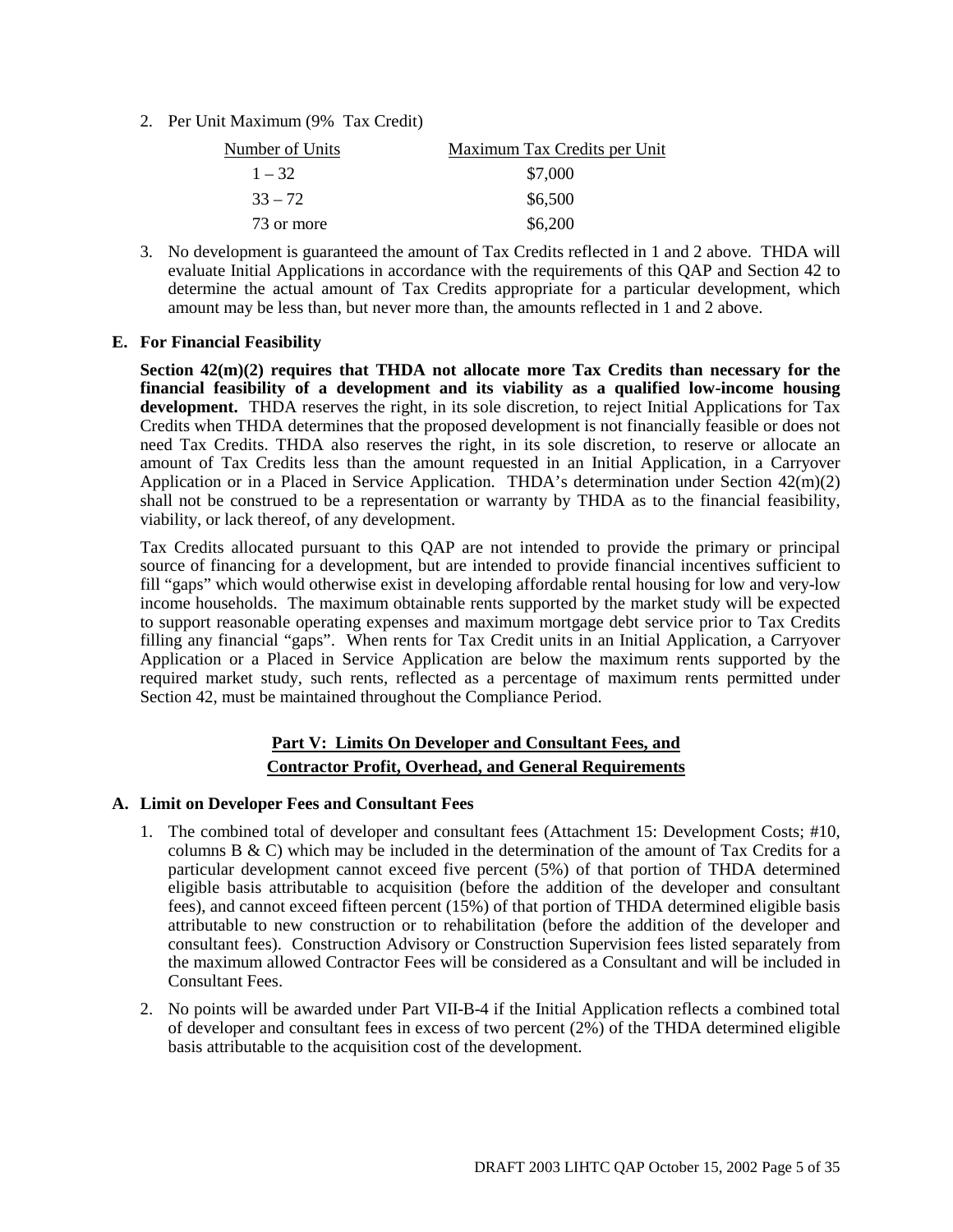- 3. If the developer and contractor are related persons as defined in Section  $42(d)(2)(D)(iii)$ , then the combined total of developer fees, consultant fees, and contractor profit, contractor overhead, and general requirements, which may be included in the determination of the amount of Tax Credits for a particular development, cannot exceed fifteen percent (15%) of THDA determined eligible basis of that portion of the development attributable to acquisition (before the addition of the fees), and cannot exceed twenty-five percent (25%) of that portion of THDA determined eligible basis attributable to new construction or to rehabilitation (before the addition of the fees).
- 4. THDA will determine, in its sole discretion, whether other fees will be considered consultant or developer fees for purposes of applying this limitation.

#### **B. Limit on Contractor Fees, Profit, Overhead and General Requirements**

1. The total contractor fees, including contractor profit, contractor overhead and general requirements shall be limited to fourteen percent (14%) of total THDA determined site work costs, plus accessory buildings plus either new building hard costs or rehabilitation hard costs. The structure of this fee is limited to the following:

| Contractor profit:                                                                                               | may not exceed six percent $(6%)$     |
|------------------------------------------------------------------------------------------------------------------|---------------------------------------|
| Contractor overhead:                                                                                             | may not exceed two percent (2%)       |
| Contractor general requirements<br>(including building permits, payment<br>and performance bonds, and tap fees): | may not exceed six percent $(6%)$     |
| <b>Total Contractor fees</b>                                                                                     | may not exceed fourteen percent (14%) |
|                                                                                                                  |                                       |

- 2. If the developer and contractor are related persons as defined in Section  $42(d)(2)(D)(iii)$ , then the combined total for contractor profit, overhead, and general requirements, developer fees and consultant fees which may be included in the determination of the amount of Tax Credits for a particular development, cannot exceed fifteen percent (15%) of THDA determined eligible basis on that portion of the development attributable to acquisition (before the addition of the fees), and cannot exceed twenty-five percent (25%) of that portion of THDA determined eligible basis attributable to new construction or to rehabilitation (before the addition of the fees).
- 3. THDA will determine, in its sole discretion, whether other fees will be considered contractor or developer fees for purposes of applying this limitation.

#### **Part VI: Initial Application Submission**

#### **A. Initial Application Requirements**

A complete Initial Application must be submitted in accordance with Part VI-B by the Initial Application deadline specified in Part VI-C. To be considered complete, an Initial Application must meet **ALL** of the following requirements:

- 1. Have content, formatting and pagination identical to that of the attached Initial Application Form;
- 2. Bear original signature(s) as specified in Part VI-D;
- 3. Include all required Attachments and supporting documentation, with all such Attachments and supporting documentation containing correct, complete, and consistent information as required in this QAP and bearing original signatures to the extent specified in Part VI-D;
- 4. Have no missing information or any information that is erroneous, incomplete or inconsistent;
- 5. Include a complete original and four complete copies;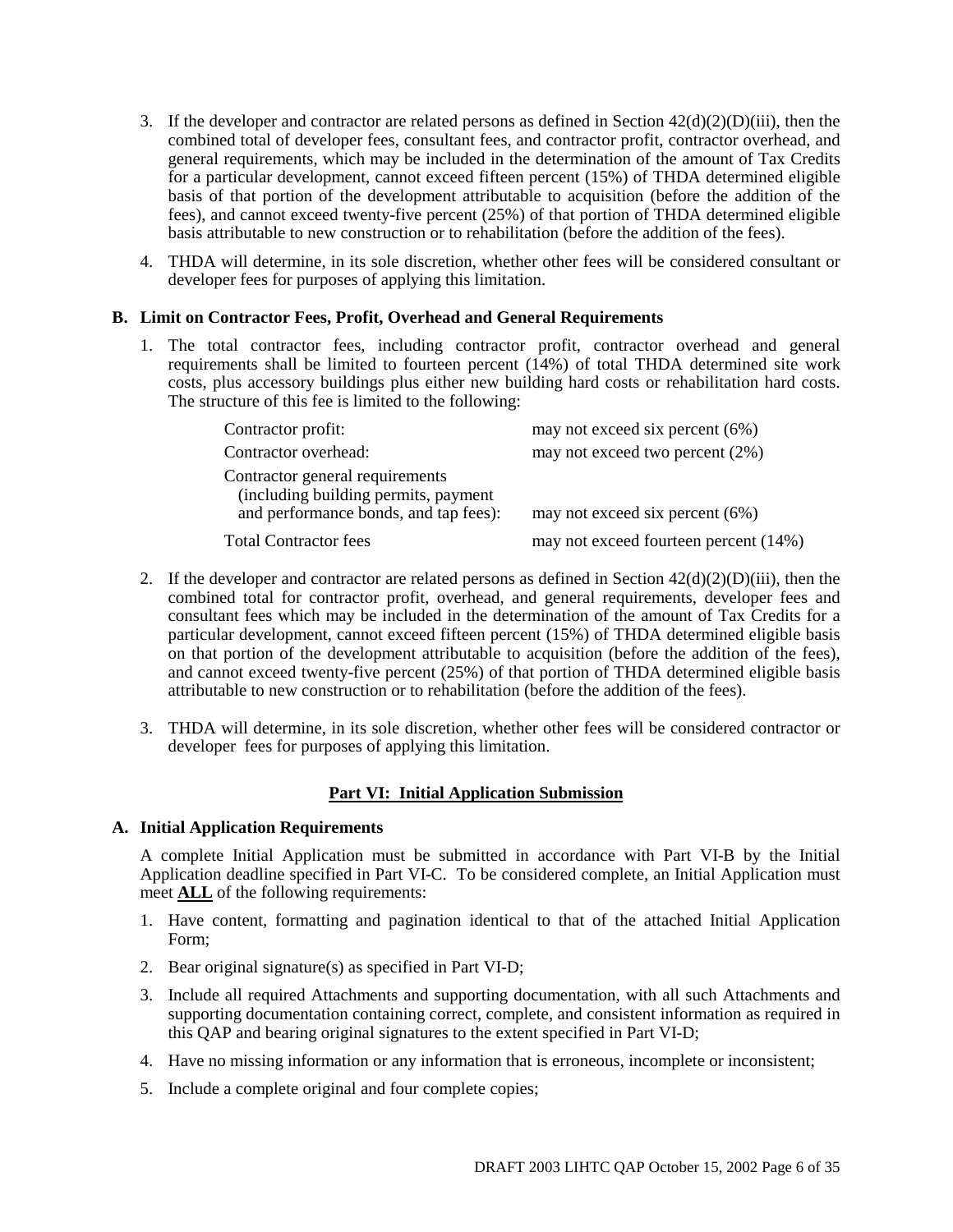- 6. Be submitted by the Initial Application deadline specified in Part VI-C; and
- 7. Include a certified check in the amount of all fees required with the Initial Application as specified in Part XIII-A.

#### **B. Initial Application Delivery**

An Initial Application must be identified as a "Tax Credit Application" and be delivered to:

| <b>Tennessee Housing Development Agency</b> |
|---------------------------------------------|
| Suite 1114                                  |
| <b>404 James Robertson Parkway</b>          |
| Nashville, TN 37243-0900                    |

Initial Applications may be delivered to THDA by mail, in person, by courier, or by other means of physical delivery. **(Applications by express delivery services should be sent to the address above but at Zip Code 37219-1505.)** Telecopy, facsimile, or other transmission or delivery of "copies" or "representations" of the Initial Application or other documents **will not be accepted.**

THDA assumes no responsibility for late delivery or delivery to locations other than stated above. **Only those Initial Applications arriving at the location stated above by the Initial Application deadline specified in Part VI-C will be considered.**

**C. Initial Application Deadline**

**No Initial Applications will be accepted after 1:00 p.m. Central Standard Time on Tuesday, April 1, 2003. No Initial Applications will be accepted at any location other than the location specified in Part VI-B.**

• **No erroneous, missing, incomplete or inconsistent supporting documentation or Attachments, or clarifications to the Initial Application, supporting documentation, or Attachments, or any other materials required in the Initial Application or in support of the Initial Application will be accepted after the Initial Application deadline except as specified in Part VIII-B.**

#### **D. Original Signatures Required**

All forms and documents provided by THDA to be completed as part of the Initial Application must bear **original** signatures (in any color ink except black) where signatures are required. No photocopies, telecopies, or other reproductions of documents with signatures will be accepted on these forms and documents.

#### **E. Local Government Notification**

Following receipt of Initial Applications, THDA will notify the chief executive officer (or the equivalent) of the local government in whose jurisdiction a development proposed in an Initial Application is to be located. Such individual will have an opportunity to comment on the development proposed in the Initial Application to be located in the jurisdiction, as required by Section  $42(m)(1)(A)(ii)$ .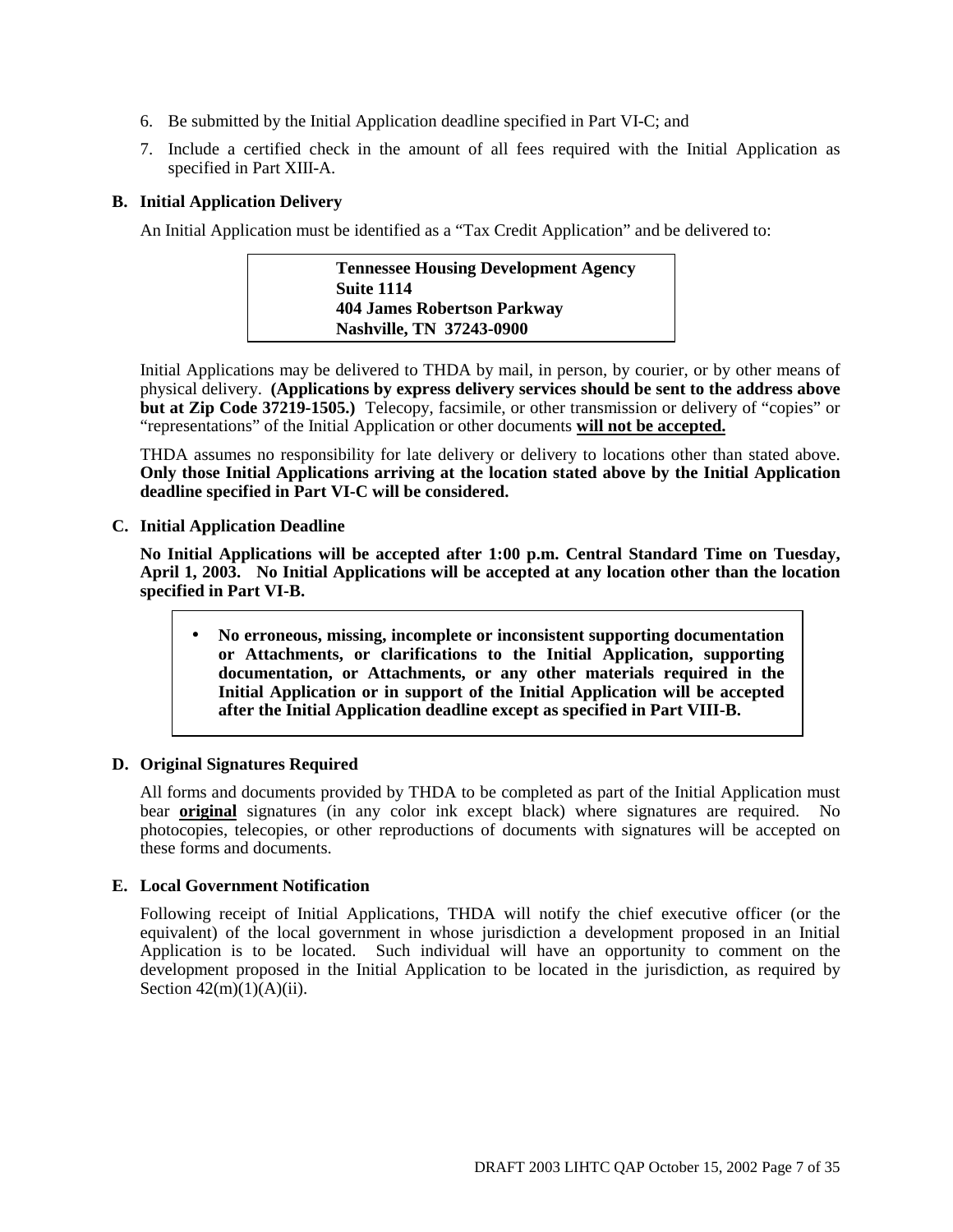#### **Part VII: Initial Application Eligibility and Scoring**

#### **A. Eligibility Determination**

THDA will evaluate each Initial Application that meets the requirements of Part VI to determine whether the following eligibility requirements are met:

1. Minimum Score Required

To be eligible, an Initial Application must obtain a **minimum score of [INSERT NEW MINIMUM SCORE] points** as determined by THDA in accordance with Part VII-B.

- 2**.** Special Set-Asides
	- a. Non-Profit Set-Aside: To be eligible for Tax Credits from the Non-Profit Set-Aside, an Initial Application must contain information satisfactory to THDA demonstrating that the development proposed in the Initial Application involves a qualified non-profit organization. To be qualified, a non-profit organization must meet ALL of the following:
		- (i) The organization must be a *bona fide* non-profit organization, as evidenced by the following:
			- (A) The organization must be an IRS  $501(c)(3)$  or  $501(c)(4)$  entity;
			- (B) The organization must be organized and existing in the State of Tennessee or if organized and existing in another state, must be qualified to do business in Tennessee;
			- (C) The organization must: (i) not be formed by one or more individuals or for-profit entities for the principal purpose of being included in the Non-Profit Set-Aside; (ii) not be controlled by a for-profit organization; and (iii) not have any staff member, officer or member of the board of directors who will materially participate, directly or indirectly, in the proposed development as or through a for-profit entity; and
			- (D) The organization must be engaged in the business of developing and building lowincome housing in Tennessee and must have been so engaged during all of calendar year 2001 and calendar year 2002.
		- (ii) The organization must, prior to the reservation of Tax Credits: (i) own all of the general partnership interests of the ownership entity of the development; or (ii) own, alone or with other non-profits who meet all of the requirements of this Part VII-A-2-a, one hundred percent (100%) of the stock of a corporate ownership entity of the development; or (iii) own, alone or with other non-profits who meet all of the requirements of this Part VII-A-2-a, one hundred percent (100%) of the stock or 100% of the partnership interests of an entity that is the sole general partner or sole managing member of the ownership entity of the development proposed in the Initial Application;
		- (iii) The organization must be materially participating (regular, continuous and substantial on-site involvement) in the development and operation of the development throughout the "compliance period" (as defined in Section  $\overline{42(i)(1)}$ ).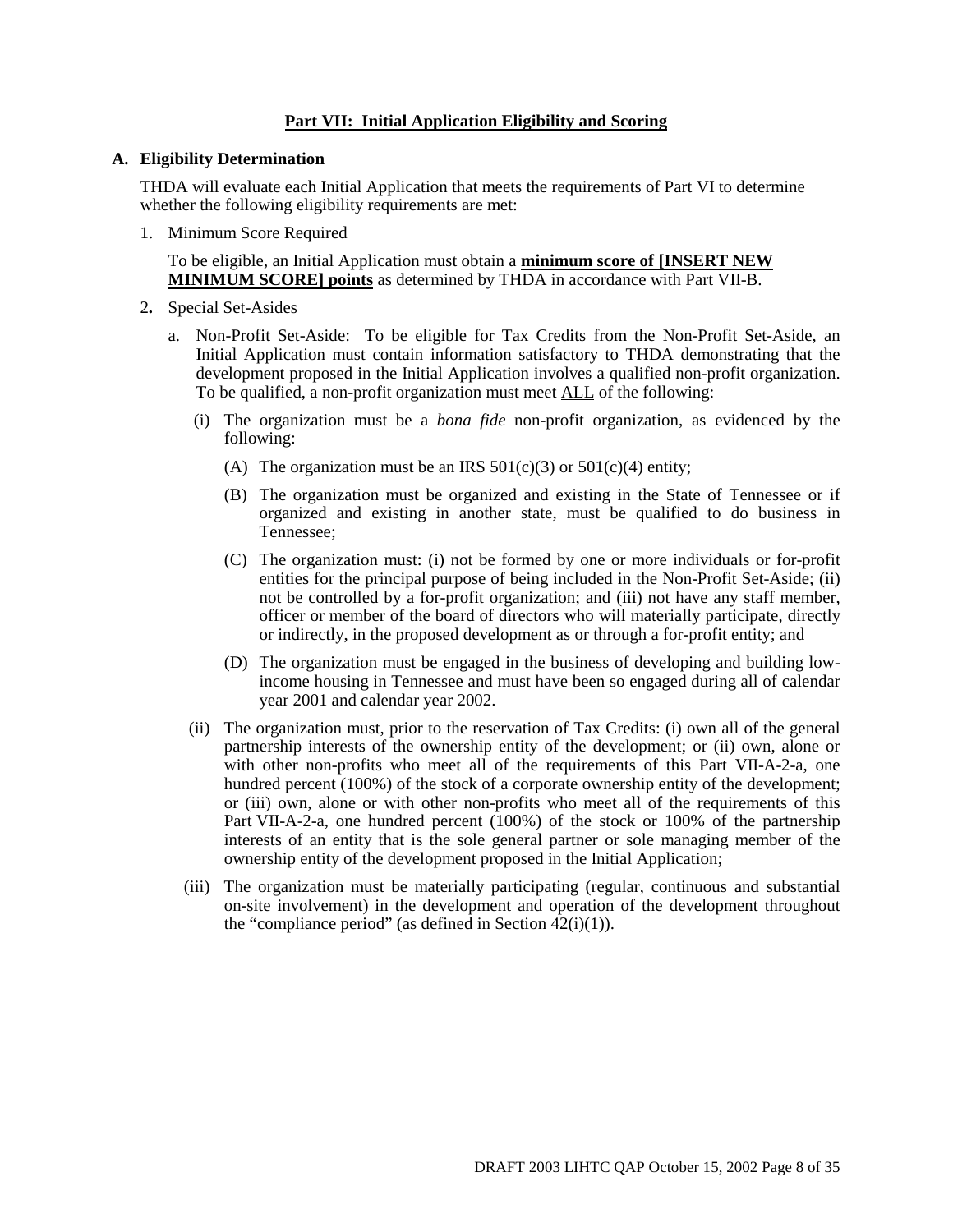- (iv) To demonstrate eligibility under this Part VII-A-2-a, ALL of the following must be submitted as part of the Initial Application:
	- (A) A copy of the IRS determination letter clearly stating the organization's status as an IRS  $501(c)(3)$  or  $501(c)(4)$  entity; and
	- (B) A Certificate of Existence from the Tennessee Secretary of State's Office dated not more than thirty (30) days prior to the date of the Initial Application;
	- (C) **Attachment 17**; and
	- (D) **Attachment 18**.
- b. Public Housing Authority Set-Aside:

An Initial Application may qualify for the Public Housing Authority Set-Aside in one of two ways, either through a public housing authority ("PHA") without use of the HOPE VI Revitalization Program (the "HOPE VI Program") or through a PHA using the HOPE VI Program.

- (i) To qualify for the Public Housing Authority Set-Aside without use of the HOPE VI Program, an Initial Application must contain information satisfactory to THDA demonstrating that the development proposed in the Initial Application involves a qualified PHA. To be qualified, a PHA must meet ALL of the following:
	- (A) The PHA must, prior to the reservation of Tax Credits: (1) be the sole general partner or the sole managing member of the ownership entity of the development; or (2) own, alone or with qualified non-profits who meet all requirements of this QAP, one hundred percent (100%) of the stock of a corporate ownership entity of the development; or (3) own, alone or with qualified non-profits who meet all requirements of this QAP, one hundred percent (100%) of the stock or 100% of the partnership interests of an entity that is the sole general partner or sole managing member of the ownership entity of the development proposed in the Initial Application;
	- (B) The PHA must materially participate (regular, continuous and substantial on-site involvement) in the development and operation of the development throughout the "compliance period" (as defined in Section  $42(i)(1)$ );
	- (C) The PHA must be acting solely within the geographic area of its jurisdiction.
	- (D) To demonstrate eligibility under this Part VII-A-2-b, an attorney's opinion letter, in the form of **Attachment 26** must be submitted as part of the Initial Application.
- (ii) To qualify for the Public Housing Authority Set-Aside using the HOPE VI Program, the Initial Application must contain the following:
	- (A) A copy of the HOPE VI Revitalization Grant Assistance Award (form HUD-1044) which identifies the PHA receiving the HOPE VI grant and the amount of the grant;
	- (B) A letter from the Executive Director of the identified PHA in the form of **Attachment 27** certifying that: (1) the development proposed in the Initial Application is identified in the PHA's HUD approved HOPE VI application or Revitalization Plan; (2) the housing units are an essential element of that Plan; and (3) the Tax Credits for the development proposed in the Initial Application are an essential component of the financing plan for the PHA's HOPE VI Program; and
	- (C) A copy of the HUD approved Revitalization Plan.
- (iii) An Initial Application may qualify for the Public Housing Set-Aside under Part VII-A-2-b-(i) or under Part VII-A-2-b-(ii), but not both. Only one Initial Application for one development in the jurisdiction of the relevant PHA will be considered.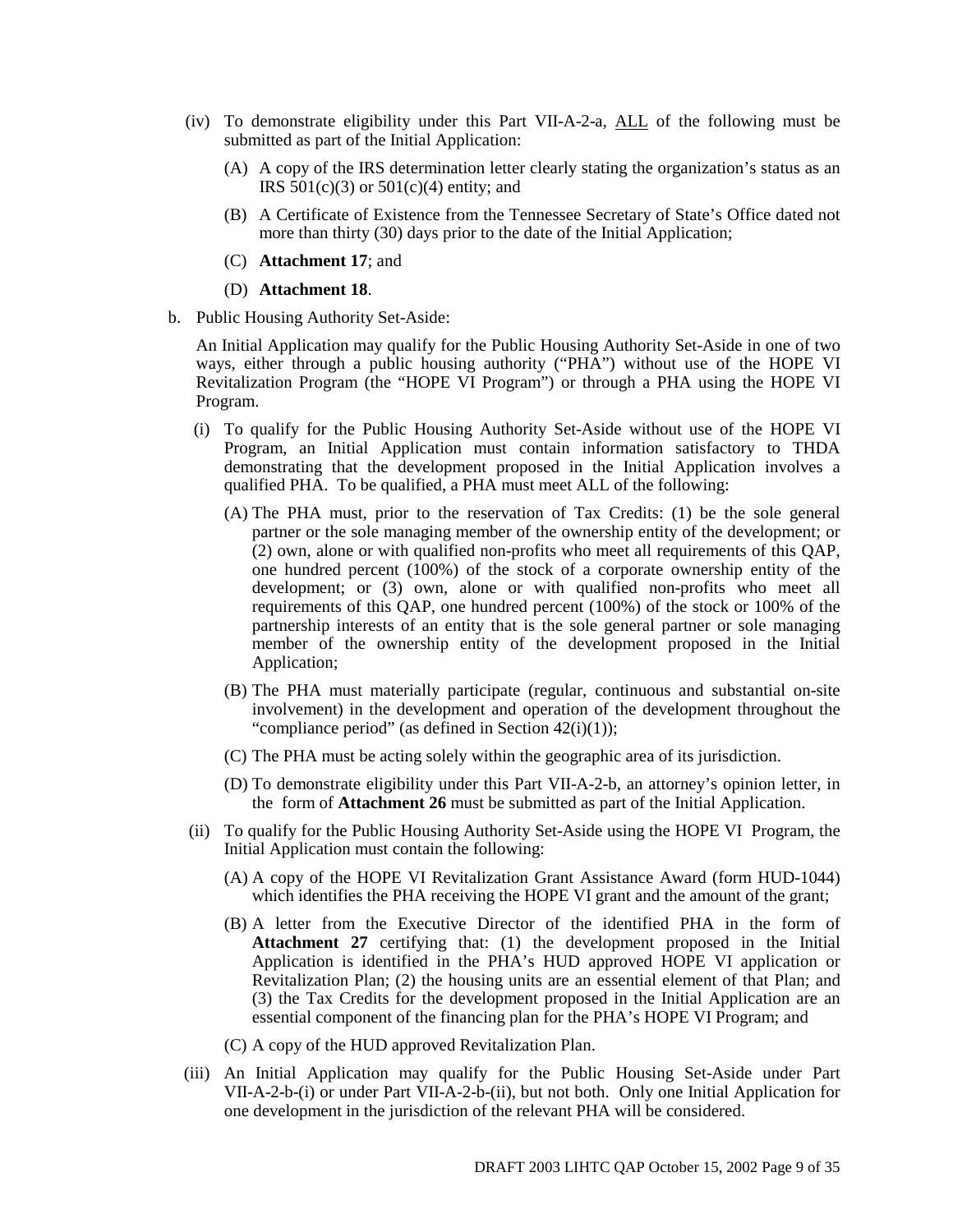- c. Small Developments Set-Aside: The Initial Application must be for a development with thirty-two or fewer total housing units on a single site.
- d. Urban Set-Aside: To be eligible for consideration in the Urban Set-Aside, the development must be located in one the urban counties of Tennessee (Metropolitan Statistical Area or "MSA" counties) shown on **Exhibit 1** to this QAP.
- e. Rural Set-Aside: To be eligible for consideration in the Rural Set-Aside, the development must be located in one of the rural counties of Tennessee shown on **Exhibit 1** to this QAP.
- 3. Non-compliance
	- a. To be eligible, individuals involved (either directly or indirectly) with the developer or the ownership entity (whether formed or to be formed) identified in the Initial Application must not have any involvement (either directly or indirectly) with the developer or the ownership entity of any prior Tax Credit development which has an event of noncompliance under Section 42 or under the restrictive covenants recorded in connection with such development. Ineligibility due to noncompliance shall be in effect for the calendar year in which the noncompliance was identified and for the following calendar year. THDA will determine, in its sole discretion, whether an event of noncompliance exists which has not been cured.
	- b. **Attachment 19** must be submitted as part of the Initial Application to demonstrate eligibility under this Part VII-A-3.
- 4. Developments
	- a. The Initial Application must propose an eligible development. To be eligible, a development proposed in the Initial Application must meet ALL of the following:
		- (i) The development must be a qualified low-income housing development as defined in Section  $42(g)$ , containing qualified low-income buildings as defined in Section  $42(c)(2)$ and low-income units as defined in Section 42(i)(3). THDA, in its sole discretion, may require opinions from relevant counsel regarding transitional housing for the homeless, single room occupancy units, service provision or other matters in connection with a determination of eligibility;
		- (ii) One hundred percent (100%) of the "covered units" (as defined in the Fair Housing Act) in the development must be designed and built in accordance with the Fair Housing Act and all other areas in the development open to the public must be designed and built in accordance with the Americans With Disabilities Act. Certification from the design architect will be required on developments of 11 units or more, from contractor on 10 units or fewer, following the issuance of the Reservation Notice. Confirmation from the supervising architect or contractor, as appropriate, will be required prior to issuing the IRS Form 8609;
		- (iii) Proposed developments that request acquisition Tax Credits must meet Section  $42(d)(2)$ (10-year rule);
		- (iv) If the development proposed in the Initial Application is located on scattered sites, then the Initial Application must reflect that all sites are included under a common plan of financing and the scattered sites must be appraised as a single proposed development, using appraisal methodology appropriate for rental property as described in Part IX-B-7.
	- b. A development which is part of a restructuring pursuant to the Multifamily Assisted Housing Reform and Affordability Act of 1997 under the supervision of the Office of Multifamily Housing Assistance Restructuring is eligible to apply for Tax Credits in an amount which would not produce syndication proceeds in excess of seventeen percent (17%) of rehabilitation costs required under that program.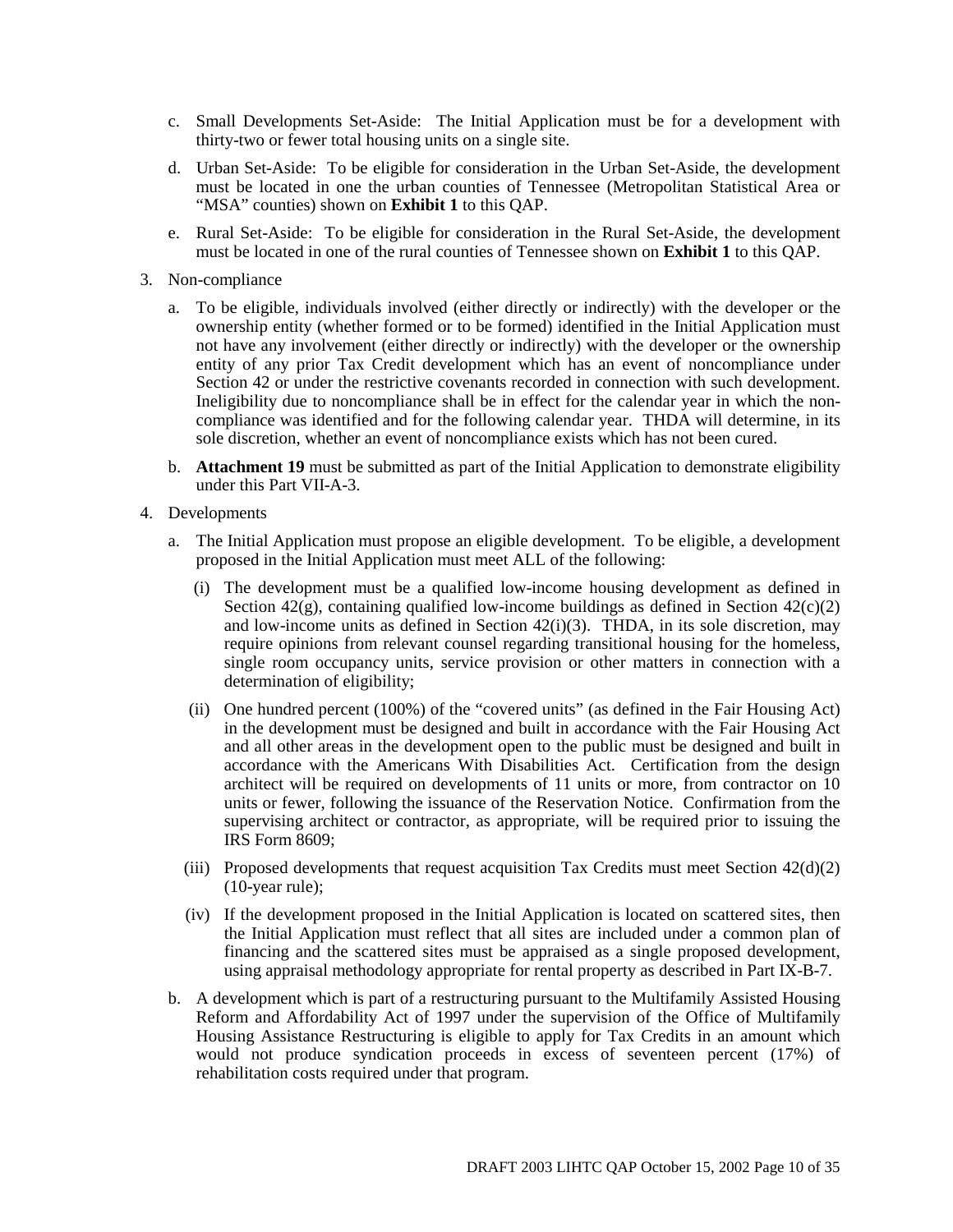- c. The following types of developments are not eligible for Tax Credits:
	- (i) Developments presently having or proposed to have development-based subsidies under the Section 8 Moderate Rehabilitation program, unless the subsidies are tied to developments utilizing the Stewart B. McKinney Homeless Assistance Act;
	- (ii) Developments that have been part of "Bargain Sales" with a "step-up" in sales price paid to an intervening Non-Profit;
	- (iii) Developments containing units that are not for use by the general public, including, but not limited to, hospitals, nursing homes, sanitariums, life care facilities, trailer parks, or intermediate care facilities for persons with mental and physical disabilities; or
	- (iv) Developments in which continual or frequent nursing, medical, or psychiatric services are provided. Examples include, but are not limited to, hospitals, nursing homes, sanitariums, life care facilities, or intermediate care facilities for persons with mental and physical disabilities
- d. **Attachment 20 must be submitted** as part of all Initial Applications to demonstrate eligibility under this Part VII-A-4.
- e. **Attachment 21 must be submitted** as part of any Initial Application that requests acquisition Tax Credits to demonstrate eligibility under Part VII-A-4-a-(iii).
- f. All developments listed on Attachment 19 that submitted a Final Application for Tax Credits prior to January 1, 2002 must have satisfied, prior to April 1, 2003, all THDA requirements for the release of the Owner's copies of the IRS Form(s) 8609. THDA, in its sole discretion, will determine if all such requirements have been satisfied.
- 5. Existing, Incremental, and New Developments
	- a. Developments which received reservations/allocations of Tax Credits under QAPs at any time during the prior fifteen (15) years and which are not proposing additional housing units will be considered "existing" developments. Developments which have received reservations/allocations of Tax Credits under the 2002 QAP, but which are proposing additional housing units will be considered "incremental" developments. All other developments will be considered "new" developments.
	- b. Initial Applications proposing "incremental" developments will be reviewed, evaluated and scored based solely on the costs, characteristics, and other elements of the development attributable to the housing units added pursuant to the Initial Application submitted for 2003 Tax Credits. None of the costs, characteristics, or other elements attributable to the existing development will be considered, evaluated, or scored. If Tax Credits are allocated to an "incremental" development, the limitations specified in Part IV, and the limitations specified in Part V will apply, based on the cumulative amount of Tax Credits allocated to the entire development for 2003 and the cumulative costs of the development as proposed in 2002 and 2003.
	- c. If there are sufficient qualified Initial Applications for "new" developments and/or "incremental" developments, Initial Applications for "existing" developments will not be reviewed or scored, and the application fee will be returned.
	- d. If Tax Credits are allocated to an "existing" development, the limitations specified in Part IV and the limitations specified in Part V will apply, based on the cumulative amount of Tax Credits reserved for the entire development in 2003 and allocated to the development at any time during the prior fifteen (15) years and the cumulative costs of the development as proposed in 2003 and for the prior fifteen (15) years.
	- e. Developments which received a reservation or allocation of tax credits from the Small Developments Set-Aside cannot add units to the development under any circumstances.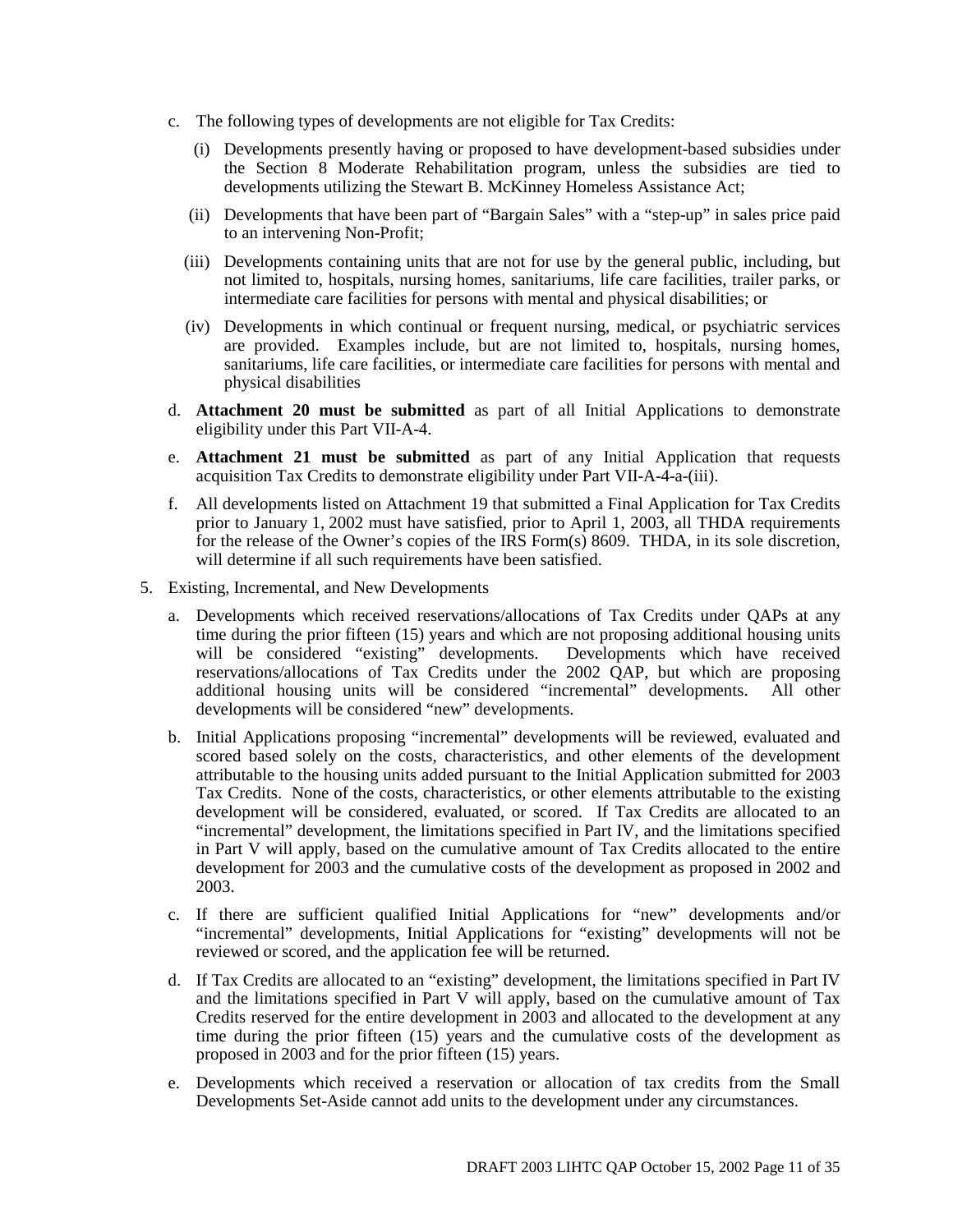- 6. Development Participants
	- a. All development participants must be identified in Sections 3, 4, and 5 of the Initial Application and on **Attachment 6**, which must be submitted with the Initial Application.
	- b. **Attachments 4A, 4B, or 4C** must be fully completed and submitted with the Initial Application for the Ownership Entity identified in Section 3 of the Initial Application. If the copies of Attachments 4A, 4B, or 4C included in the Initial Application do not contain enough pages to fully describe the Ownership Entity identified in Section 3 of the Initial Application, make additional copies of the relevant portions of **Attachments 4A, 4B, or 4C,** as needed, and complete all additional pages until no entities and only individuals are identified. Provide the required information for all entities and individuals at each layer of the organizational structure of the Ownership Entity. **TRACE THE PROPOSED OWNERSHIP ENTITY THROUGH ALL LAYERS OF ITS ORGANIZATIONAL STRUCTURE REGARDLESS OF THE TYPE OF ENTITY AT ANY PARTICULAR LAYER.** Applicants are encouraged, but not required, to submit an organizational chart when the proposed Ownership Entity is complex and contains multiple layers.
	- c. **Attachments 5A, 5B, or 5C** must be fully completed and submitted with the Initial Application for the Developer Entity identified in Section 4 of the Initial Application. If the copies of Attachments 5A, 5B, or 5C included in the Initial Application do not contain enough pages to fully describe the Developer entity identified in Section 5 of the Initial Application, make additional copies of the relevant portions of **Attachments 5A, 5B, or 5C**, as needed, and complete all additional pages until no entities and only individuals are identified. Provide the required information for all entities and individuals at each layer of the organizational structure of the Developer Entity. **TRACE THE PROPOSED DEVELOPER ENTITY THROUGH ALL LAYERS OF ITS ORGANIZATIONAL STRUCTURE REGARDLESS OF THE TYPE OF ENTITY AT ANY PARTICULAR LAYER.** Applicants are encouraged, but not required, to submit an organizational chart when the proposed Developer Entity is complex and contains multiple layers.
	- d. In the event any entity identified in Attachments 4A, 4B, or 4C, and/or Attachments 5A, 5B, or 5C is a corporation that is publicly traded on a nationally recognized stock exchange or similar entity, the information required in Attachments 4A, 4B, or 4C, and/or Attachments 5A, 5B, or 5C need not be provided for that entity. Complete information must be provided on Attachments 4A, 4B, or 4C, and/or Attachments 5A, 5B, or 5C for all other types of entities at each layer of the organizational structure until no entities and only individuals are identified. An opinion of counsel in the form of **Attachment 28** must be provided with the Initial Application for this exception to apply.
	- e. An **Attachment 22** (Disclosure Form) is required for each individual identified in **Attachments 4A, 4B, and 4C** for the Ownership Entity and for each individual identified in **Attachments 5A, 5B, and 5C** for the Developer Entity. Each Disclosure Form must include responses to each question and must bear the original signature of the individual, in their individual capacity. Provided, however, Attachment 22 is NOT required for individuals who are officers, directors of shareholders of a corporation that is publicly traded on a nationally recognized stock exchange or similar entity which is identified in Attachments 4A, 4B, or 4C, and/or Attachments 5A, 5B, or 5C. An opinion of counsel in the form of **Attachment 28** must be provided with the Initial Application for this exception to apply.
	- f. An Initial Application is ineligible if any of the following apply:
		- (i) **Attachment 4A, 4B, or 4C** is not fully completed and submitted as specified above.
		- (ii) **Attachment 5A, 5B, or 5C** is not fully completed and submitted as specified above.
		- (iii) **Attachment 6** is not fully completed and submitted.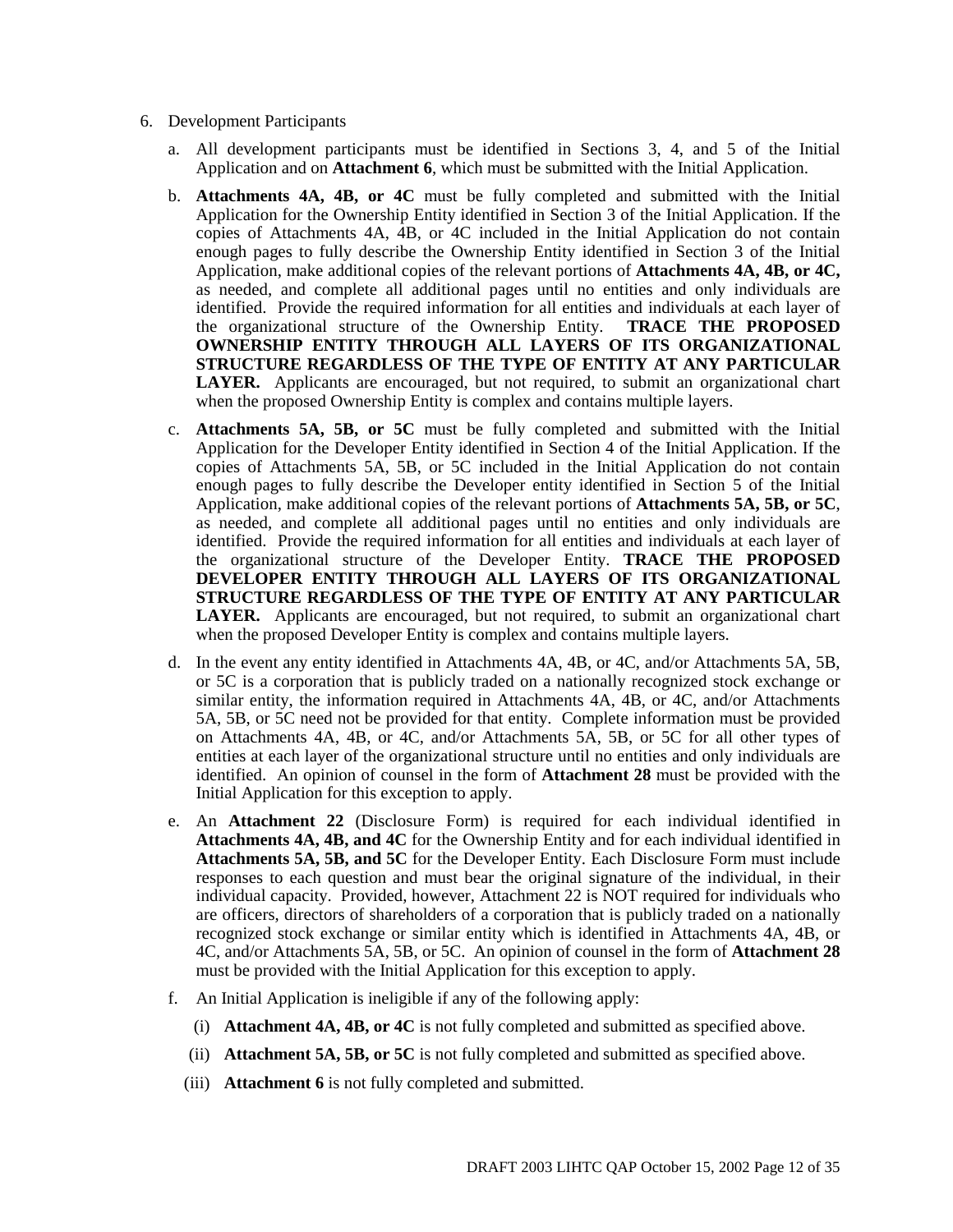- (iv) **Attachment 22** is not fully completed as specified above, with an original signature, in an individual capacity, and submitted for each required individual as identified in **Attachment 4A, 4B, or 4C** and **Attachment 5A, 5B, and 5C.**
- (v) **Attachment 22** for any required individual shows that any one of the following is true for that individual:
	- (A) A felony conviction of any type within the last ten (10) years;
	- (B) A fine, suspension or debarment involving financial or housing activities within the last five (5) years imposed by any federal agency;
	- (C) Currently in bankruptcy; or
	- (E) Any suspensions of required state licenses (Tennessee or any other state) within the last ten  $(10)$  years.
- (vi) An opinion of counsel in the form of **Attachment 28** is not submitted with the Initial Application if the exception in Part VII-A-6-d and Part VII-A-6-e is claimed.
- 7. Property Control
	- a. To be eligible, an Initial Application must demonstrate control of the property on which the development proposed in the Initial Application is to be located (the "property"). **Acceptable documentation must be in full force and effect, fully executed and include a correct legal description for the property.** The person executing the documentation on behalf of the Ownership Entity must be a person identified in Attachments 4A, 4b, or 4C. A copy of any one of items (i)-(iv) below must be part of the Initial Application:
		- (i) Recorded instrument of conveyance (warranty deed, quitclaim deed, trustee deed, court order) evidencing title to the property vested in (A) the currently existing Ownership Entity identified in the Initial Application or (B) a person or entity identified in the Initial Application as the general partner or managing member of the Ownership Entity to be formed;
		- (ii) Acceptable evidence demonstrating the ability to acquire the property through the power of eminent domain by (A) the currently existing Ownership Entity identified in the Initial Application or (B) a person or entity identified in the Initial Application as the general partner or managing member of the Ownership Entity to be formed;
		- (iii) Contract for sale or a contract for a 99-year ground lease, which contract must show that the ground lease, when executed, will meet the requirements specified in Part VII-A-7-a-(v), executed by (A) the owner of record of the property and (B) the currently existing Ownership Entity identified in the Initial Application or a person or entity identified in the Initial Application as the general partner or managing member of the Ownership Entity to be formed; or
		- (iv) An option to purchase or an option for a 99-year ground lease, which option must show that the ground lease, when executed, will meet the requirements specified in Part VII-A-7-a- $(v)$ , executed by  $(A)$  the owner of record of the property and  $(B)$  the currently existing Ownership Entity identified in the Initial Application or a person or entity identified in the Initial Application as the general partner or managing member of the Ownership Entity to be formed.
		- (v) A ground lease for the property must have a minimum term of 99 years with no provisions for termination or reversion prior to the expiration of the extended use period as defined in Section  $42(h)(6)(D)$ .
	- b. Documentation required as part of the Initial Application to demonstrate eligibility under this Part VII-A-7: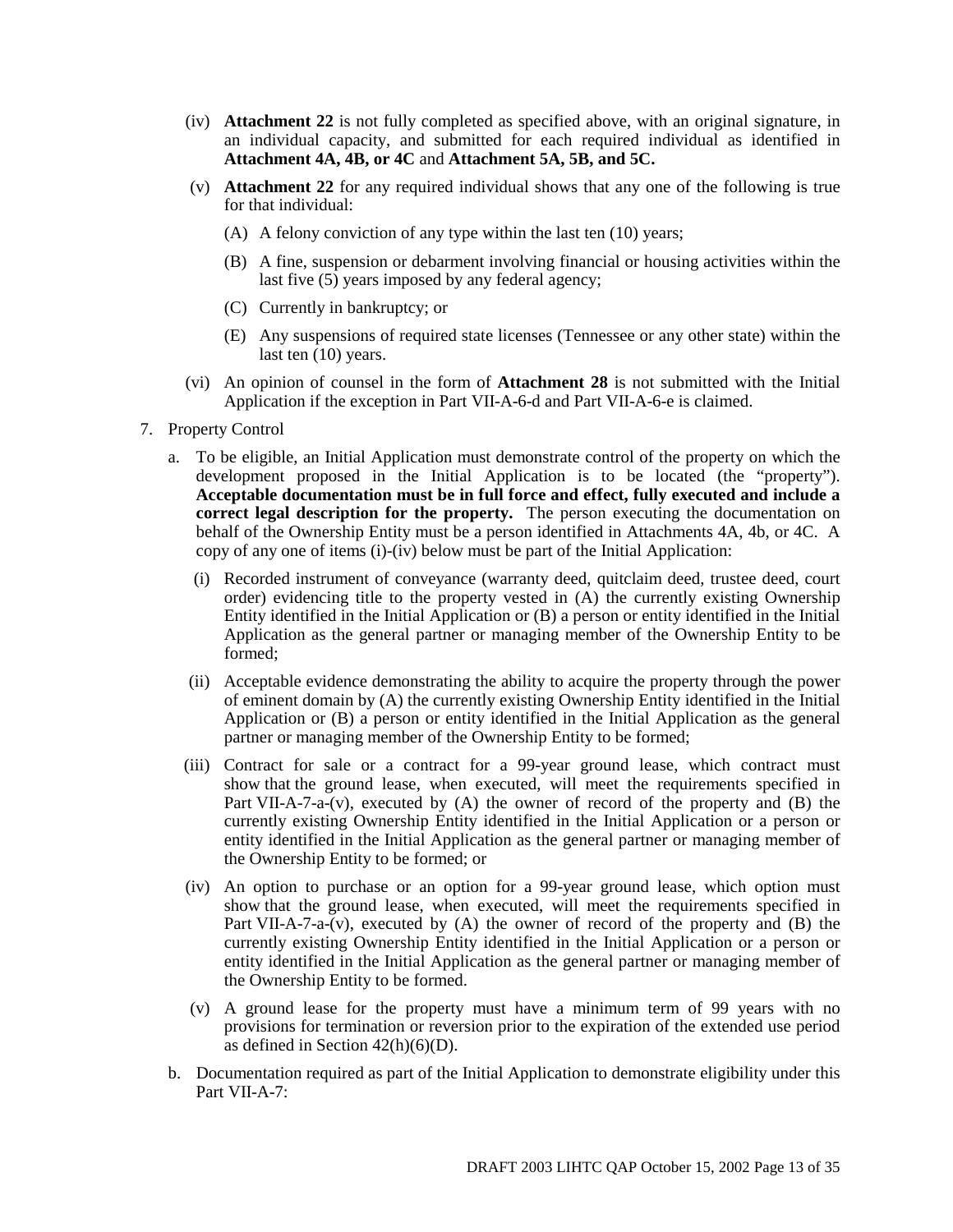- (i) A copy of one of the items identified in Part VII-A-7-a above, **AND**
- (ii) A copy of the recorded deed for the property evidencing title vested in the person or entity who executed the document required in Part VII-A-7-a above as owner or a commitment for title insurance evidencing that title to the property is vested in the person or entity who executed the document required in Part VII-A-7-a above as owner. Attorney opinion letters or other letters will not be accepted.
- c. Copies of assignments of contracts or options without copies of the underlying contract or option that meets the requirements set forth above will not be accepted.

#### **B. Scoring Initial Applications**

Applicants, Initial Applications and developments that meet all eligibility requirements stated above will be evaluated according to the scoring criteria specified below based on the information provided in each Initial Application. **A minimum of [INSERT NEW MINIMUM SCORE] points of the [INSERT NEW MAXIMUM SCORE] points available is required for an Initial Application to be eligible for further consideration** under this QAP.

THDA will award points only if an Initial Application is complete, contains all required documentation, no documentation is incomplete, erroneous, or inconsistent and is submitted by the application deadline, all as specified in Part VI of this QAP. If documentation is incomplete, erroneous, or there are inconsistencies between Attachments or other supporting documentation and the Initial Application form itself or any other type of inconsistency, THDA will not award points for the scoring category which was incomplete, in error, or inconsistent. Completion, correction, or clarification of such items will be subject to the requirements of Part VIII-B and -C.

#### **1. Development Location and Housing Needs: Maximum 70 Points**

- a. Developments located in counties where the annual median income is less than 80% of the state median (**Exhibit 2**): *15 points*
- b. Developments in counties with the greatest rental housing need (**Exhibit 3**): *Maximum 20 points*
- c. Development in counties that have received the lowest aggregate per capita allocation of Tax Credits since 1997 (**Exhibit 4**): *Maximum 25 points*.
- e. Developments Located in Identified Areas of Affordable Housing Need: **Maximum 10 points**
	- (i) Developments located completely and entirely in a Qualified Census Tract or a Difficult to Develop Area as designated by HUD (identified on **Exhibit 6**): *9 points*

#### **OR**

(ii) Developments located completely and entirely in a Qualified Census Tract (identified on **Exhibit 6**, excluding Difficult to Develop Areas), the development of which contributes to an approved concerted community revitalization plan, as certified in the form of **Attachment 23**, by the chief executive of the jurisdiction within which the development is located: *10 points*

#### **OR**

(iii) Developments located completely and entirely within a census tract (other than a Qualified Census Tract) that is, itself, completely and entirely within an area covered by an approved community revitalization plan, as certified, in the form of **Attachment 23**, by the chief executive of the jurisdiction within which the development is located and consisting wholly and completely of existing housing for which major rehabilitation is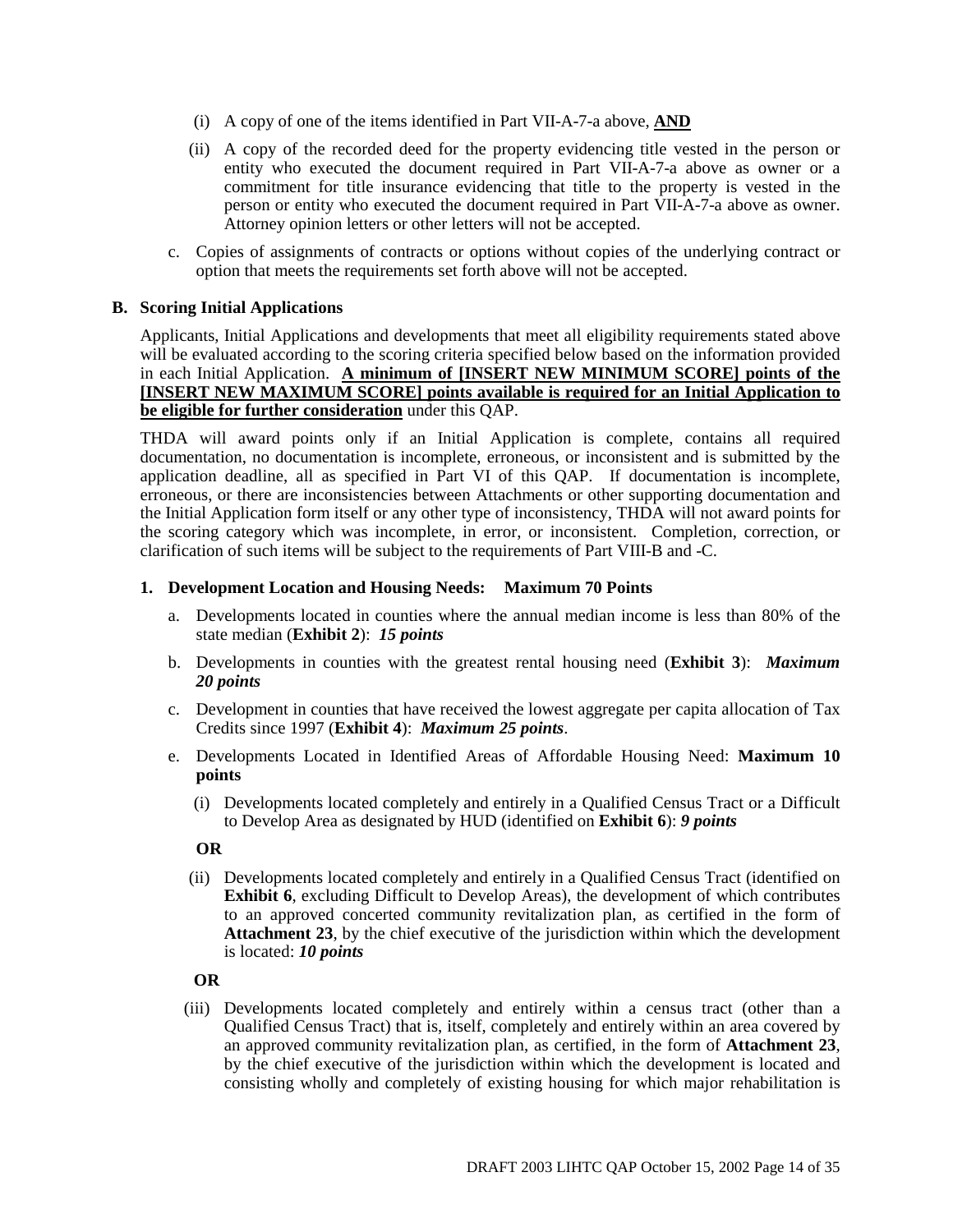proposed: *6 points* (for developments involving acquisition and rehabilitation or rehabilitation only)

#### **2. Development Characteristics: Maximum 85 Points**

- a. Development of rental units: *Maximum 50 points*
	- (i) New Construction: *50 points*
	- (ii) Conversion of a building from use other than housing (i.e. school, office building, warehouse, etc.) to affordable rental housing: *40 points*
	- (iii) Preservation of existing rental housing through major rehabilitation (hard rehabilitation costs equal to more than 40% of total development cost for developments located completely and entirely in a Qualified Census Tract as shown on **Exhibit 6**): *for rehabilitation only: 35 points; for acquisition and rehabilitation: 40 points*
	- (iv) Preservation of existing rental housing through major rehabilitation (hard rehabilitation costs equal to more than 50% of the total development costs): **for rehabilitation only:** *35 points***; for acquisition and rehabilitation:** *40 points*
	- (v) Preservation of existing rental housing through minor rehabilitation (hard rehabilitation costs equal to at least 25% but less than or equal to 50% of total development cost): *for rehabilitation only: 10 points; for acquisition and rehabilitation: 15 points*

#### *For developments containing a combination of the characteristics above, points will be prorated based on the percentage of units in each category.*

- b. Developments designed and built to promote energy conservation by meeting the standards of the Council of American Building Officials Model Energy Code. Certification from the design architect will be required on developments of 11 units or more, from contractor on 10 units or fewer, following the issuance of the Reservation Notice. Confirmation from the supervising architect or contractor, as appropriate, will be required prior to issuing the IRS Form 8609: *10 points*
- c. Developments designed and built to meet a 15-year maintenance-free exterior standard. Certification from the design architect will be required on developments of 11 units or more, from contractor on 10 units or fewer, following the issuance of the Reservation Notice. Confirmation from the supervising architect or contractor, as appropriate, will be required prior to issuing the IRS Form 8609: *10 points*
- d. Developments designed and built with a minimum of 60% brick exterior. Certification from the design architect will be required on developments of 11 units or more, from contractor on 10 units or fewer, following the issuance of the Reservation Notice. Confirmation from the supervising architect or contractor, as appropriate, will be required prior to issuing the IRS Form 8609: *15 points*

#### **3. Sponsor Characteristics: Maximum 70 Points**

- a. If none of the following has occurred in Tennessee at any time during calendar year 2001 or calendar year 2002 with respect to individuals involved (either directly or indirectly) with the developer or the ownership entity (whether formed or to be formed) identified in the Initial Application: *50 points*
	- (i) A reservation of Tax Credits was issued and accepted for a development that the individuals identified above were involved with (either directly or indirectly) through the developer or owner, yet a Carryover Allocation was not obtained; or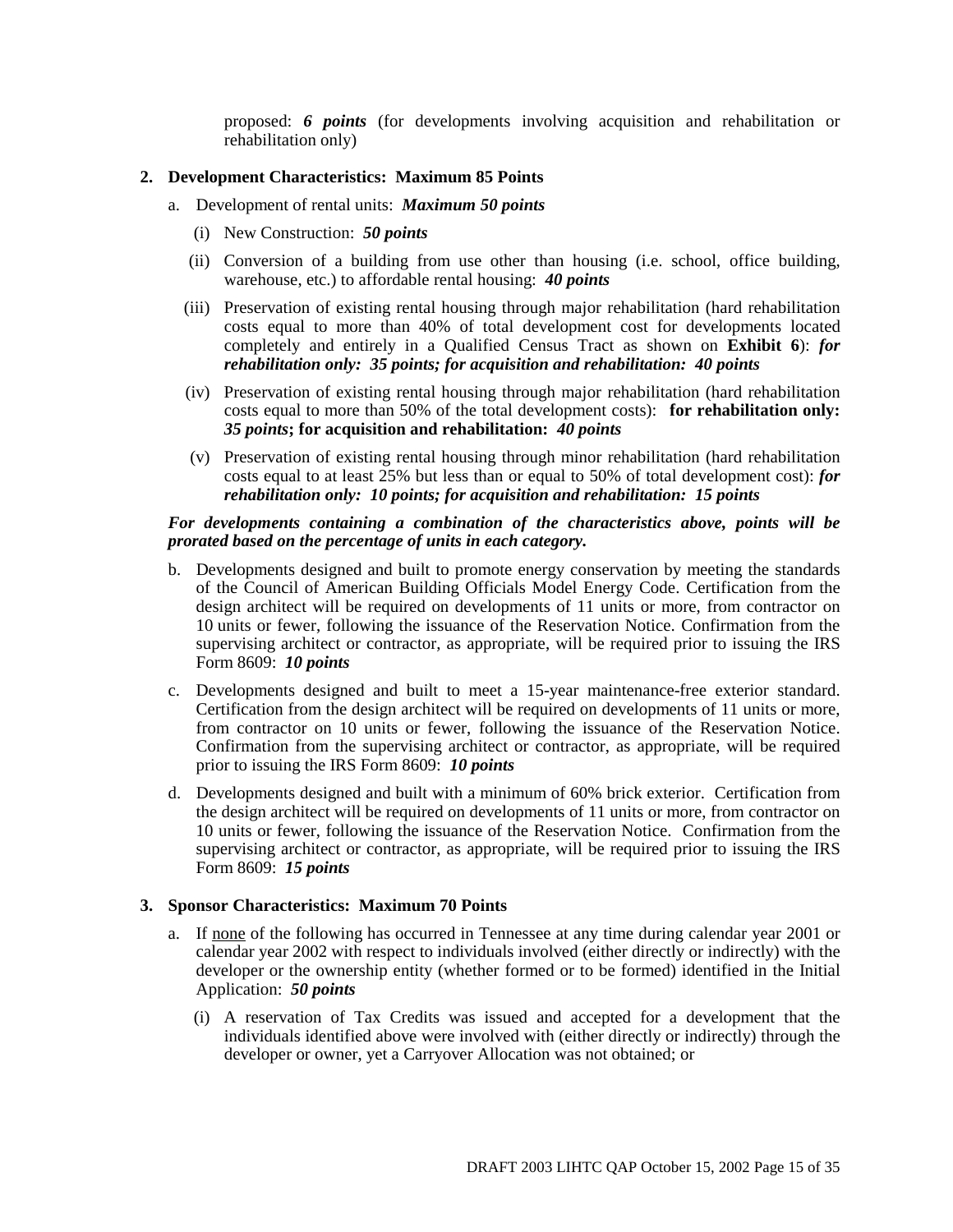- (ii) A Carryover Allocation was made to a development that the individuals identified above were involved with (either directly or indirectly) through the developer or owner, yet an IRS Form 8609 was not obtained; or
- (iii) An allocation of Tax Credits was made to a development that the individuals identified above were involved with (either directly or indirectly) through developer or owner, but the development failed to meet the minimum set-aside for low-income tenants as specified in the land use restrictive covenants.
- b. Development qualified for the Public Housing Authority Set-Aside using the HOPE VI Program with HOPE VI funds used as part of the financing for the development: **Only Initial Applications qualified for the Public Housing Authority Set-Aside using the HOPE VI Program as described in Part VII-A-2-b-(ii) are eligible for these points**:

| HOPE VI Funds as a Percentage               |           |
|---------------------------------------------|-----------|
| of Total Financing for this Development     |           |
| (including tax credit syndication proceeds) | Points    |
| 5%                                          | 5 points  |
| 10%                                         | 10 points |
| 20%                                         | 20 points |

#### **4. Developer and Consultant Fees: Maximum 20 Points**

- a. Initial Applications reflecting a combined total developer and consultant fees (as defined in Part V-A) in excess of 2% of THDA determined eligible basis attributable to the acquisition cost of the development : *0 points*
- b. Initial Applications reflecting a combined total developer and consultant fee (as defined in Part V-A) with the following limits:

| <b>Combined Fees</b> | <b>Points</b> |
|----------------------|---------------|
| $0\% - 9.99\%$       | 20 points     |
| $10\% - 13\%$        | 10 points     |

#### **5. Special Housing Needs: Maximum 15 Points**

a. Development with units designed and built for large families, (i.e., three or more bedrooms). Certification from the design architect will be required on developments of 11 units or more, from contractor on 10 units or fewer, following the issuance of the Reservation Notice. Confirmation from the supervising architect or contractor, as appropriate, will be required prior to issuing the IRS Form 8609.

| Percent of Units | Points    |
|------------------|-----------|
| $8\% - 10\%$     | 10 points |
| above 10\%       | 15 points |

b. At least fifty percent (50%) of the units designed and built for single room occupancy. Certification from the design architect will be required on developments of 11 units or more, from contractor on 10 units or fewer, following the issuance of the Reservation Notice. Confirmation from the supervising architect or contractor, as appropriate, will be required prior to issuing the IRS Form 8609: *5 points*;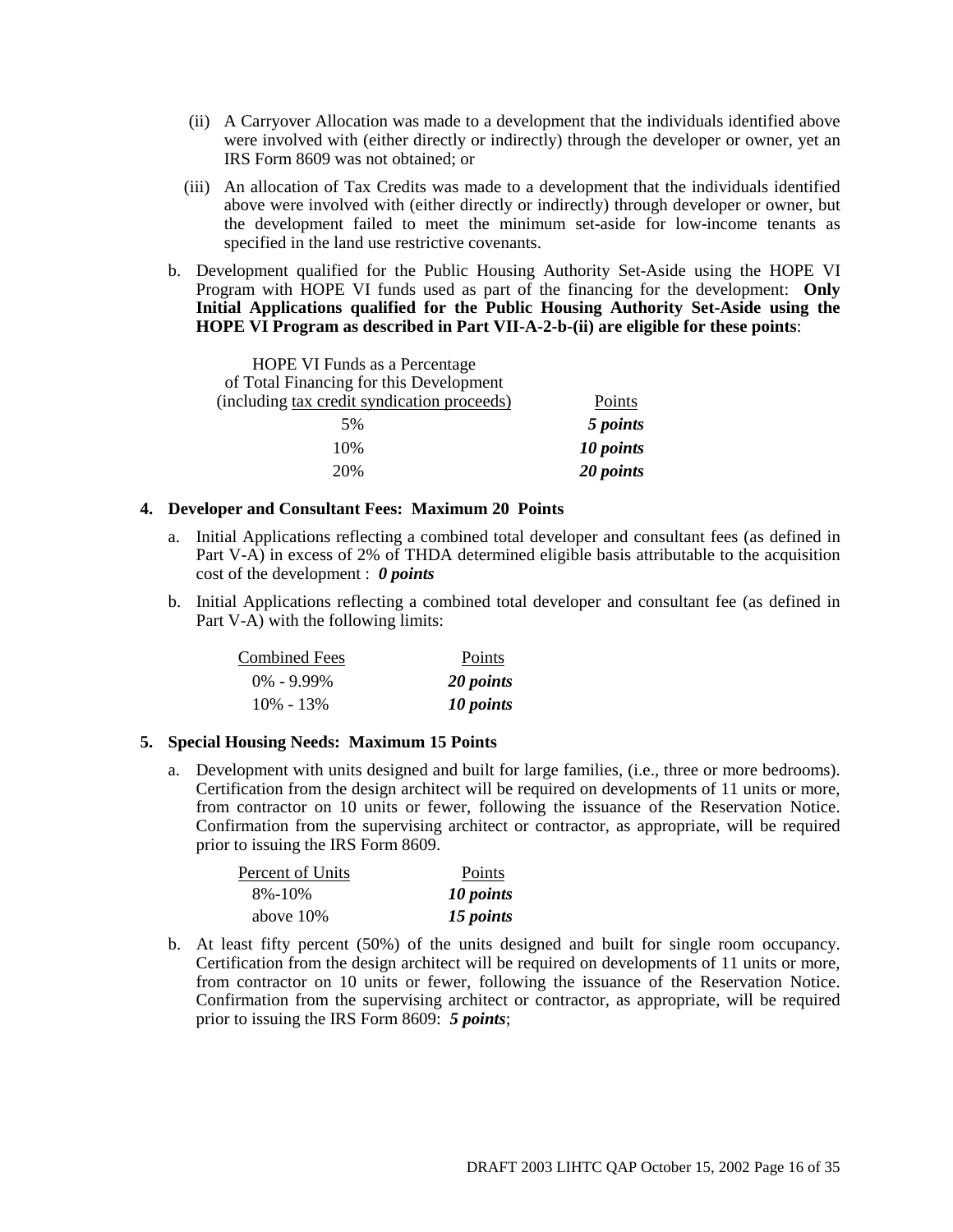- c. One hundred percent (100%) of the units designed, built and occupied by the elderly. All tenants must be age 62 or older or at least one person in each unit must be 55 or older and policies and procedures must be in place that demonstrate an intent to make units available to persons who are 55 or older. Certification from the design architect will be required on developments of 11 units or more, from contractor on 10 units or fewer, following the issuance of the Reservation Notice. Confirmation from the supervising architect or contractor, as appropriate, will be required prior to issuing the IRS Form 8609: *5 points*.
- d. The greater of one unit or at least five percent (5%) of the total number of units in the development (which number shall be rounded up) must fully meet accessibility requirements for persons with disabilities. Certification from the design architect will be required on developments of 11 units or more, from contractor on 10 units or fewer, following the issuance of the Reservation Notice. Confirmation from the supervising architect or contractor, as appropriate, will be required prior to issuing the IRS Form 8609: *5 points*
- e. An Initial Application may meet the requirements for more than one of the preceding special needs categories, but **no more than 15 points will be awarded.**
- f. **A unit may not be counted as satisfying more than one special needs category. That is, a unit which is intended for occupancy by the elderly may not also be counted as a unit designed for persons with disabilities. Each unit may be counted only once, in only one category.**

#### **6. Lowest Income Preference: Maximum 40 Points**

a. Election to set aside a minimum of ten percent (10%) of the units for households with incomes no higher than fifty percent (50%) of the area median income: *30 points*

#### *OR*

b. Election to set aside a minimum of twenty percent (20%) of the units for households with incomes no higher than fifty percent (50%) of the area median income: *40 points*

#### **7. Extended Use Preference or Tenant Ownership: Maximum 20 points**

#### *Choose only one below, a. OR b.*

a. Extended Use Preference: *Maximum 20 Points*

A binding commitment to extend the point in time at which the written request specified in Section  $\frac{42(h)(6)}{I}$  may be given:

| Number of                               |           |
|-----------------------------------------|-----------|
| Years                                   | Points    |
| At least 5 years                        | 20 points |
| At least 4 years, but less than 5 years | 15 points |
| At least 3 years, but less than 4 years | 10 points |

#### *OR*

#### b. Eventual Tenant Ownership: *5 points*

A binding commitment to offer the tenant of a single family building at the end of the fifteenyear tax credit compliance period a right of first refusal to purchase the property. The owner must provide to THDA a detailed plan with the Initial Application, specifically including how the owner will set aside a portion of the rent beginning in year two (2) of the compliance period to provide sufficient funds to the tenant at the end of the compliance period for the down payment and the closing costs to purchase the unit. The plan will be required to be updated and submitted to THDA again for approval in year 13 of the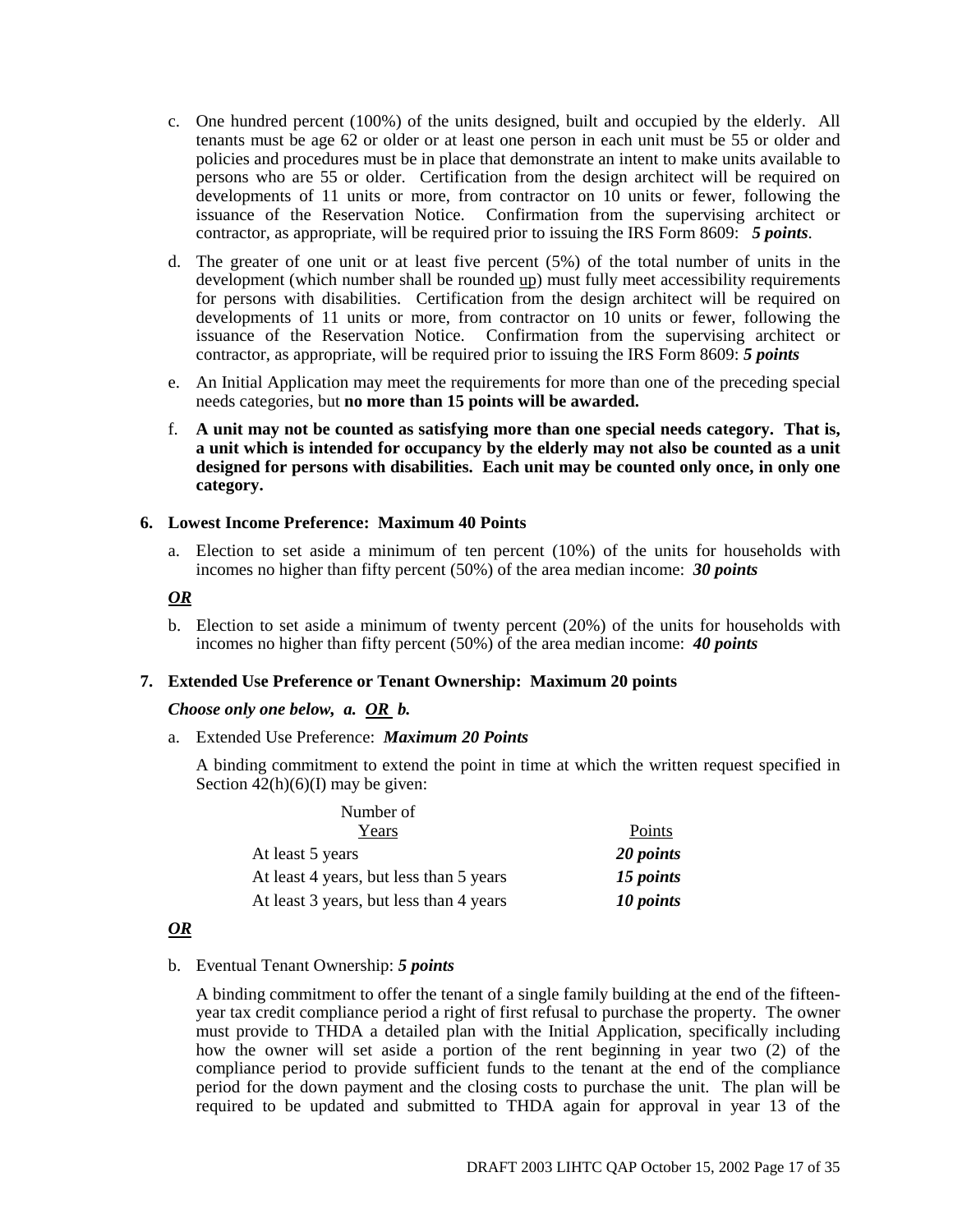compliance period. The Restrictive Covenant Agreement will contain provisions ensuring enforcement of this provision.

#### **8. Public Housing Priority: 10 Points**

Marketing plans, lease-up plans, or operating policies and procedures which will give a priority to persons on current Public Housing waiting lists or to persons with Section 8 Housing Choice Vouchers in counties with high Section 8 voucher turnover. Initial Applications with proposed developments in areas reflected on Exhibit 8 are eligible for these points.

#### **9. Tennessee Growth Policy Act: 17 points**

Initial Applications with proposed developments located completely and wholly in a county or municipality with a growth plan approved by the local government planning advisory committee as determined by the Tennessee Advisory Commission. Initial Applications with proposed developments in counties not subject to the Tennessee Growth Policy Act will automatically receive these 17 points.

#### **Part VIII: Initial Application Eligibility and Scoring Review**

#### **A. Notice to Applicants**

- 1. THDA will notify each applicant when the eligibility determination and scoring of their Initial Application is complete. All applicants will be so notified on or before May 20, 2003.
- 2. If THDA determines that an Initial Application meets all of the eligibility requirements of this QAP and if the score assigned by THDA in each scoring category is the same as or higher than the score assigned by the applicant in the Initial Application, then no further action by the applicant or THDA will be taken. Applicants may not submit additional items for the purpose of increasing their scores in a particular scoring category if the THDA assigned score is the same as or higher than the score assigned by the applicant in the Initial Application. The provisions of Part VIII-B do not apply.
- 3. If THDA determines that an Initial Application does not meet one or more of the eligibility requirements of this QAP or if the score assigned by THDA in any scoring category is less than the score assigned by the applicant in the Initial Application, THDA will notify the applicant of items that were erroneous, missing, incomplete, or inconsistent. THDA will also notify applicants if THDA determines that (i) any two or more developments proposed in two or more Initial Applications constitute a single development for purposes of applying the development limit specified in Part IV-B or (ii) developers or related parties reflected in two or more Initial Applications constitute a single entity for purposes of applying the developer or related party limitation specified in Part IV-C. This notice to applicants from THDA is referred to herein as the "Cure Notice".
- 4. THDA will send notice to the contact person identified and the address specified in the Initial Application. Failure to receive any notice specified in this Part VIII will not extend deadlines or modify requirements in this Part VIII.
- **5. No rankings or scoring summaries with respect to Initial Applications received by THDA will be available until all cure periods have expired and the review process is complete**.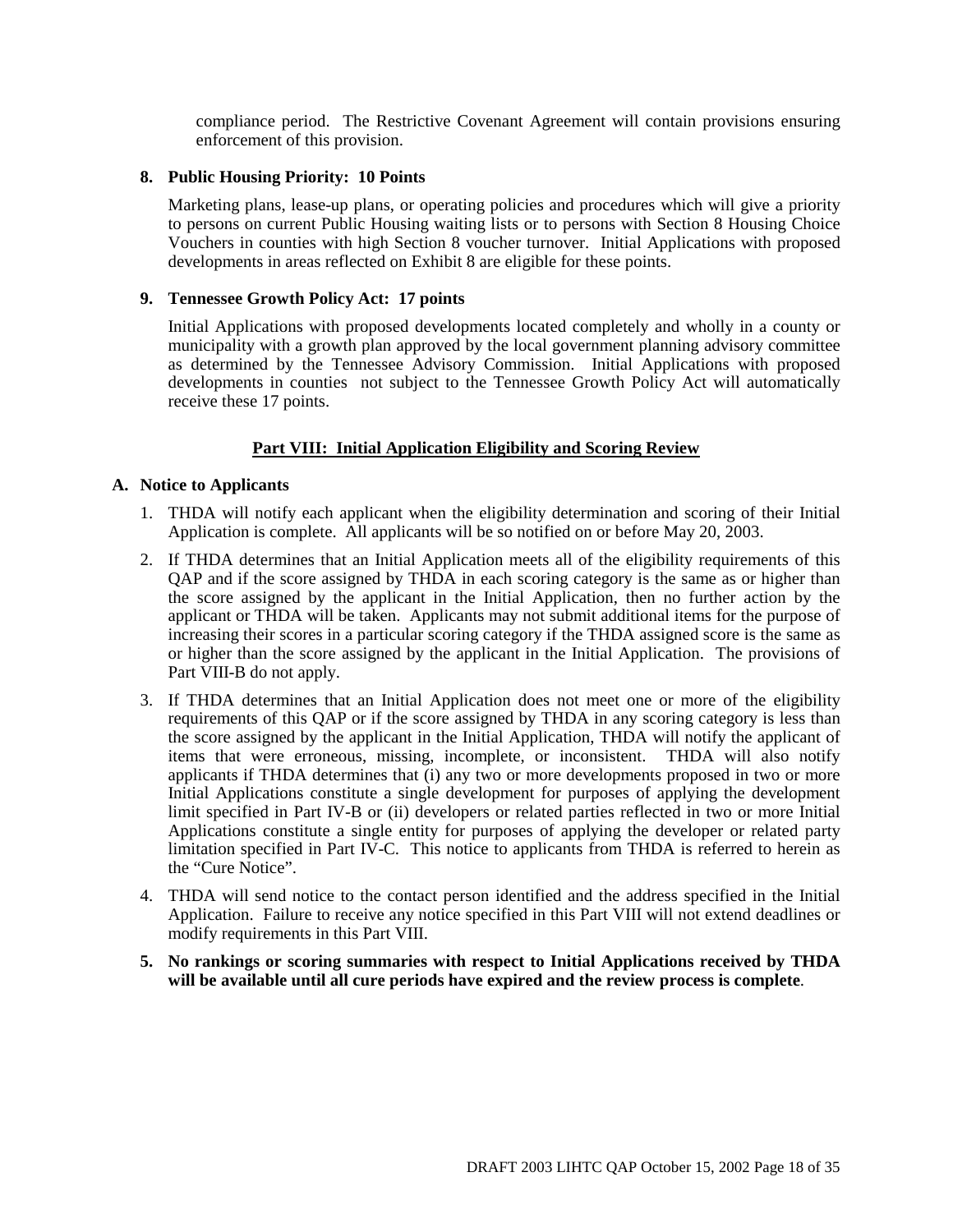#### **B. Cure Period**

- 1. Applicants receiving a Cure Notice may, in compliance with the requirements of this Part VIII-B, correct erroneous items, supply missing or incomplete items and/or may clarify any inconsistencies related to the specific items identified by THDA during a cure period which shall begin on the date of the Cure Notice and shall end at 4:00 p.m. Central Time, on the date specified in the Cure Notice, which date shall be five (5) business days from the date of the Cure Notice. The Cure Notice shall specify the means and methods by which erroneous items may be corrected, missing items supplied, incomplete items completed and inconsistencies clarified. Applicants may not submit additional items for the purpose of increasing their score in a particular scoring category where the THDA assigned score is the same as or higher than the score assigned by the applicant in the Initial Application.
- 2. If additional documentation to address items specified in the Cure Notice is not submitted in accordance with the requirements contained in the Cure Notice, then the determination as to eligibility and scoring made by THDA is determinative. The review process described in Part VIII-C is not available to applicants who do not submit additional documentation in accordance with the Cure Notice (including, without limitation, the time deadlines specified therein.).
- 3. The cure provisions of this Part VIII-B **do not apply** to Initial Applications that are not submitted in accordance with the requirements of Part VI-B and -C.
- 4. THDA will review all documentation submitted in accordance with the Cure Notice for each relevant Initial Application. If THDA determines that an Initial Application, taking into account documentation submitted in accordance with the Cure Notice, meets all of the eligibility requirements of this QAP and if the score assigned by THDA in each scoring category is the same as or higher than the score assigned by the applicant in the Initial Application, then no further action by the applicant or THDA will be taken. Applicants may not submit additional items for the purpose of increasing their score in a particular scoring category where the THDA assigned score is the same as or higher than the score assigned by the applicant in the Initial Application, taking into account documentation submitted in accordance with the Cure Notice. The provisions of Part VIII-C will not apply.
- 5. If THDA determines that an Initial Application, taking into account documentation submitted in accordance with the Cure Notice, still does not meet any one of the eligibility requirements of this QAP or if the score assigned by THDA in any scoring category is still less than the score assigned by the applicant in the Initial Application, THDA will notify the applicant of items that remain erroneous, missing, incomplete, or inconsistent (the "Review Notice"). The Review Notice will specify the time period within which a request for review may be made.

#### **C. Review Process**

- 1. Applicants who receive a Review Notice may submit, **in writing,** a request for review to the Executive Director of THDA. This request for review must be submitted in accordance with the Review Notice. A request for review will not be considered if no documentation was submitted or if documentation was not submitted in accordance with the Cure Notice (including, without limitation, the time deadlines therein). If no written request for review is submitted or if the written request submitted does not meet all requirements of the Review Notice or this QAP, no review will occur and the THDA determination prior to the issuance of the Review Notice will be final.
- 2. The request for review must identify the eligibility item or scoring category to be reviewed, **the information in the Initial Application OR the documentation submitted during the cure period relevant to the scoring category in question**, and the reason the applicant thinks that the eligibility determination or scoring was in error. The request for review must contain no more than two 8 1/2 X 11 inch pages, with print on one side of each page, typed in 12 point font or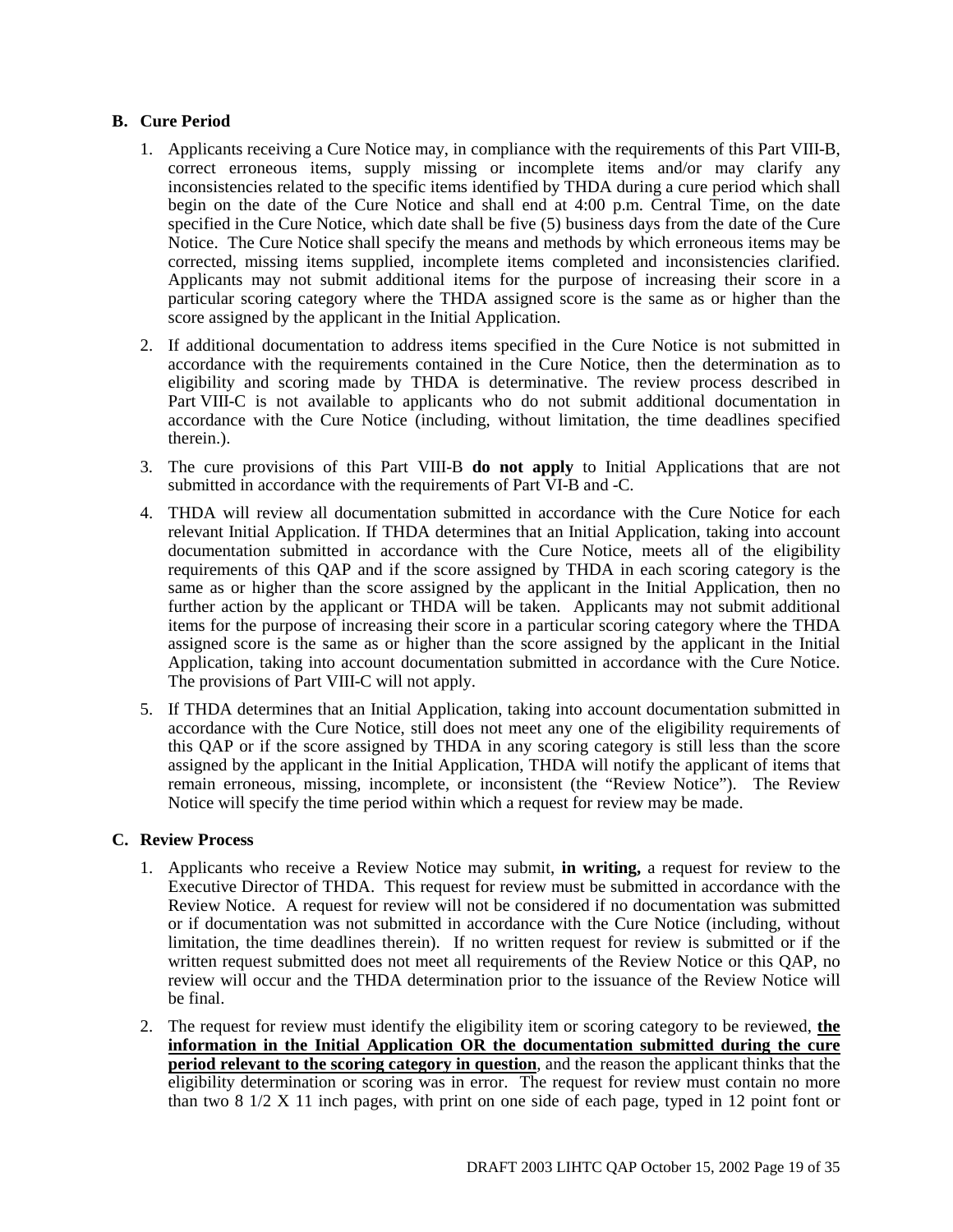larger (or legibly hand written). Requests not meeting this format will not be considered. No additional documentation may be submitted in connection with this request for review. No information submitted after the expiration of the relevant cure period specified in the Cure Notice for an Initial Application will be considered.

- 3. The Policy and Programs Committee of the Board of Directors of THDA (the "Policy and Programs Committee") will meet in special session on June 19, 2003, to evaluate the Initial Application, documentation submitted during the cure period, and THDA staff analysis thereof (the "Review Meeting"). The Policy and Programs Committee will consider whether documentation submitted as a result of the Cure Notice, taking into account the THDA staff analysis, is sufficient to meet the requirements of this QAP or is otherwise consistent with the spirit and intent of this QAP. The Policy and Programs Committee reserves the right to not consider any request for review if the applicant or representatives thereof are not present at the Review Meeting. **Any contact with THDA staff, THDA Executive Director, any member of the Policy and Programs Committee or any member of the THDA Board by any person or entity on behalf of any Initial Application between the date of the Review Notice and the date of the Review Meeting will be grounds for dismissal of the review request.** Applicants or representatives thereof may appear at the Review Meeting. The Policy and Programs Committee reserves the right to not consider a review request if the applicant or a representative are not present at the Review Meeting, in which case, the THDA staff determination stands and is not subject to further review. Notice of the decision of the Policy and Programs Committee will be mailed to the applicant no later than June 27, 2003.
- 4. If the Policy and Programs Committee determines that an Initial Application, taking into account documentation submitted in accordance with the Cure Notice, meets all of the eligibility requirements of this QAP with a score in each scoring category that is the same as or higher than the score assigned by the applicant in the Initial Application, then no further action by the applicant or THDA will be taken. Applicants may not submit additional items for the purpose of increasing their score in a particular scoring category where the THDA assigned score is the same as or higher than the score assigned by the applicant in the Initial Application, taking into account documentation submitted in accordance with the Cure Notice. Requests for review that were not submitted in accordance with the Review Notice will not be considered. The provisions of Part VIII-C-6, -7, and -8 will not apply.
- 5. If the Policy and Programs Committee determines that an Initial Application, taking into account documentation submitted in accordance with the Cure Notice, still does not meet one or more of the eligibility requirements of this QAP or if the score assigned by THDA in any scoring category is still less than the score assigned by the applicant in the Initial Application, THDA will notify the applicant of items that remain erroneous, missing, incomplete, or inconsistent (the "Final Notice"). The Final Notice will specify the time period within which a request for review by the THDA Board of Directors may be made.
- 6. Applicants who receive a Final Notice may submit, **in writing,** a request to the Executive Director of THDA for review by the THDA Board of Directors. No additional documentation or information may be submitted in response to a Final Notice. This request for review must meet all of the requirements of the Final Notice and this QAP. If no written request for review is submitted or if the request for review does not meet all of the requirements of the Final Notice and this QAP, no review will occur and the THDA determination prior to the issuance of the Final Notice will be final. A request for review will not be considered if documentation was not submitted during the cure period described in Part VIII-B above or if a request for review by the Policy and Programs Committee was not made. **Any contact with THDA staff, THDA Executive Director, any member of the Policy and Programs Committee or any member of the THDA Board by any person or entity on behalf of any Initial Application between the date of the Final Notice and the date of the THDA Board Meeting specified below will be grounds for dismissal of the review request.**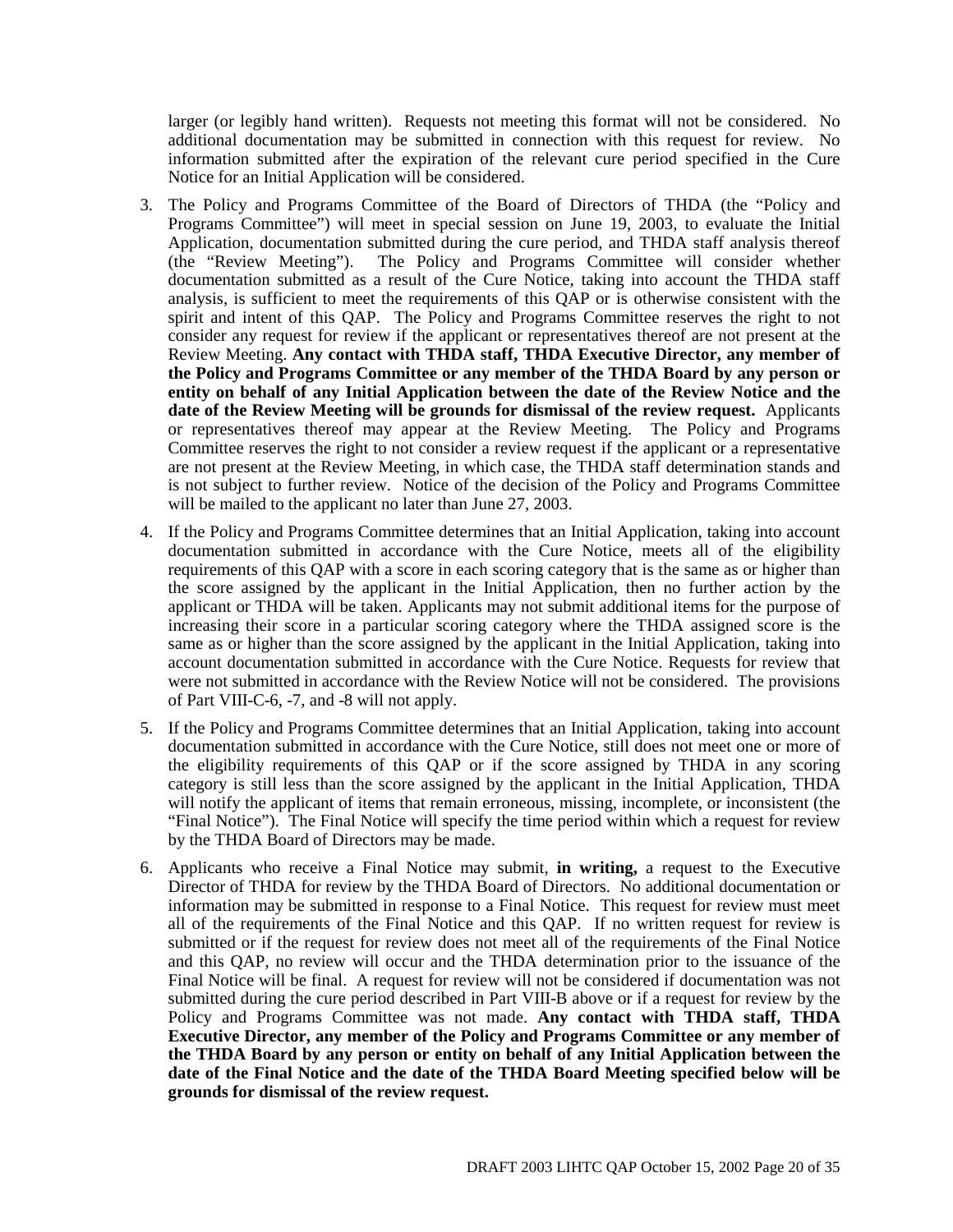- 7. The THDA Board of Directors is authorized, but is not required, to consider any such request for review. Whether requests for review will be heard and disposition of such requests, if any, by the THDA Board of Directors will take place on July 17, 2003, at the regularly scheduled meeting of the THDA Board of Directors. Applicants or representatives thereof may appear at the July 17, 2003 meeting of the THDA Board of Directors. The THDA Board of Directors reserves the right to not consider any request for review if the applicant or representatives thereof are not present at the July 17, 2003 meeting of the THDA Board of Directors. Issues regarding points and / or eligibility will not be considered further after the July 17, 2003 THDA Board of Directors meeting.
- 8. If the THDA Board of Directors elects to consider a request for review, the final score for the Initial Application will be determined after the THDA Board of Directors takes action. If the THDA Board of Directors elects not to consider the request for review, or elects not to take action, the final score for the Initial Application is the score as determined following the action of the Policy and Programs Committee as specified in Part VIII-C-3 above.

#### **D. Final scoring and ranking of Initial Applications**

After the completion of the cure period and completion of the review process set forth above, the final score for each Initial Application will be determined. Each Initial Application will be listed in order of score and such rankings will be made available to all applicants. This ranking is not confirmation of a reservation of Tax Credits. Reservations will not be made until all set-asides have been applied and all limits have been applied.

#### **E. Application of Various Limits/Final Ranking**

Following the final scoring of each Initial Application, THDA will reserve the available amount of Tax Credits in the Non-Profit Set-Aside, in the Public Housing Authority Set-Aside, in the Small Developments Set-Aside, in the Rural Set-Aside, and in the Urban Set-Aside, based on the final scores assigned to each Initial Application and the amount of Tax Credits determined by THDA to be appropriate, according to the following procedures and provisions:

- 1. Non-Profit Set-Aside:
	- a. Based on the final scoring of Initial Applications, THDA will list, in ranking order, all developments qualifying in the Non-Profit Set-Aside, and will reserve Tax Credits beginning with the highest ranking Initial Application in the initial Non-Profit Set-Aside and will proceed down the ranking until the point is reached where the last complete reservation can be made. **No partial reservations of Tax Credits will be made, except pursuant to** Part VIII-E-5-c-(ii). (The limitations specified in Part IV will apply.) If there are not enough Tax Credits remaining in the initial Non-Profit Set-Aside to reserve the full amount requested for the next Non-Profit Initial Application in line, the difference between the balance remaining in the initial Non-Profit Set-Aside and the amount needed to make a full reservation will be drawn from the Rural and Urban Set-Asides in amounts proportional to the Urban and Rural Set-Aside amounts.
	- b. After the initial Non-Profit Set-Aside is completely reserved, other qualified Non-Profit applicants who did not receive a reservation will be included and considered, along with other applicants, the Public Housing Authority Set-Aside, the Small Developments Set-Aside, the Urban Set-Aside, or the Rural Set-Aside, whichever is applicable.
	- **c. Tax Credits remaining in the initial Non-Profit Set-Aside after all of these steps will not be reserved for other Initial Applications.**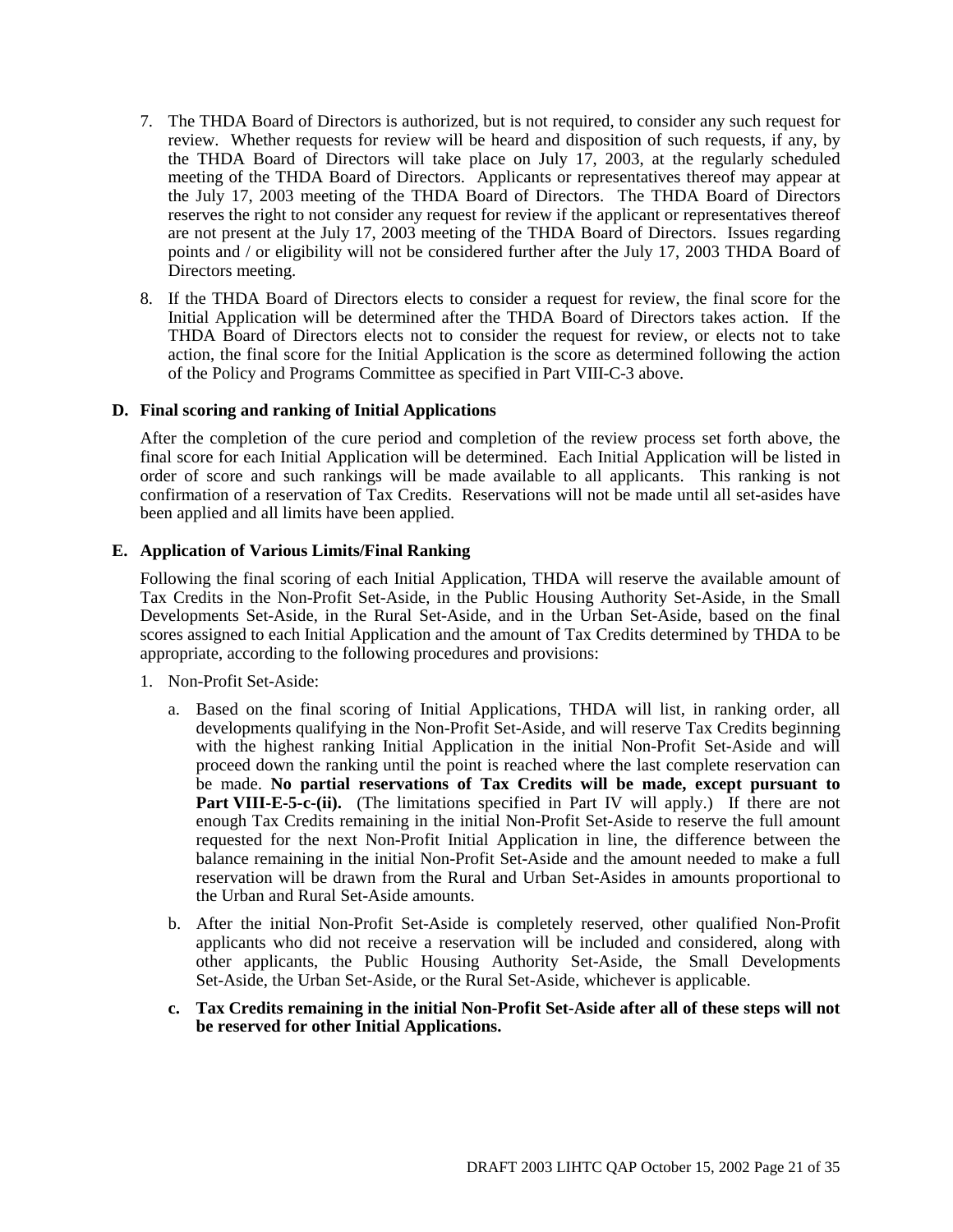- 2. Public Housing Authority Set-Aside:
	- a. For Initial Applications in the Public Housing Set-Aside, THDA will list, in ranking order, qualified Initial Applications and will make reservations beginning with the highest ranking Initial Application and will proceed down the ranking until the point is reached when the last complete reservation has been made from the Set-Aside amount. **No partial reservations of Tax Credits will be made, except pursuant to Part VIII-E-5-c-(ii).** (The limitations specified in Part IV-B and -D will apply.) Reservations made to Initial Applications pursuant to this subsection will be deducted from the Rural and Urban Set-Asides, as appropriate, based on the county in which the development is located.
	- b. After the Public Housing Set-Aside is completely reserved, other qualified applicants for developments qualifying in Public Housing Set-Aside which have not received a reservation will be included and considered, along with other applicants, for either the Urban Set-Aside or the Rural Set-Aside, as applicable.
	- c. The limitations by specified in Part IV-B and -D will apply. Reservations made to Initial Applications pursuant to this subsection will be deducted from the Rural and Urban Set-Asides, as appropriate, based on the county in which the development is located.
- 3. Small Developments Set-Aside:
	- a. If there are Initial Applications remaining for the Small Developments Set-Aside, THDA will list, in ranking order, qualified Initial Applications and will make reservations beginning with the highest ranking Initial Application and will proceed down the ranking until the point is reached when the last complete reservation has been made from the Set-Aside amount. **No partial reservations of Tax Credits will be made, except pursuant to Part VIII-E-5-c-(ii).** (The limitations specified in Part IV will apply.) Reservations made to Initial Applications pursuant to this subsection will be deducted from the Rural and Urban Set-Asides, as appropriate, based on the county in which the development is located.
	- b. After the Small Developments Set-Aside is completely reserved, other qualified applicants for developments qualifying as Small Developments which have not received a reservation will be included and considered, along with other applicants, for either the Urban Set-Aside or the Rural Set-Aside, as applicable.
- 4. Rural and Urban Set-Asides:

THDA will then list remaining qualified Initial Applications, in ranking order, in the Rural and Urban Set-Asides and will make reservations to qualified Initial Applications beginning with the highest ranking Initial Application in each Set-Aside and will proceed down the rankings in each Set-Aside category until the point is reached where the last complete reservation in each Set-Aside category has been made. **No partial reservations of Tax Credits will be made, except pursuant to Part VIII-E-5-c-(ii).** (The limitations specified in Part IV will apply.)

- 5. Combining Remaining Tax Credits and Remaining Applications:
	- a. Any Tax Credits remaining in the Rural Set-Aside and the Urban Set-Aside after steps 1 through 4 above are complete will be combined with any other Tax Credits that are unallocated for any reason (from Part III-A above).
	- b. All remaining qualified Initial Applications will then be listed, in ranking order, in two final lists: Non-Profit and Other. **Throughout the remainder of the reservations, THDA will ensure that at least ten percent (10%) of Tax Credits have been reserved to Non-Profit Initial Applications, even if a lower ranking Non-Profit Initial Application must be reserved Tax Credits before a higher-ranking Other Initial Applications.** THDA will reserve any remaining Tax Credits to the remaining Initial Applications beginning with the highest ranking Initial Application, subject to the priority for Non-Profit Initial Applications and the Set-Asides described in this QAP, and continuing down the lists until the last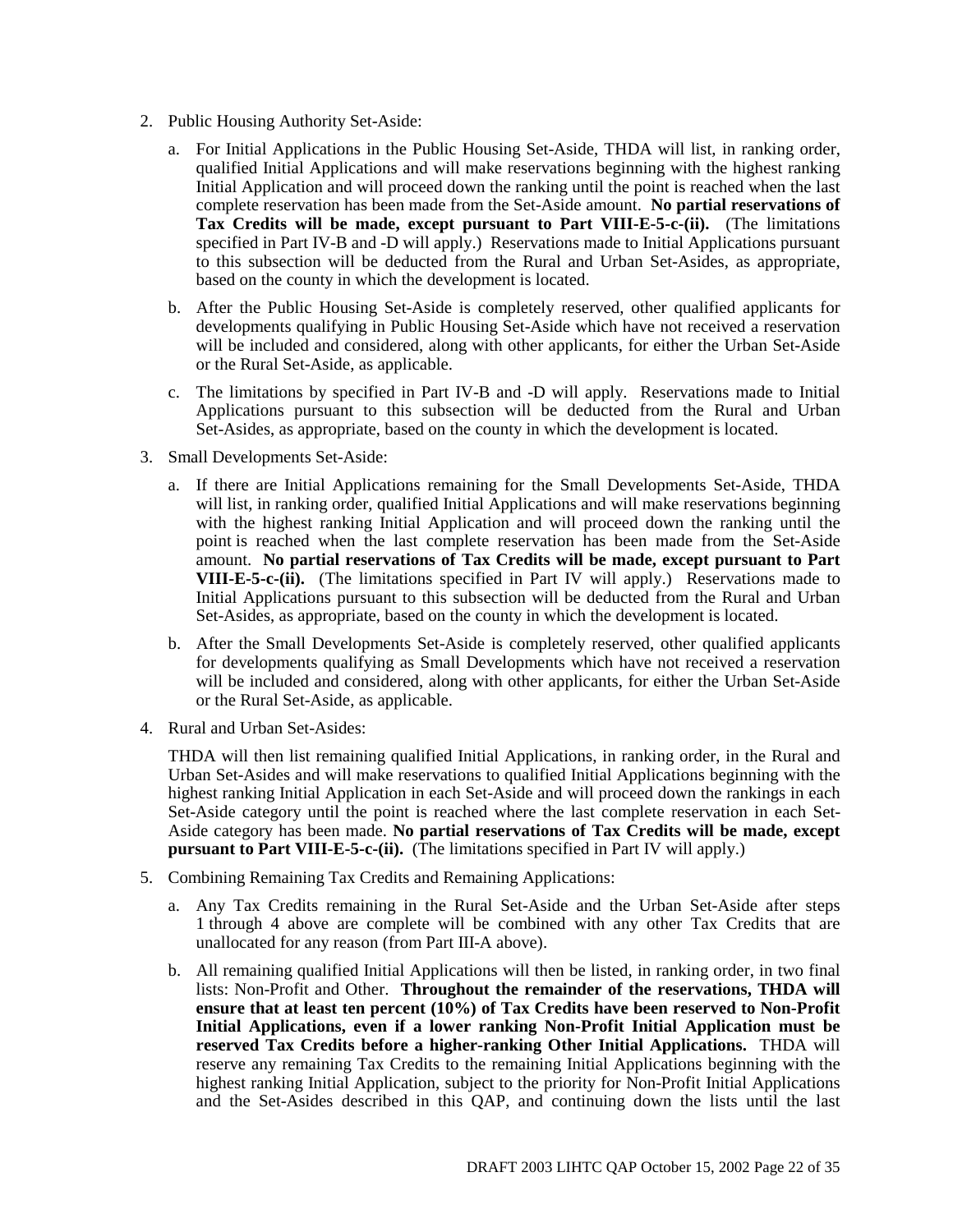complete reservation is made. **No partial reservations of Tax Credits will be made, except pursuant to Part VIII-E-5-c-(ii).** (The limitations specified in Part IV will apply.)

- c. (i) If the steps above leave THDA with insufficient Tax Credits to make a complete reservation to the next highest ranking Initial Application, THDA will hold the Tax Credits remaining until enough Tax Credits have been recaptured or returned for a complete reservation to be made. THDA will then make a complete reservation to the next highest ranking Initial Application (The limitations specified in Part IV will apply.)
	- (ii) If the Tax Credits remaining are likely to exceed one percent (1%) of the total Tax Credits available for reservation, thereby eliminating THDA from applying for Tax Credits from the National Pool in a subsequent year, then any remaining Tax Credits shall be offered as a partial reservation to the next highest ranking applicant, pursuant to this section, until the Tax Credits are accepted. (The limitations in Part IV will apply.) Acceptance of a partial reservation according to this provision would not classify a development as an "existing" application in subsequent years, but any limitation on Tax Credits per development in subsequent years would apply to any such partial reservation.

#### **6. Tax Credits remaining in the Non-Profit Set-Aside after all qualified Non-Profit Initial Applications have received reservations of Tax Credits, can not be reserved to other Initial Applications.**

7. Tie Breaker

In the event there is a tie between two or more Initial Applications at the cutoff for receipt of a Tax Credit reservation, the Initial Application requesting the least Tax Credits per square foot of heated, low-income, residential floor space will be given priority. If this first tie breaker still results in a tie, the Executive Director of THDA and the Chair of THDA, or his designee, will, in their sole discretion, determine which Initial Application will be given priority.

#### **Part IX: Reservation of Tax Credits**

#### **A. Reservation Notice**

THDA will notify, in writing, each successful applicant of an initial reservation of Tax Credits (the "Reservation Notice"). In determining the initial amount of Tax Credits to be reserved, THDA will use the costs, incomes and expenses submitted in the Initial Application, as determined by THDA to be reasonable. **The final amount of Tax Credits allocated to each successful applicant may be different from the amount requested in the Initial Application, the amount specified in the Reservation Notice or the amount reflected in a Carryover Allocation**. Allocations will be determined in connection with a Carryover Allocation and in connection with an evaluation at the time the development is placed in service, in accordance with Section  $42(m)(2)$  and this QAP.

#### **B. Submission of Additional Information and Documentation**

The Reservation Notice will specify what additional information and documentation is required and will specify a date by which such information and documentation must be submitted to THDA. At a minimum, the applicant will be required to provide the following information and documentation by the date(s) specified in the Reservation Notice:

- 1. Firm commitment letters for construction financing, permanent financing, and competitive state or Federal loans or grants (i.e.: AD-622 for USDA/RD [formerly FmHA]), in a form and with substance acceptable to THDA;
- 2. Most recent utility allowance documents (from USDA/RD [formerly FmHA], HUD, local PHA, or utility company) demonstrating the basis for calculations of utility costs for the size and type of units proposed;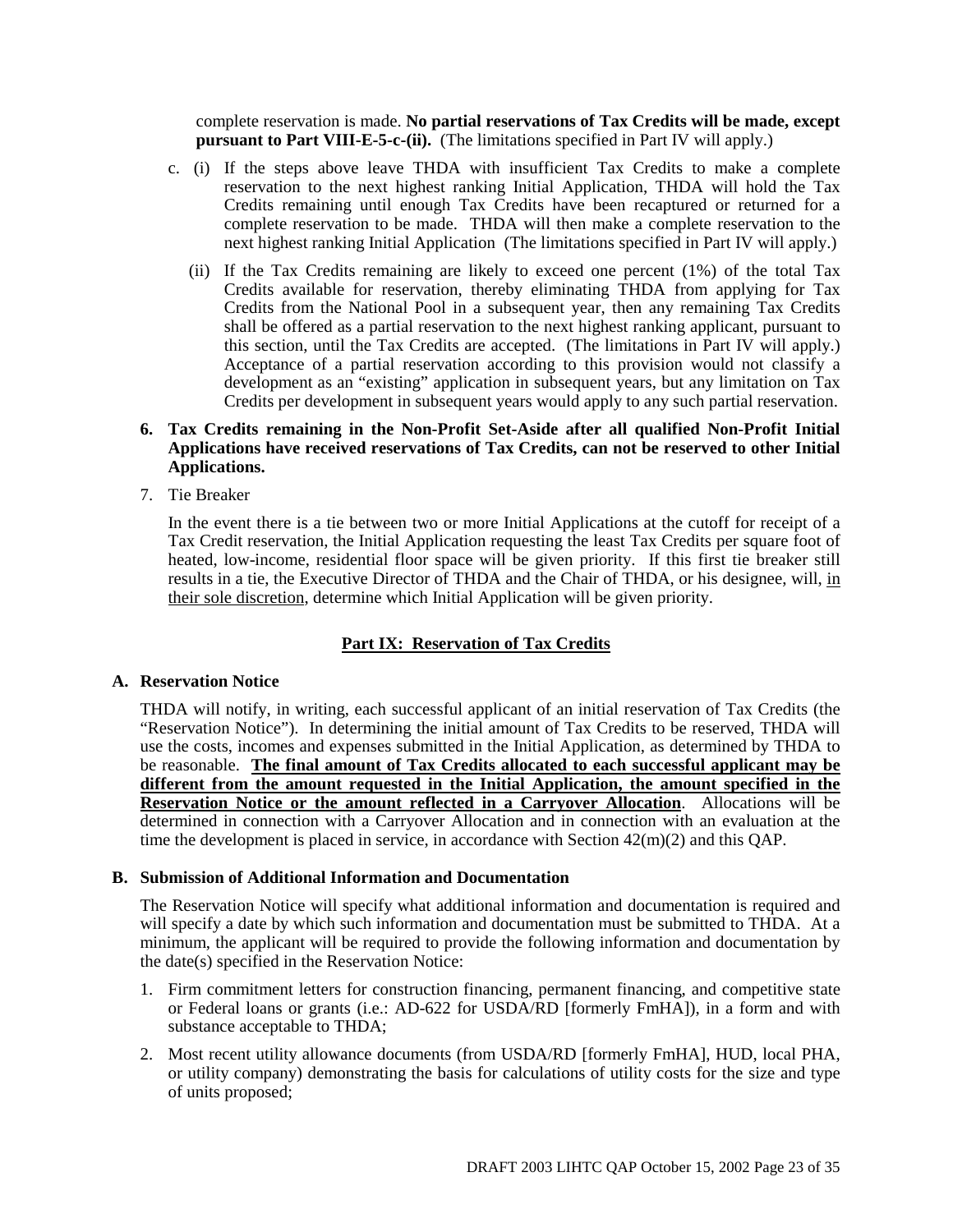- 3. Evidence from each service provider that all necessary utilities (i.e.: electricity, gas (if proposed development utilizes gas), sewer, and water) are available at the site;
- 4. Evidence from the appropriate municipal authority demonstrating that current zoning permits the development as proposed (as new construction, acquisition and rehabilitation, or rehabilitation only);
- 5. Detailed information about the syndication transaction;
- 6. For Initial Applications receiving points under Part VII-A-4-a-(ii); Part VII-B-2-b, -c, or -d; and/or Part VII-B-5-a, -b, -c, or -d, certification from the design architect or construction contractor, as applicable;
- 7. For Initial Applications requesting acquisition Tax Credits for five or more units, an "as is" market rate appraisal not including Tax Credit benefits. The appraisal must be performed by a Certified General Appraiser licensed in Tennessee. The appraisal cannot be based solely or largely on a "cost" approach to value, but must also consider market and income approaches to value. If the development is proposed for scattered sites, the scattered sites must be appraised as a single rental development, using appraisal methodology appropriate for rental property as described here. The acquisition cost for Tax Credit purposes shall not exceed the lesser of the purchase price or the appraised value. **Appraisals must be less than six months old at the time of submission in order to be acceptable**; and
- 8. Market Study:
	- a. A market study performed by an **independent third party** must be provided for all proposed developments within the time period specified in the Reservation Notice. This study, in a form and with content acceptable to THDA in its sole discretion, must support the need and demand for the type of housing proposed, taking into account all other subsidized developments in the market area and including data on comparable units being 90% rent occupied, the market feasibility of the proposed rent structure. The market study must include all information identified in the Reservation Notice.
	- b. For Initial Applications proposing rehabilitation, the market study must include a complete and detailed work plan showing all necessary and contemplated improvements and the projected cost.
	- **c. Market studies must be less than six months old at the time of submission in order to be acceptable.**
	- **d. Based on the information and analysis presented in the market study, and based on other information available to THDA, THDA may determine, in its sole discretion, that market demand is not sufficient to support the proposed development. If such a determination is made, THDA will cancel the Reservation Notice and recapture the Tax Credits pursuant to Part IX–D-1.**

#### **C. Status Reports**

All developments with a Reservation Notice shall provide status reports outlining progress toward completion by dates, in a form and with substance as specified by THDA in the Reservation Notice. Information requested will be development specific and may include such items as construction progress.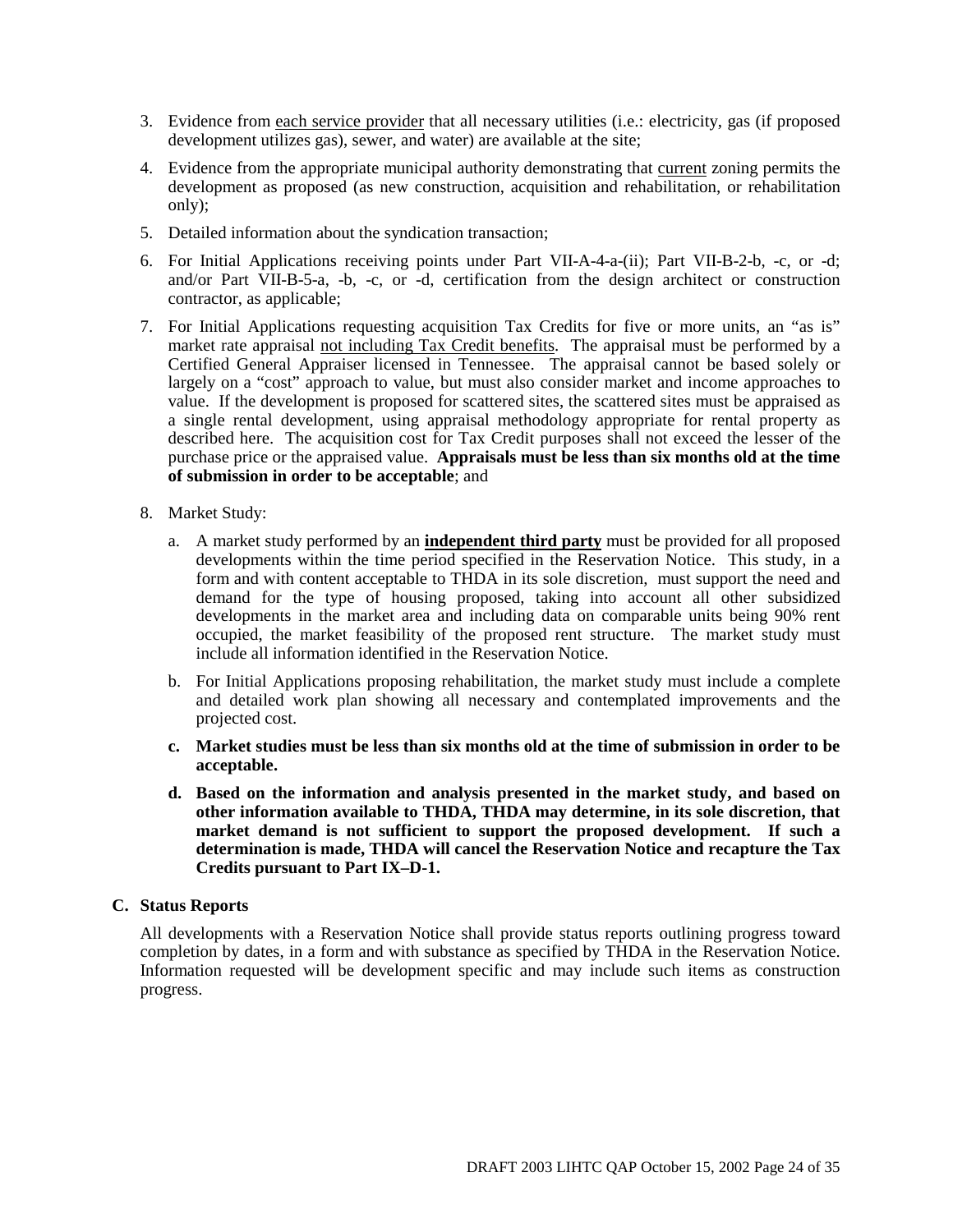#### **D. Recapture of Tax Credits During Reservation Period**

- 1. THDA will cancel a Reservation Notice for failure to fully satisfy conditions imposed in connection with the Reservation Notice and for failure to provide satisfactory information or documentation required by the Reservation Notice by the deadlines specified in the Reservation Notice. This means that the Tax Credits referred to in the Reservation Notice are not available for the development specified in the Reservation Notice and will be made available to other qualified developments. Deadlines specified in the Reservation Notice are the dates upon which Tax Credits are deemed recaptured by THDA unless the conditions related to each deadline have been met on or before such deadline or unless an extension has been granted under Part XV-D.
- 2. Tax credits made available through a Reservation Notice may be voluntarily returned. Any such return means Tax Credits are not available for the development referenced in the Reservation Notice.
- 3. Any Tax Credits recaptured either by cancellation of a Reservation Notice under Part IX-D-1 above or by voluntary return under Part IX-D-2 above will be reserved to the fullest extend practical to other qualified Initial Applications for Tax Credits as provided in this QAP.

#### **Part X: Carryover Allocation**

#### **A. Qualifying for a Carryover Allocation**

A development with a Reservation Notice but which will not be placed in service by December 31, 2003, may be eligible for a Carryover Allocation. In order to qualify for a Carryover Allocation, the ownership entity identified in the Initial Application must have ownership of the property on or before December 1, 2003, and must have spent a minimum of ten percent (10%) of the reasonably expected basis in the development on or before May 3, 2004.

#### **B. Carryover Allocation Requirements**

- 1. To file for a Carryover Allocation, the owner must, no later than November 3, 2003:
	- a. Complete a Carryover Allocation Application (**Form furnished by THDA**);
	- b. Submit a copy of the recorded warranty deed showing ownership by the ownership entity identified in the Initial Application;
	- c. Submit any other development specific materials THDA may require;
	- d. Execute a Carryover Allocation document (**Form furnished by THDA**); and
	- e. Make an irrevocable gross rent floor election (**Form furnished by THDA**).
- 2. To meet the Carryover Allocation requirements, the owner must submit the Cost Certification (**Form furnished by THDA**) for the ten percent (10%) test no later than May 3, 2004.

#### **C. Tax Credits Available**

The amount of Tax Credits to be allocated by a Carryover Allocation will be determined by THDA in connection with an evaluation at the time a Carryover Allocation is requested and in accordance with Section 42(m)(2). **This amount may be different from the Tax Credit amount reserved in the Reservation Notice.**

#### **D. Status Reports**

All developments with a Carryover Allocation shall provide status reports outlining progress toward completion by dates, in a form and with substance as specified by THDA in the Carryover Allocation. Information requested will be development specific and may include such items as construction progress.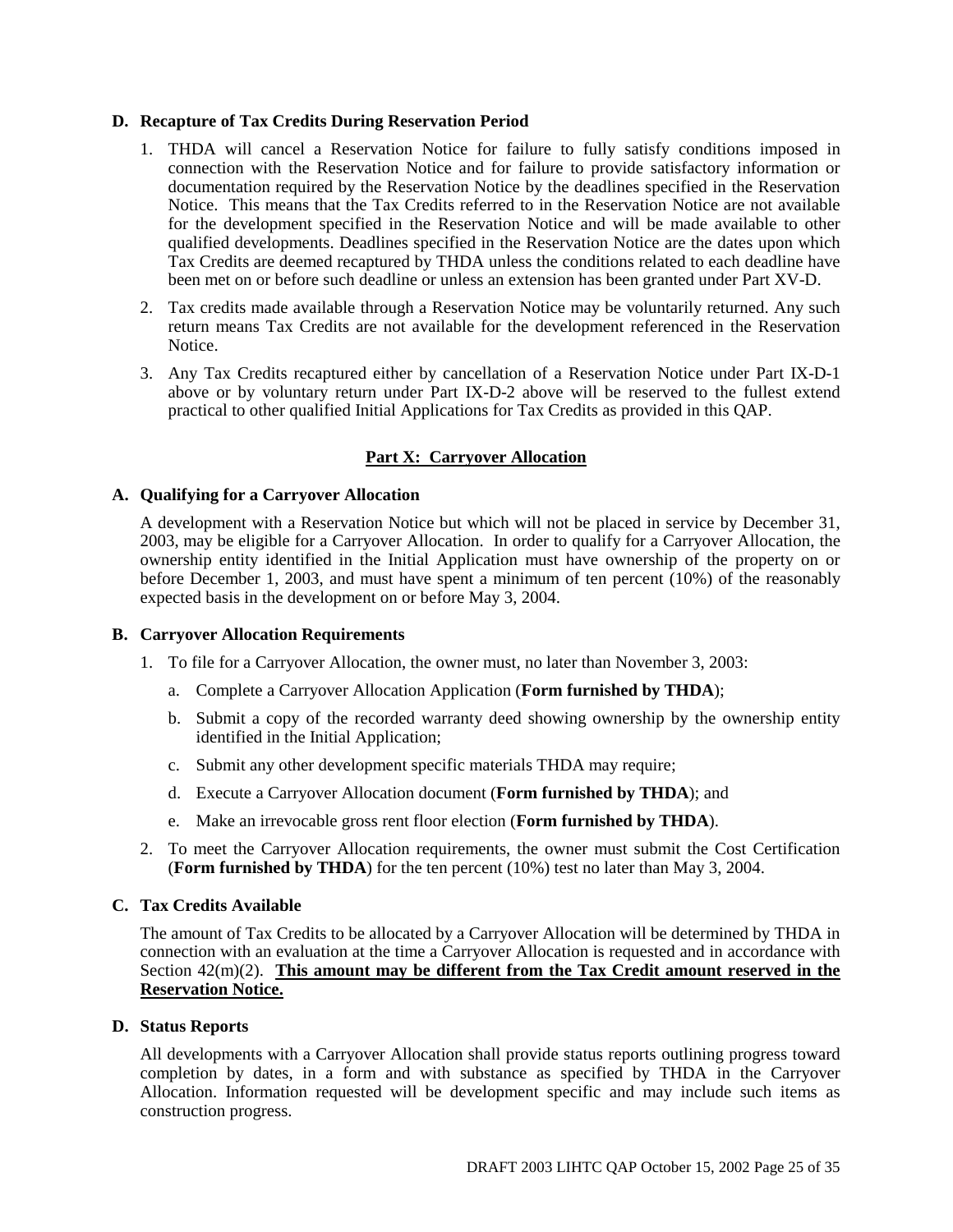#### **E. Recapture of Tax Credits During Carryover Period**

- 1. THDA will cancel a Carryover Allocation for failure to fully satisfy conditions imposed in connection with the Carryover Allocation. This means that the Tax Credits referred to in the Carryover Allocation are not available for the development specified in the Carryover Allocation and will be made available to other qualified developments. Deadlines specified in the Carryover Allocation are the dates upon which Tax Credits are deemed recaptured by THDA unless the conditions related to each deadline have been met on or before such deadline. Such Tax Credits are recaptured by THDA, without further notice, effective as of the deadline established in the Carryover Allocation which was not met.
- 2. Tax Credits allocated by a Carryover Allocation may be voluntarily returned. Any such return means that Tax Credits are not available for the development referenced in the Carryover Allocation.
- 3. Any Tax Credits recaptured either by cancellation of a Carryover Allocation under Part X-E-1 above or by voluntary return under Part X-E-2 above will be made available as follows:
	- a. Any Tax Credits returned before October 1, 2003, will be reserved to other qualified Initial Applications for Tax Credits as provided in this QAP;
	- b. Any Tax Credits returned on or after October 1, 2003, will be reserved pursuant to a QAP for 2004, if available.

#### **Part XI: Placed In Service**

#### **A. Placed In Service Requirements**

- 1. After all units in a development are placed in service, THDA will make a final allocation of Tax Credits and will issue IRS Form(s) 8609 only after receipt of the following, in a form and with substance satisfactory to THDA, in its sole discretion:
	- a. Final Application (**Form furnished by THDA**);
	- b. Applicant's Verification Form for each building in the development (Form furnished by THDA);
	- c. Final Cost Certification of actual costs, incomes and expenses, including actual syndication profits, from an independent CPA licensed in Tennessee (Form furnished by THDA);
	- d. Original Recorded Land Use Restrictive Covenants (Form furnished by THDA);
	- e. Copy of the recorded warranty deed indicating ownership;
	- f. Certifications as may be required under Part VII-A and Part VII-B of this QAP;
	- g. Certificate of Occupancy for each building;
	- h. Required Compliance Monitoring Fee; and
	- i. LIHTC Certificate of Owner's Compliance Training (Form furnished by THDA); and
	- j. Other documentation as THDA may reasonably require.
- 2. THDA must receive a copy of the promissory note and recorded deed of trust for permanent financing of the development within fifteen (15) business days of the date of recording of the deed of trust. Failure to provide such documentation shall be deemed an event of noncompliance hereunder. THDA reserves the right to issue revised IRS Form(s) 8609 following receipt of the copy of the promissory note and recorded deed of trust if the terms of the promissory note and / or deed of trust vary from the terms specified in the Final Application.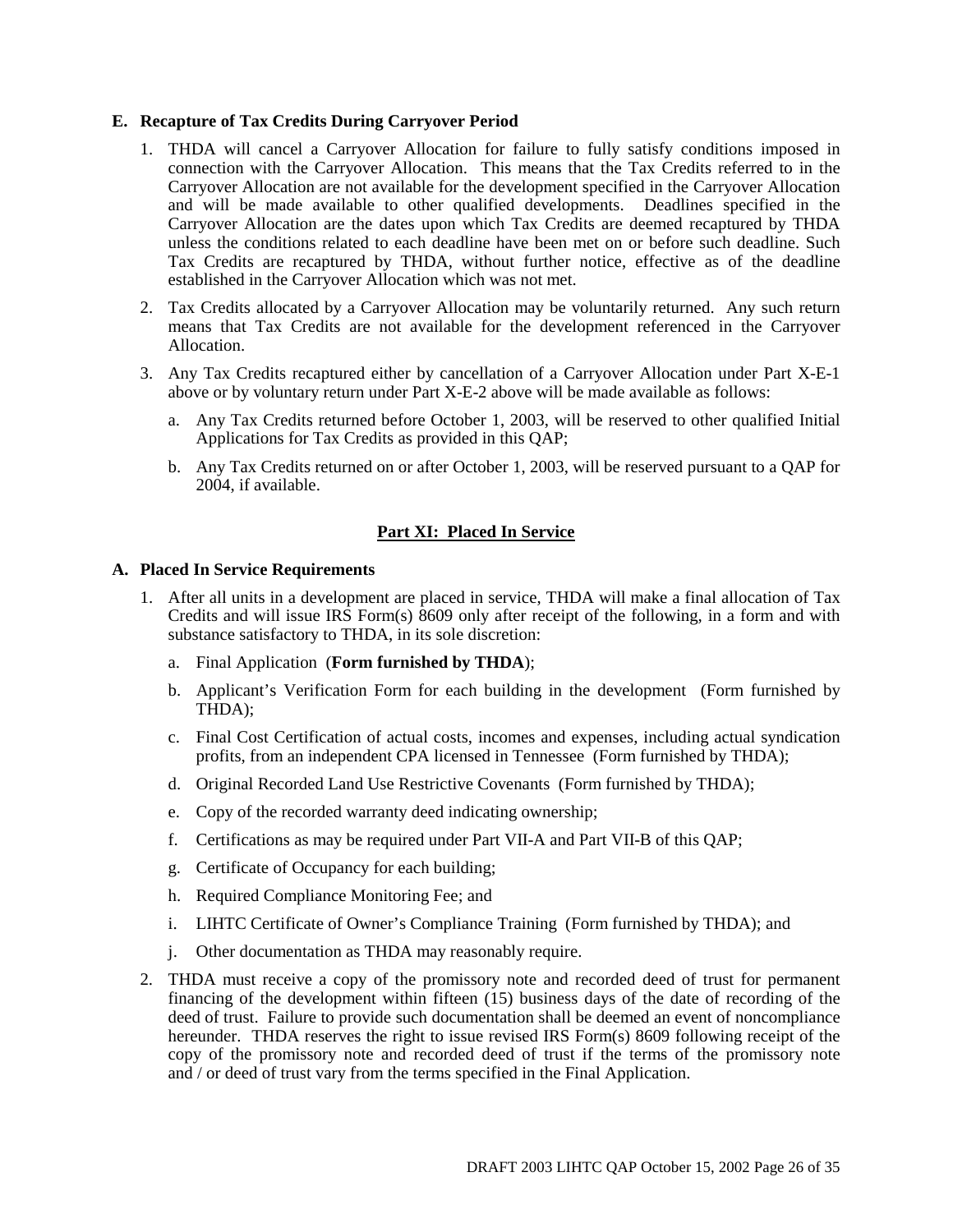#### **B. Tax Credits Available**

The amount of Tax Credits allocated when a development is placed in service will be determined by THDA based on an evaluation of the above required information and documentation and in accordance with Section 42(m). **This amount may be different from the amount reserved in the Reservation Notice or allocated in the Carryover Allocation**. **THDA reserves the right to make adjustments in the amount of Tax Credits finally allocated based on the information submitted and Section 42 requirements.**

#### **Part XII: Developments to be Financed With Tax Exempt Bonds**

A development financed with tax-exempt bonds may be eligible for an allocation of Tax Credits outside the competitive process described in this QAP. The development must meet the following conditions:

- A. If fifty percent (50%) or more of the aggregate basis of a development is financed with tax-exempt bonds, the development is eligible to apply for Tax Credits outside the competitive allocation process described in this QAP. If less than fifty percent (50%) of the aggregate basis of a development is financed with tax-exempt bonds, the competitive allocation process described in this QAP applies. Either counsel or a Certified Public Accountant licensed in Tennessee must certify to THDA that this financing requirement is met.
- **B. Developments which are not subject to the competitive allocation process must, nevertheless, make application for Tax Credits to THDA in accordance with the terms of the THDA taxexempt bond Commitment Letter based on bonds issued as a result of an allocation of 2003 volume cap by THDA. All such developments must meet all eligibility requirements of this QAP. THDA will, in its sole discretion, determining the appropriate amount of Tax Credits to be allocated, and will issue a Reservation Notice. In determining the initial amount of Tax Credits to be reserved, THDA will use the costs, incomes and expenses submitted in the Initial Application, as determined by THDA to be reasonable. The final amount of Tax Credits allocated may be different from the amount specified in the Reservation Notice. Allocations will be determined in connection with an evaluation at the time the development is placed in service, in accordance with Section 42(m)(2) and this QAP. Any such allocation of Tax Credits will not count against the limits on Tax Credits by county or by developer specified in Part IV. All requirements of Section 42 and this QAP apply to such developments.**
- C. Initial Applications for developments pursuant to this Part XII will be subject to the minimum scoring requirements as stated in Part VII-B.
- D. Developments receiving Tax Credits pursuant to this Part XII will be subject to all fees and compliance requirements and procedures as described in this QAP.
- E. Initial Applications for developments pursuant to this Part XII may be submitted to THDA outside the initial application deadlines stated in this QAP.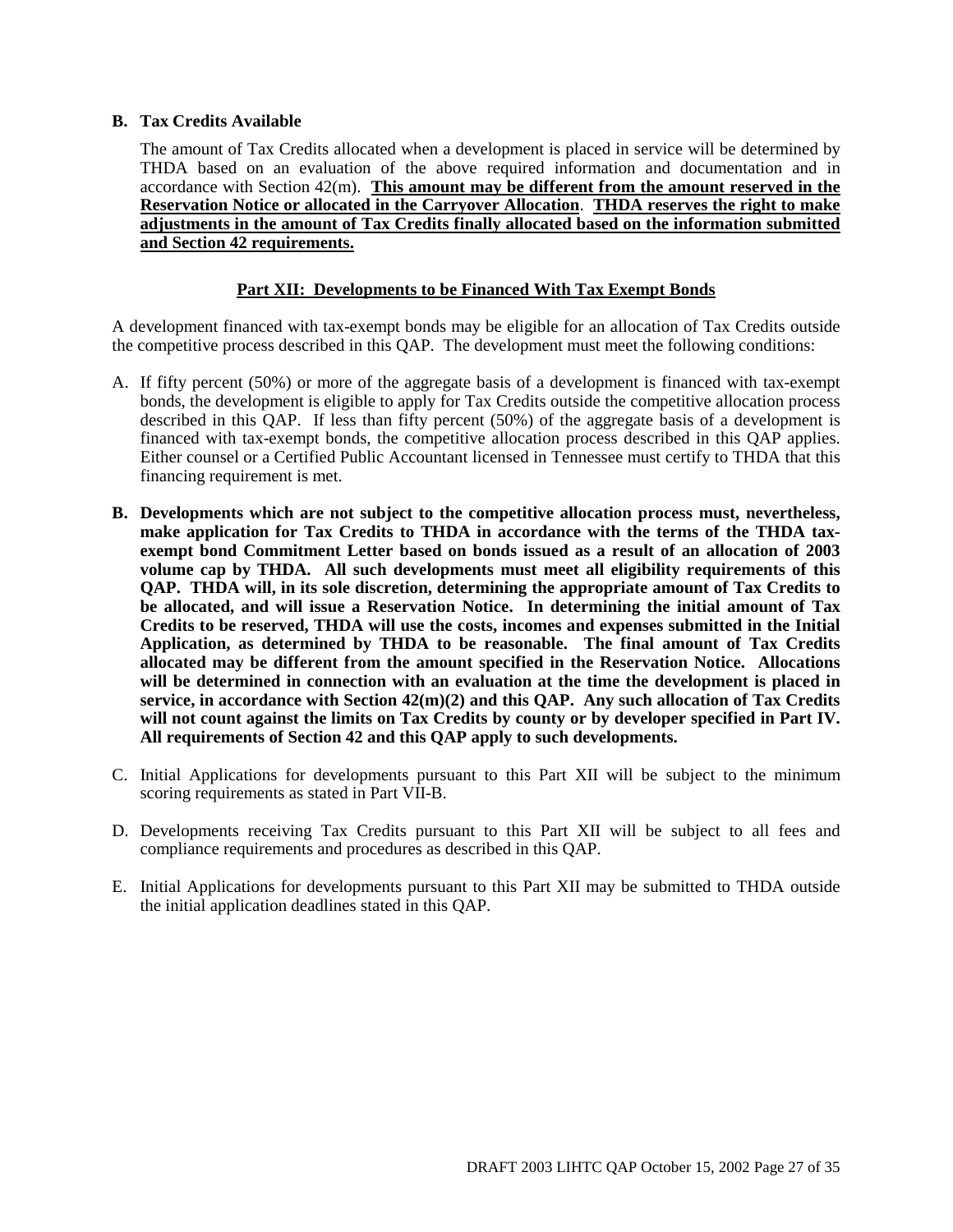### **Part XIII: PROGRAM FEES NOTE: NO FEES ARE REFUNDABLE**

#### **A. Application Fee**

| <b>Number Of Units</b> | <b>Application Fee</b> |
|------------------------|------------------------|
| $1 - 4$                | \$300                  |
| $5-50$                 | \$1,200                |
| 51-100                 | \$1,700                |
| $101 +$                | \$30 per unit          |

The Application Fee must be submitted with the Initial Application, and is **not refundable**, except as provided in Part VII-A-5-c.

#### **B. Reservation Fee**

1. A Reservation Fee equal to 5.0% of the total annual Tax Credit amount approved by THDA is due by the date specified in the Reservation Notice.

#### 2. **The Reservation Fee is not refundable.**

#### **C. Fee to Amend Application During Reservation Period**

An amendment fee in an amount equal to the greater of \$500 or one half of one percent (0.5%) of the total amount of Tax Credits specified in the Reservation Notice must be received by THDA prior to any evaluation of proposed amendments or changes with respect to any information contained in the Initial Application. Payment of this fee does not guarantee approval of proposed changes or amendments. Only proposed changes or amendments that meet the requirements of Part XV-B, as determined by THDA in its sole discretion, may be approved.

#### **D. Monitoring Fee**

- 1. When the development is placed in service, a compliance Monitoring Fee is due to THDA, payable in the form of a certified check (this fee also applies to USDA/RD [formerly FmHA] developments). The Monitoring Fee must be delivered to THDA prior to the release of IRS form 8609 for the development. The Monitoring Fees for developments receiving Tax Credits according to this Plan are as follows: \$400 per unit
- 2. Owners seeking to correct non-compliance will be charged additional fees to cover additional costs which may be incurred by staff to correct the non-compliance issue.
	- a. Reinspection of a file: \$200
	- b. Reinspection of a property:
		- (i) Standard mileage rate in effect by the State of Tennessee at the time of the reinspection from Nashville to the property and back to Nashville;
		- (ii) \$30 per day meal allowance for one staff person;
		- (iii) Lodging expenses as allowed under State of Tennessee travel regulations; and
		- (iv) Any other expenses incurred by THDA relating to the property reinspection.
	- c. Fees will be due to THDA prior to issuance of reinspection findings.
- **3. At any time following the fifth year of monitoring for each development, THDA will evaluate the need for an additional Monitoring Fee. THDA may, at its sole discretion, charge a single additional Monitoring Fee not greater than the initial Monitoring Fee**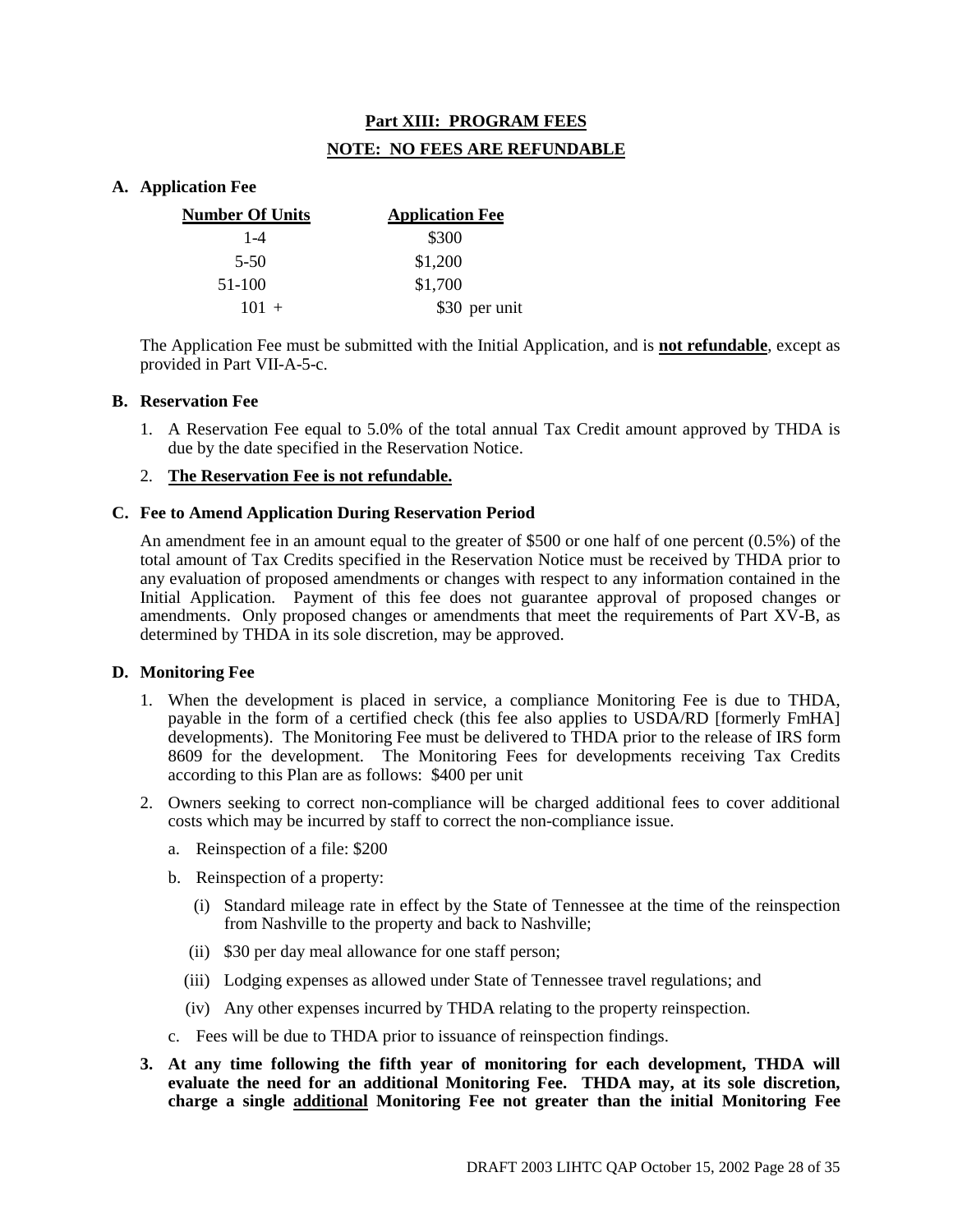**stated above. THDA will charge this additional Monitoring Fee only if the costs of monitoring for Tax Credit compliance, in the aggregate, appear likely to exceed the aggregate amount of initial Monitoring Fees collected. A decision by THDA to charge any such additional fee shall not constitute an amendment to this Plan.**

#### **E. Late Fee for Failing to Submit Timely Compliance Certification Forms**

Owners failing to submit the required Owner's Annual Certification of Compliance forms and supporting documentation by the date required by THDA will be charged a late fee of \$100 per month, for each month, or portion of a month, until the Certification and supporting documentation is received and considered satisfactory by THDA, or until an IRS Form 8823 is filed with the Internal Revenue Service. This fee will be due upon submission of the forms required. Receipt of Certification without the applicable late fee will be considered incomplete.

#### **F. Deadline Extension Fee**

Deadlines established in this QAP, in a Reservation Notice, in a Carryover Allocation Agreement, or in other documentation from THDA may be extended only with the prior written approval of THDA, which approval may be withheld in THDA's sole discretion as specified in Part  $XV$ . A deadline extension request must be submitted in writing in a form and with substance satisfactory to THDA and must be accompanied by a fee in the amount of \$500.00 for each such request. This deadline extension fee applies to the deadlines established for the following items:

Acceptance of Reservation Notice deadline

Carryover Application deadline

Carryover 10% test certification

Groundbreaking deadline

50% completion deadline

Placed in Service Application deadline

Other deadlines established in THDA documentation

#### **G. Fee to Amend IRS Form(s) 8609**

An amendment fee in an amount equal to the greater of \$500 or one half of one percent (0.5%) of the total amount of Tax Credits specified in the Carryover Allocation Agreement must be received by THDA prior to the release of the Owner's copies of the amended IRS Form(s) 8609 if amended IRS Form(s) 8609 are requested by the Owner and THDA, in its sole discretion, determines that the previously generated IRS Form(s) 8609 for the development were generated in accordance with information provided to THDA by the Owner.

#### **H. Subsidy Layering Review Fee**

A subsidy layering fee of one half of one percent (0.5%) of the total amount of Tax Credits specified in the Reservation Notice must accompany any request for THDA to conduct a HUD-required subsidy layering review.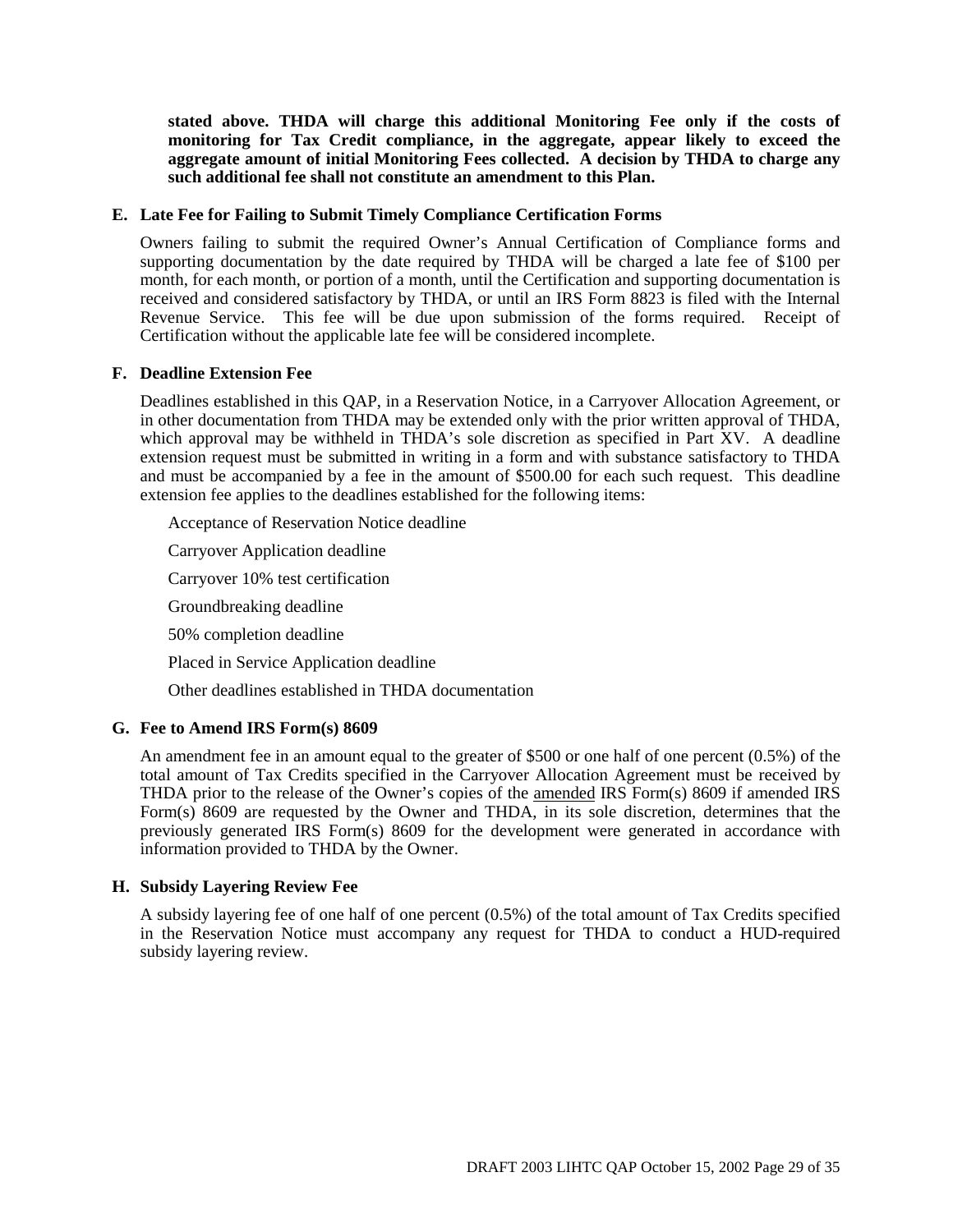#### **Part XIV: Compliance Monitoring**

Compliance monitoring procedures apply to all buildings placed in service in Tennessee which have received Tax Credits allocated under Section 42. The current compliance monitoring procedures and requirements are as follows:

- A. Owners must certify annually (Owner's Annual Certification of Compliance) under penalty of perjury that:
	- 1. The development meets the minimum requirements of the appropriately selected test (i.e. 40/60 or 20/50) per Section  $42(g)(1)$ ;
	- 2. There was no change in the applicable fraction (as defined in Section  $42(c)(1)(B)$ ) of any building in the development;
	- 3. The owner has received an annual income certification from each low-income resident and has documentation to certify that tenant income has not increased above 140% of the income limitation required under Section  $42(g)(2)(D)(ii)$ ;
	- 4. Each low-income unit is rent restricted under Section  $42(g)(2)$ :
	- 5. All units in the project were for use by the general public, including the requirement that no finding of discrimination under the Fair Housing Act, 42 U.S.C. 3601-3619, occurred for the project.
	- 6. Each building in the development is suitable for occupancy, taking into account local health, safety, and building codes (or other habitability standards) and the state or local government unit responsible for making local, health, safety, or building code inspections did not issue a violation report for any building or low-income unit in the project;
	- 7. There has been no change in the eligible basis (as defined in Section 42(d)) of any building in the development;
	- 8. All resident facilities included in the eligible basis under Section 42(d) of any building in the development, such as a swimming pool, other recreational facilities, and parking areas, are provided on a comparable basis without charge to all residents of the development;
	- 9. If a low-income unit has been vacant during the year, reasonable efforts have been made to rent that unit to residents having a qualifying income and while the unit has been vacant no units of comparable or smaller size have been rented to residents not having a qualifying income;
	- 10. If the income of residents of a low-income unit in the development increased above the limit allowed in Section  $42(g)(2)(D)(ii)$ , the next available unit of a comparable or smaller size was rented to residents having a qualifying income;
	- 11. An extended low-income housing commitment, as described in Section 42(h)(6), was in effect, including the requirement under Section  $42(h)(6)(B)(iv)$  that an owner cannot refuse to lease a unit in the project to an applicant because the applicants holds a voucher under Section 8 of the United States Housing Act of 937, 42 U.S.C. 1437f;
	- 12. All low-income units in the project were used on a non-transient basis (except for transitional housing for the homeless provided under Section 42 (i)(3)(B)(iii) or single-room occupant units rented on a month-by-month basis under Section  $42(i)(3)(B)(iv)$ .
	- 13. If the owner received its credit allocation from the portion of the state ceiling set-aside for a project involving "qualified non-profit organizations" under Section 42(h)(5), that its non-profit entity materially participated in the on-going operation of the development within the meaning of Section 469(h):
	- 14. If the building is financed by USDA/RD (formerly FmHA) under the Section 515 program, the owner certifies that the building complies with the requirements for USDA/RD assistance.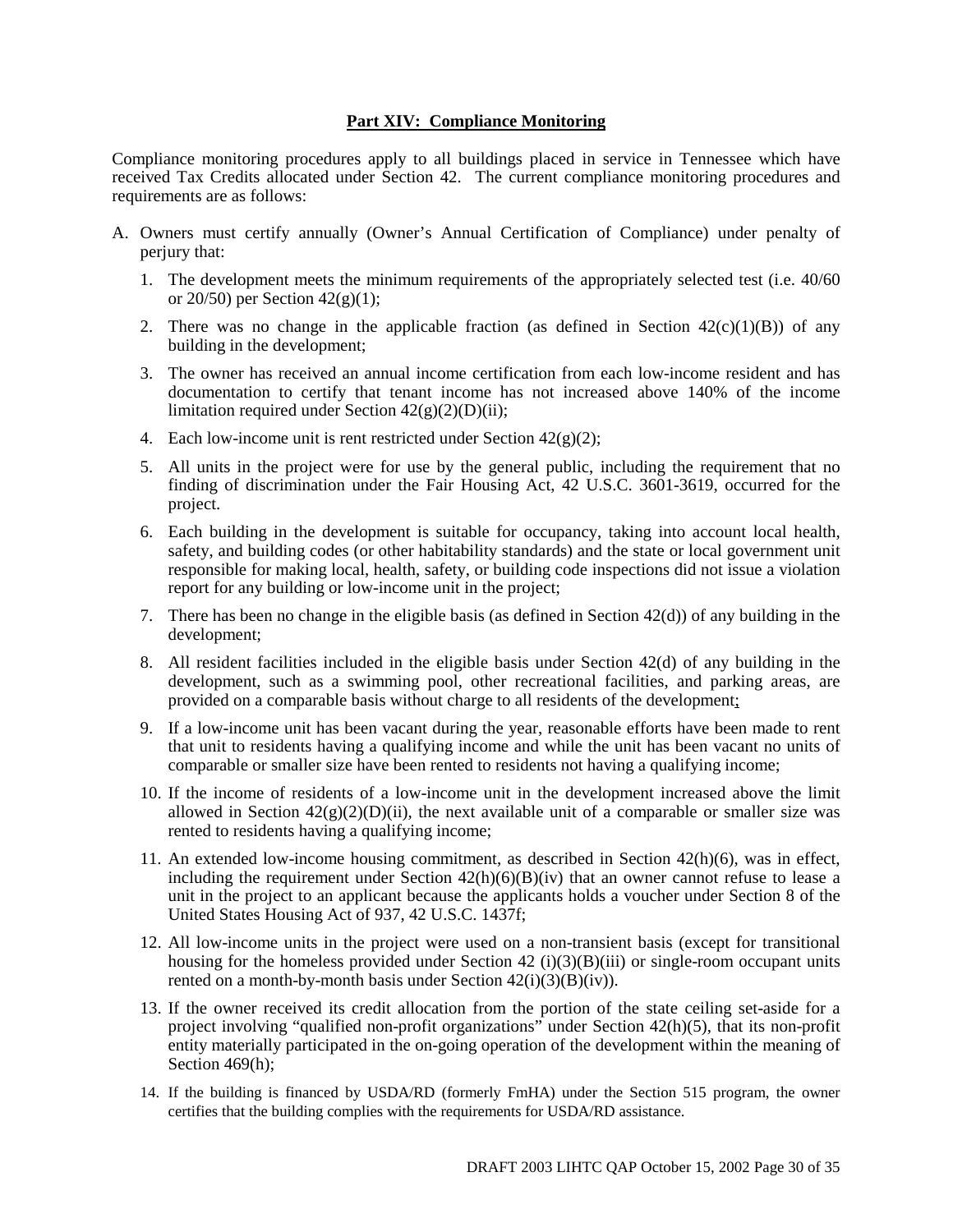- B. THDA will conduct yearly on-site inspections of no less than 33% of developments receiving Tax Credits. We will review at least 20% of the prior year's tenant files for adherence to Section 42 occupancy and rent restrictions. We will conduct physical inspections of 20% of the units at every development to evaluate the suitability of the development for occupancy, taking into account local, health, safety, and building codes (or other habitability standards).
- C. As a part of the site inspection, a review will be conducted of the owner's marketing efforts to attract special needs populations and Section 8 applicants as outlined in the extended low-income housing commitment.
- D. Developments which may be, but are not required to be, exempt from annual on-site file reviews and physical inspections are those developments financed by the USDA/RD Section 515 loan program.
- E. THDA will charge fees to cover the administrative expenses of monitoring compliance and other expenses incurred in carrying out its duties as the Housing Credit Agency including but not limited to reasonable fees for legal and professional services.
- F. Owners will be allowed a 90-day correction period to provide missing documentation or to correct noncompliance. This correction period begins the earlier of the date notification specifying the missing documentation or the noncompliance is mailed, or the date of the inspection at which the missing documentation or the noncompliance is noted. An extension of up to 90 days may be requested in writing and may be granted by THDA if it is determined that there are extreme circumstances beyond the control of the owner.
- G. THDA will notify the Internal Revenue Service of an owner's noncompliance or failure to certify compliance no later than 45 days after the end of the time allowed for correction, whether or not the noncompliance or failure to certify compliance is corrected. THDA will notify the Internal Revenue Service by filing form 8823 Low-Income Housing Credit Agencies Report of Noncompliance.
- H. THDA has the right to inspect any low-income development during the compliance period including but not limited to on-site inspections and review of all records relating to compliance with Section 42 requirements. THDA may require copies of the tenant certifications and supporting documentation to be forwarded to THDA.
- I. Awareness of Section 42 provisions and compliance with requirements of Section 42 are the responsibility of the owner of the building for which the Tax Credits are allocated. THDA's monitoring of compliance with Section 42 does not make THDA or the State of Tennessee liable for an owner's noncompliance.
- J. THDA shall be entitled to amend the compliance monitoring provisions of this QAP and its Tax Credit Program as required by applicable federal statutes or regulations as amended, from time-totime. Such amendment is expressly permitted by this QAP, and the making of such amendment will not require further public hearings. THDA, in accordance with Section 42, may impose additional requirements at its discretion in order to fulfill the objectives of its housing initiatives.
- K. Owners or their representatives are required to attend Owner's compliance training sessions provided by THDA within the 12 months prior to a development being placed in service. THDA may, under extraordinary circumstances, waive this requirement or extend the deadline, but will not issue the final allocating document (IRS form 8609) until such training has been completed.
- L. Owners or their management staff may be required to attend Manager's compliance training sessions provided by THDA after the final allocation and during the compliance period if it is determined that noncompliance exists which could be corrected by a better understanding of the requirements.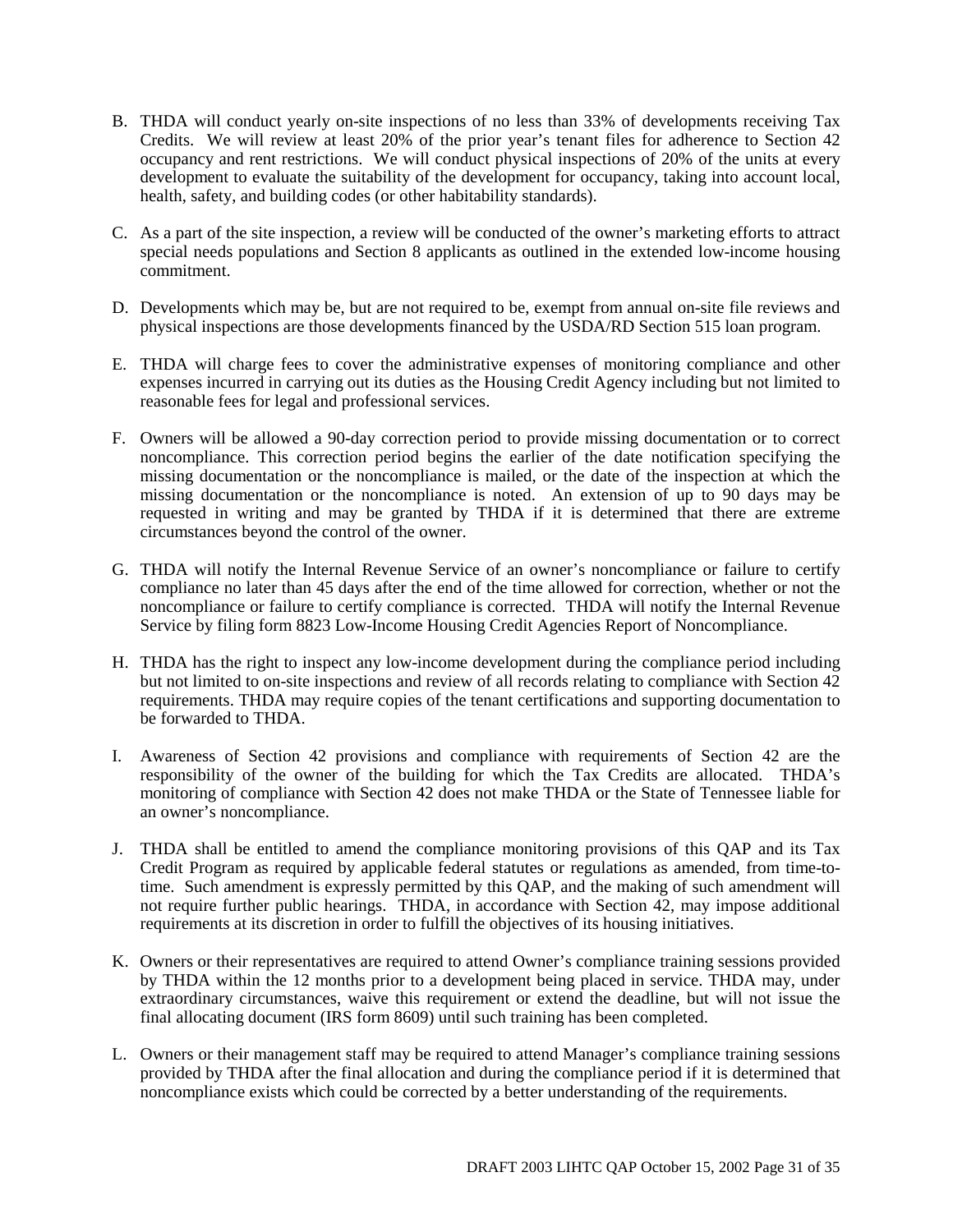M. Owners are required maintain tenant records within Tennessee.

#### **Part XV: Miscellaneous Provisions**

#### **A. Amendments**

THDA may amend any part of this QAP following public notice and approval by the THDA Board of Directors.

#### **B. Tax Credits Allocated to Specific Entities and Properties**

- 1. THDA reserves Tax Credits based solely on the information contained in the Initial Application. Claiming points in the Initial Application under Part VII-B is a representation and warranty by the applicant and all parties connected with the development proposed in the Initial Application with respect to each and every item for which points are claimed. The applicant and all parties connected with the development proposed in the Initial Application intend for THDA to rely on these representations and warranties for the purpose of complying with Section 42 and for awarding Tax Credits pursuant to this QAP. By submitting documents to THDA in an effort to obtain Tax Credits, the applicant and all parties connected with the development proposed in the Initial Application acknowledge and agree that (1) they are entering into a contract with THDA, and (2) they intend for THDA to rely on and seek enforcement of these representations with respect to any reservation or allocation of Tax Credits by any and all means available, including specific performance of all such representations and warranties, and (3) no changes may be made to any information contained in an Initial Application without the express written approval of THDA, which approval may be granted or withheld at THDA's sole discretion. No extensions or changes to timetables stated in this QAP, in any Reservation Notice, in any Carryover Allocation, in any Placed in Service documentation, or in any other documentation distributed or sent by THDA may be made without the express written approval of THDA, which approval may be granted or withheld at THDA's sole discretion.
- 2. Changes or amendments to an Initial Application will not be considered or approved after the Initial Application Deadline, except for changes or amendments identified by THDA during the Initial Application Cure Period may be made only in accordance with the requirements of Part VIII-B.
- 3. THDA will consider other changes or amendments, including, without limitation, site changes, ownership changes, developer changes or other changes that would affect eligibility or scoring of the Initial Application, only after a Reservation Notice has been issued by THDA and executed by the proper party as identified in the Initial Application and only after the Initial Application Cure Period and Review Process is complete. In addition, THDA will not consider proposed changes or amendments to an Initial Application unless all requirements contained in the Reservation Notice, including the payment of the Reservation Fee, are met to THDA's sole satisfaction and an Amendment Fee as specified in Part XIII-C is received by THDA.
- 4. Once a Carryover Allocation document is issued by THDA, no further changes or amendments, including, without limitation, site changes, ownership changes, developer changes or other changes that would affect eligibility or scoring of the Initial Application are permitted until after all units in the development as proposed in the Initial Application are placed in service.

#### **C. Cost Certifications and Market Studies**

Cost certifications and Market Studies must be completed by independent and unrelated third parties with **no** interest in any application or development except for an agreement to be paid reasonable fees for preparing the Cost Certifications and Market Studies. Persons or companies who serve or who have served as consultants or advisors to any parties identified in the Initial Application or related parties will not be considered to be independent. THDA will not accept cost certifications or market studies prepared by parties THDA has determined, in its sole discretion, are not independent.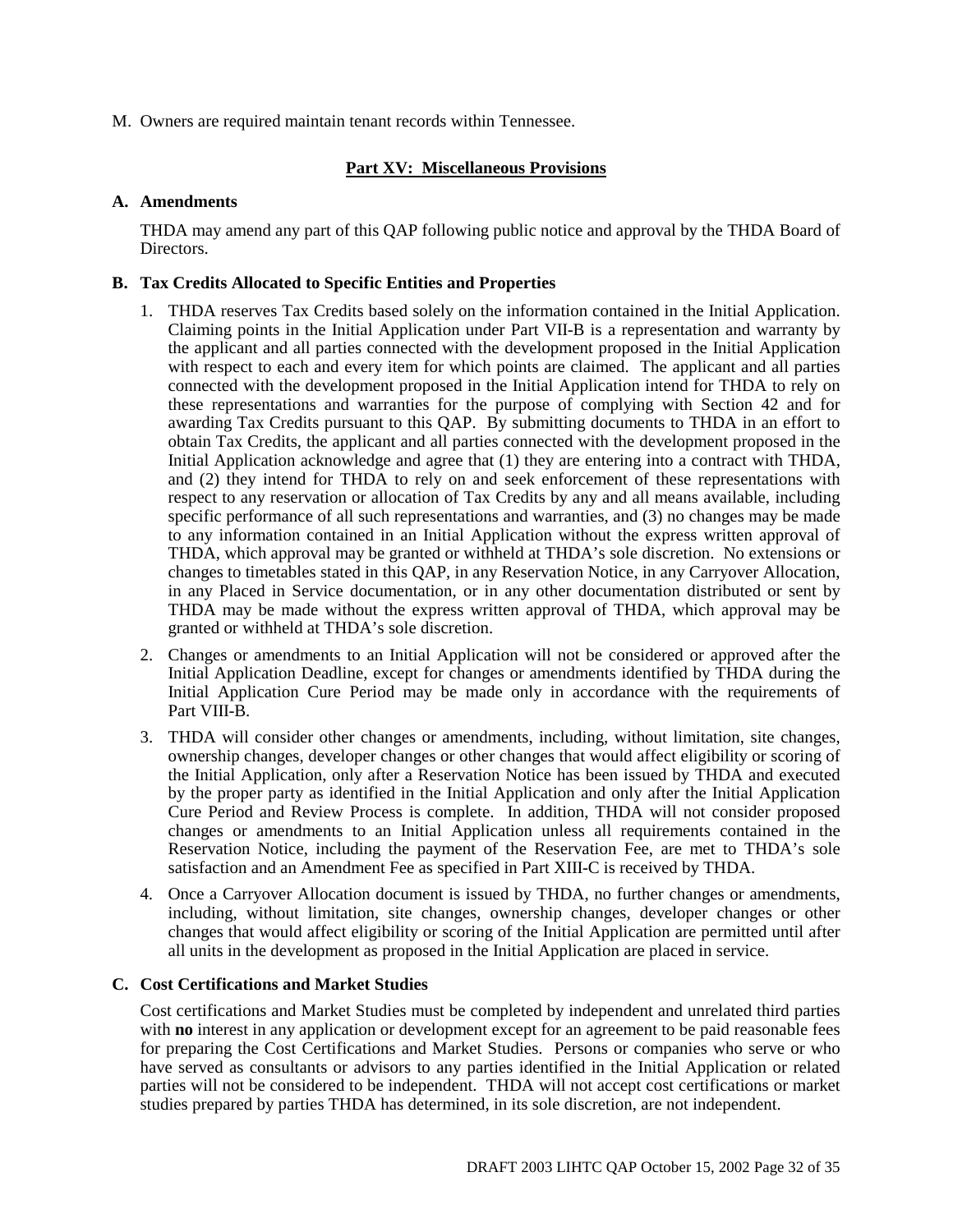#### **D. Deadlines/Extension of Deadlines**

Due to the competitive nature of the Tax Credit reservation and allocation process, time is of the essence of this QAP. Deadlines established in this QAP, in Reservation Notices, in Carryover Allocations or in other documentation from THDA will not be waived or extended, except as set forth in this QAP. Deadlines established in Section 42 cannot be waived or extended**. Tax Credits will be recaptured if there is a failure to meet requirements by established deadlines.** No person or entity shall be entitled to rely on any waiver or extension previously granted for the purpose of obtaining subsequent waivers or extensions.

- 1. An extension of deadlines established in the Reservation Notice may be requested, **in writing,** in a form and with substance satisfactory to THDA in its sole discretion. Any such deadline extension request shall be submitted to the Executive Director of THDA on or before the deadline for which an extension is requested, together with a fee in an amount as specified in Part XIII-F. Deadline extension requests will not be considered if they are not received by THDA on or before on or before the deadline for which an extension is requested or if the appropriate fee is not included with such a request. In the sole discretion of the Executive Director, such requests may be granted if the applicant documents good cause for the request and demonstrates that new deadlines can be met. Deadlines established in Section 42 cannot be waived or extended.
- 2. An extension of deadlines established in the Carryover Allocation may be requested, **in writing,** in a form and with substance satisfactory to THDA in its sole discretion. Any such deadline extension request shall be submitted to the Executive Director of THDA on or before the deadline for which an extension is requested, together with a fee in an amount as specified in Part XIII-F. Deadline extension requests will not be considered if they are not received by THDA on or before on or before the deadline for which an extension is requested or if the appropriate fee is not included with such a request. In the sole discretion of the Executive Director, such requests may be granted if the applicant documents good cause for the request and demonstrates that new deadlines can be met. Deadlines established in Section 42 cannot be waived or extended.
- 3. An extension of deadlines established in any other THDA documentation may be requested, **in writing,** in a form and with substance satisfactory to THDA in its sole discretion. Any such deadline extension request shall be submitted to the Executive Director of THDA on or before the deadline for which an extension is requested, together with a fee in an amount as specified in Part XIII-F. Deadline extension requests will not be considered if they are not received by THDA on or before on or before the deadline for which an extension is requested or if the appropriate fee is not included with such a request. In the sole discretion of the Executive Director, such requests may be granted if the applicant documents good cause for the request and demonstrates that new deadlines can be met. Deadlines established in Section 42 cannot be waived or extended.

#### **E. Document Review**

1. THDA will review and evaluate only those materials submitted in compliance with the requirements of this QAP. THDA will not evaluate any materials submitted outside the deadlines established for submission of such materials and will assume no obligation to request additional information from applicants for purposes of completing or supplementing Initial Applications for Tax Credits. THDA may require additional information and /or documentation if THDA, in its sole discretion, determines that additional information and /or documentation is necessary for clarification and /or explanation. Review by THDA of documents submitted with Initial Applications or other documents submitted in connection with the Tax Credit Program or QAP is for THDA's own purposes and is not for the purpose of advising, certifying, representing or warranting to others as to the feasibility or viability of any proposed development.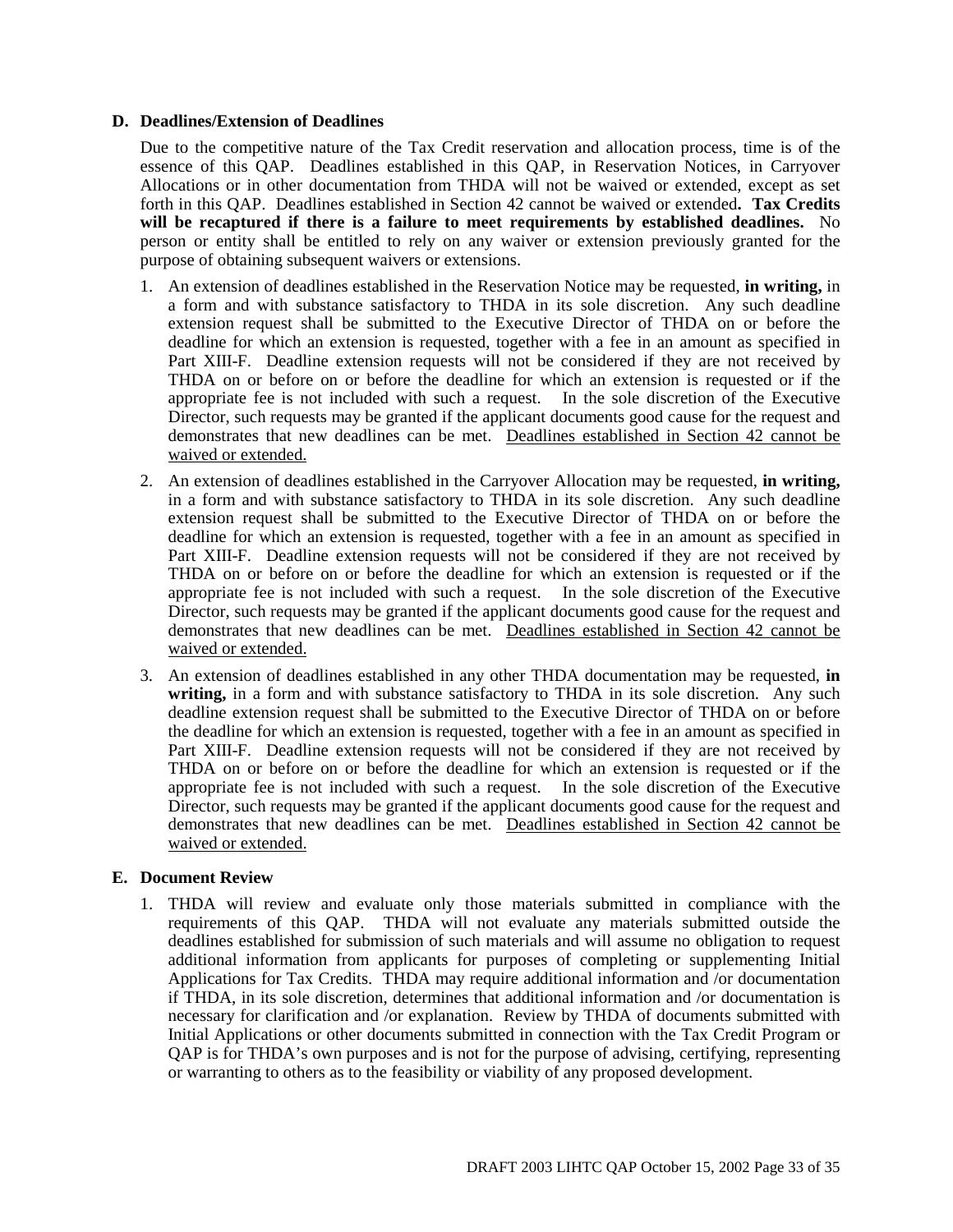2. THDA makes no representations or warranties to applicants, developers, owners or anyone else as to compliance with Section 42, Treasury regulations, or any other laws or regulations applying to Tax Credits.

#### **F. No THDA Liability**

No member, officer, agent, or employee of THDA shall have any personal liability with respect to any matters arising out of, or in relation to, the allocation of Tax Credits or the monitoring of properties which have received Tax Credits.

#### **G. Enforcement**

In the event THDA seeks enforcement of the representation and warranties made by virtue of the submission of an Initial Application for Tax Credits or any other matter connected with any Tax Credits, THDA shall be entitled to recover all costs, expenses and fees, including without limitation, court costs, attorneys fees and staff time, from the applicant or any other party connected with the development proposed in the Initial Application.

#### **H. False Statements**

Tennessee Code Annotated, Section 13-23-133, makes it a Class E felony for any person to knowingly make, utter, or publish a false statement of substance or aid or abet another person in making, uttering, or publishing a false statement of substance for the purpose of influencing THDA to allow participation in the Tax Credit Program. Any and all statements contained in Initial Applications submitted to THDA for Tax Credits or otherwise made by an applicant or other person connected in any way with an Initial Application for Tax Credits are statements of substance made for the purpose of influencing THDA to allow participation in the Tax Credit Program.